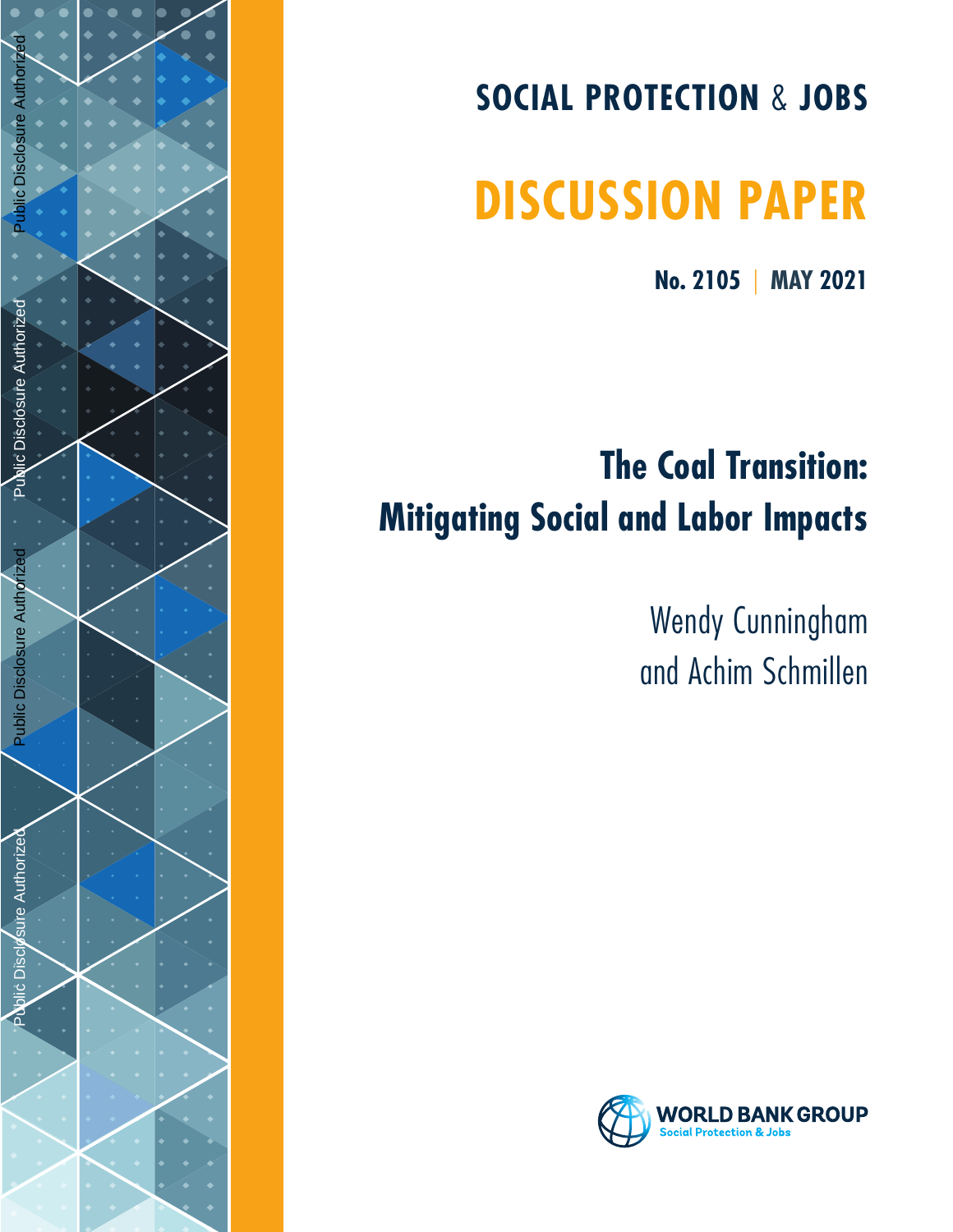© 2021 International Bank for Reconstruction and Development / The World Bank

1818 H Street NW Washington DC 20433 Telephone: +1 (202) 473 1000 Internet: www.worldbank.org

This work is a product of the staff of The World Bank with external contributions. The findings, interpretations, and conclusions expressed in this work do not necessarily reflect the views of The World Bank, its Board of Executive Directors, or the governments they represent.

The World Bank does not guarantee the accuracy of the data included in this work. The boundaries, colors, denominations, and other information shown on any map in this work do not imply any judgment on the part of The World Bank concerning the legal status of any territory or the endorsement or acceptance of such boundaries.

#### RIGHTS AND PERMISSIONS

The material in this work is subject to copyright. Because The World Bank encourages dissemination of its knowledge, this work may be reproduced, in whole or in part, for noncommercial purposes as long as full attribution to this work is given.

Any queries on rights and licenses, including subsidiary rights, should be addressed to World Bank Publications, The World Bank Group, 1818 H Street NW, Washington, DC 20433, USA; fax: +1 (202) 522 2625; e-mail: pubrights@worldbank.org.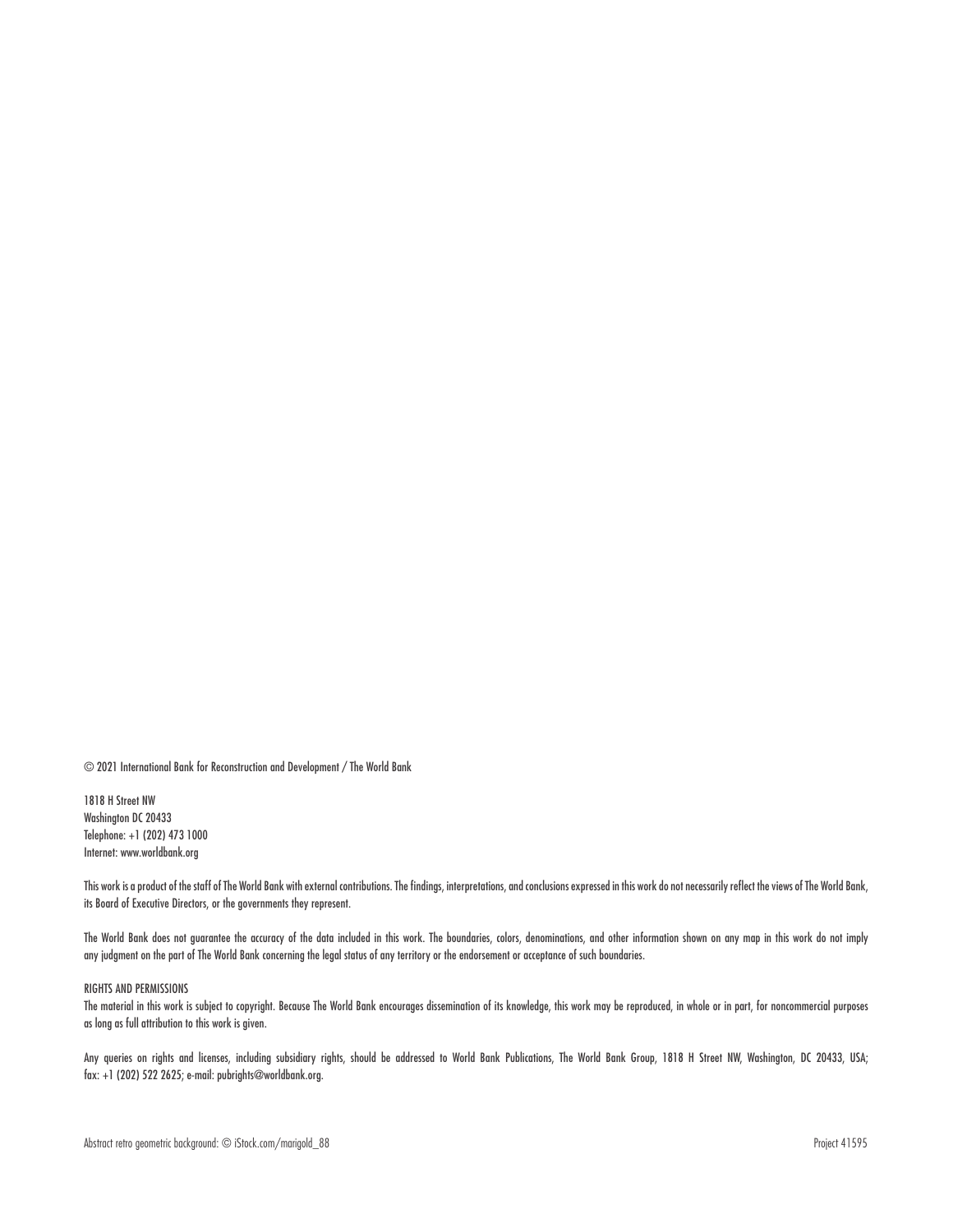#### **The Coal Transition:**

#### **Mitigating Social and Labor Impacts**

Wendy Cunninghamand Achim Schmillen

email: wcunningham@worldbank.org and aschmillen@worldbank.org

#### **Abstract**

Realizing the objectives of the Paris Agreement on climate change will necessitate a timely transition of the global energy system out of coal, but evidence from Europe, China, and the United States shows that the coal transition can lead to massive job losses. This paper develops a comprehensive policy approach to assist affected workers and communities. Based on a conceptual framework that distinguishes between pre-layoff planning, pre-layoff assistance and post-layoff assistance, it discusses the main instruments for mitigating social and labor impacts, in particular income support and active labor market policies. In addition, it considers the institutional context, the dynamics of change, and implementation issues. The paper argues that while challenges resulting from the coal transition should not be minimized, the sound management of job displacements can contribute to mitigating the social consequences, strengthen morale and productivity, and improve the efficiency of structural change.

**JEL Codes:** J63, J65, Q38 **Keywords:** Coal transition; job displacements; income support; active labor market policies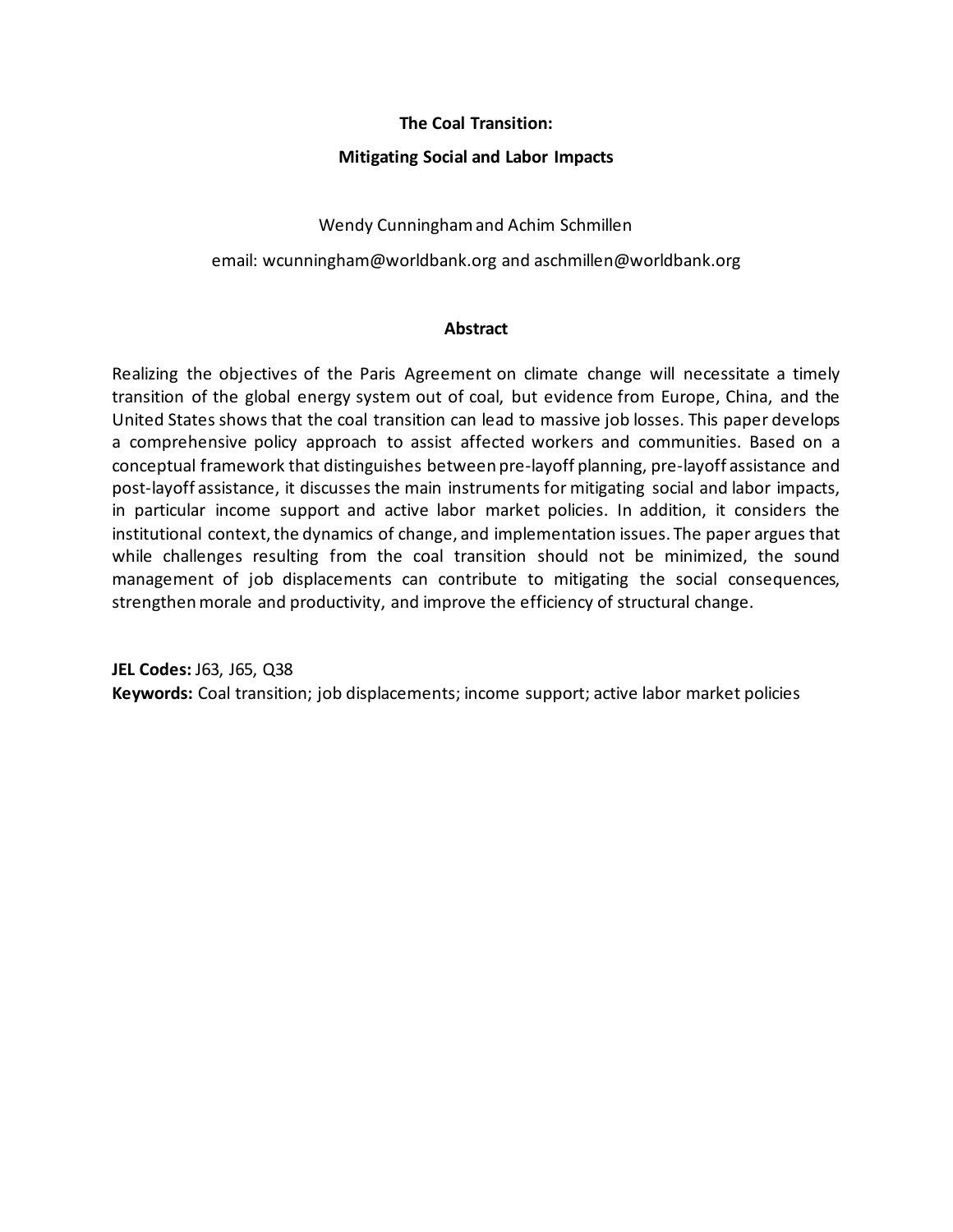#### **Table of Contents**

| 1  |     |  |  |
|----|-----|--|--|
| 2  |     |  |  |
| 3  |     |  |  |
|    | 3.1 |  |  |
|    | 3.2 |  |  |
|    | 3.3 |  |  |
|    |     |  |  |
|    |     |  |  |
|    |     |  |  |
|    | 3.4 |  |  |
| 4  |     |  |  |
|    | 4.1 |  |  |
|    | 4.2 |  |  |
|    | 4.3 |  |  |
| 5. |     |  |  |
|    |     |  |  |

#### **Acknowledgements**

This paper was written by Wendy Cunningham and Achim Schmillen with guidance from Jehan Arulpragasam and Philip O'Keefe. It was produced as part of a cross-sectoral task on managing the multi-dimensions of coal mine closure that involved the World Bank's Climate Change Cross-Cutting Solutions Area and Energy and Extractives Global Practice in addition to the Social Protection and Jobs Global Practice and resulted in the publication of the report "Managing Coal Mine Closure – Achieving a Just Transition for All." The authors thank Michael McCormick for the leadership of this task and the entire cross-sectoral team for helpful comments, inputs and discussions. Thanks are also due to Indhira Santos and Elizabeth Ruppert Bulmer as editor and peer reviewer for the World Bank's Social Protection and Jobs Discussion Paper series, respectively, to Bong Sun Seo for excellent research assistance, and to David Fretwell for drafting a background paper on mitigating the social impact of economic change, during enterprise restructuring and privatization. Authors' names are listed in alphabetical order.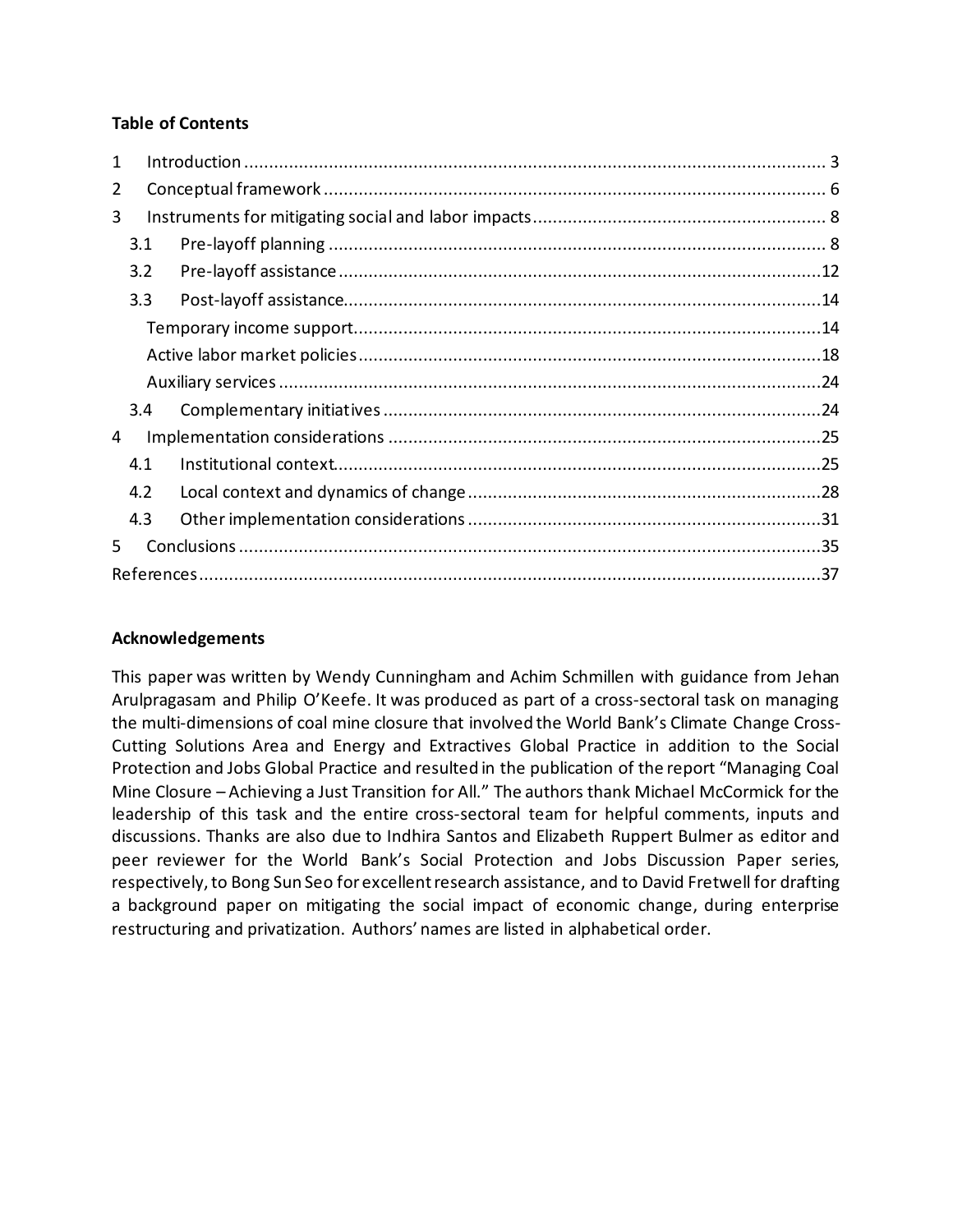#### <span id="page-4-0"></span>**1 Introduction**

Arguably, the "stabilisation of the climate system in line with the Paris Agreement on climate change is impossible without the timely phase out of unabated coal from the global energy system" (Caldecott et al. 2017a, p.4). However, the transition out of coal can lead to massive job displacements. Large-scale restructuring in the coal sectors of Eastern and Western Europe, China, and the United States have resulted in hundreds of thousands of coal workers losing their jobs.<sup>[1](#page-4-1)</sup> These figures do not even include the spillover job losses in industries in the coal value chain or those job losses associated with the goods and services that support the coal workers' livelihoods, such as local food markets or clothing vendors. Yet the social impacts of the transition out of coal can be even broader, particularly in those situations where coal companies own or finance social infrastructure, such as health clinics or primary schools. In the most extreme case, a coal mine is at the center of a mono-industry town where the entire economy revolves around it and is therefore essentially doomed once the coal mine closes.

While many countries are faced with new challenges resulting from the coal transition and there is an urgent need to achieve a "just transition for all" to realize the objectives of the Paris Agreement on climate change, large-scale job losses are not themselves a new phenomenon.<sup>[2](#page-4-2)</sup> There have been many episodes where economic restructuring, changing trade patterns, major cyclical downturns, and even natural disasters have eliminated a substantial number of jobs and in the process created serious dislocations for workers and their families, firms, and communities. These large-scale job losses have significant social and psychological as well as economic consequences (cf. von Wachter et al., 2009). Mass layoffs' effects on variables such as mental health and even mortality also can be significant. Moreover, Farber (1997) and von Wachter et

<span id="page-4-1"></span><sup>1</sup> For example, during the 1980s employment in coal mines in the United Kingdom fell from 237,000 to 49,000 while in Poland during the 1990s it fell from 380,000 to 150,000 and in the United States between 1980 and 2015 from 220,000 to 65,000 (cf. Caldecott et al. 2017a). While UNFCC (2016) notes that Germany had 753,000 coal sector jobs in the late 1950s but only 33,500 in 2014, according to Caldecott et al. (2017b, p.27) it is "thought that around a quarter of the 2.8 million total workers in [China's] state-owned coal mining companies were laid-off" between the late 1990s and early 2000s.

<span id="page-4-2"></span><sup>&</sup>lt;sup>2</sup> As detailed in World Bank (2017, p. 57), "[t]he Just Transition for All concept builds on the International Trade Union Confederation's (ITUC) concept of a 'Just Transition.' (…) The 'Just Transition for All' complements this concept by also envisioning the reform of labor and social policy and institutions to ease the disruption faced by a wide range of people directly and indirectly affected by the transition toward clean energy, as well as to support them in their post-transition jobs and lives."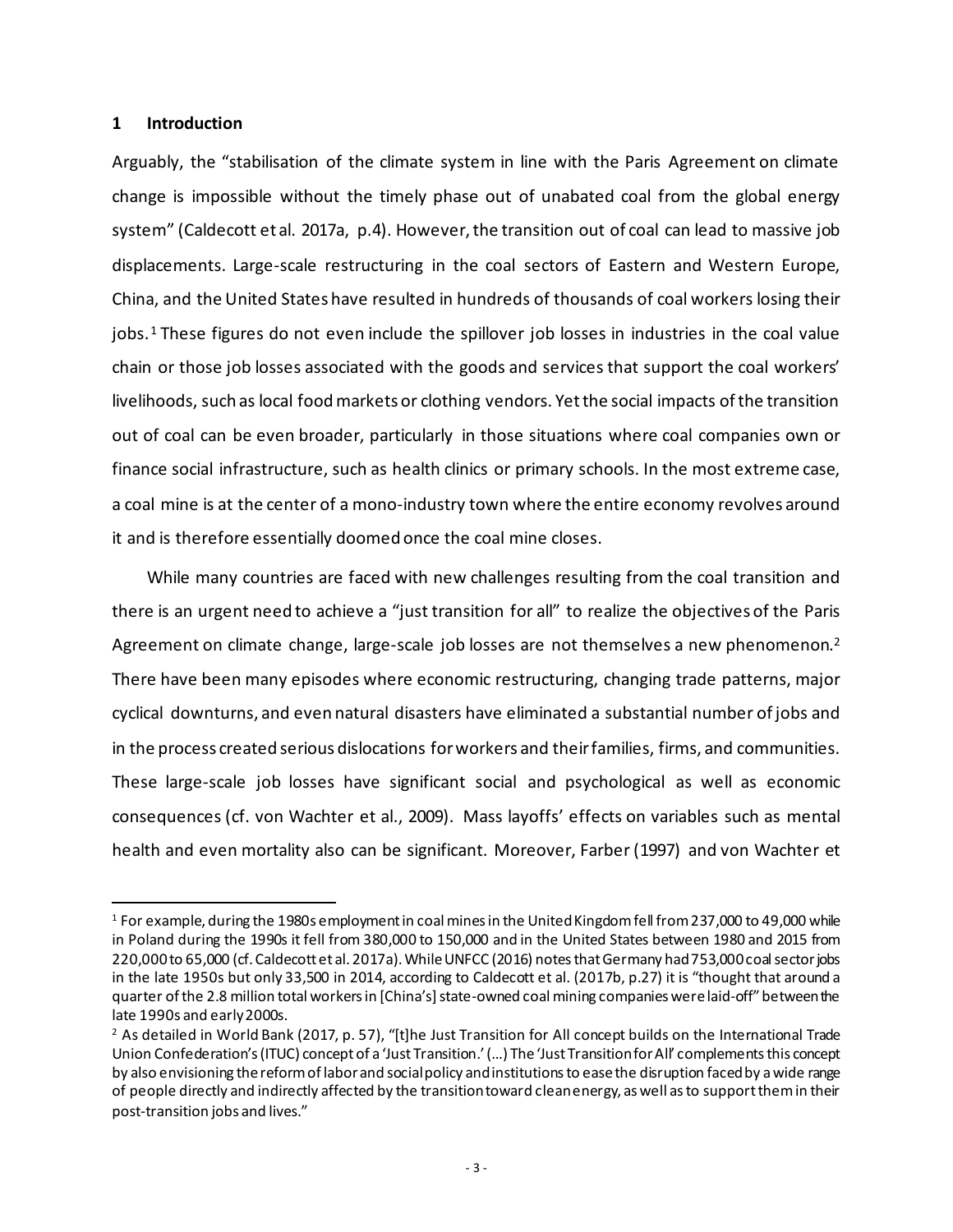al. (2009) show that some types of workers—for instance, women, older workers and the lesseducated—may suffer disproportionate costs from job displacements (cf. Box 1 for a discussion of gender aspects of coal mine closure). In addition to that, large-scale job displacements resulting from coal mine closure tend to be geographically concentrated, so they can have significant impacts on entire communities and local and regional economies can be left with few economic opportunities (cf. vom Berge and Schmillen, 2015); laid-off workers often lack the skills or geographic proximity to easily transfer to sectors that are growing; and providing adequate support can be expensive. Because of the personal and social costs involved in a large-scale job loss, governments have implemented a range of measures to financially compensate displaced workers, assist them in finding re-employment, or both. Careful diagnosis and programming based on international experience can create opportunities in even the direst situation. They can mitigate the costs of large-scale labor displacement and support workers in finding productive re-employment that will have long-run benefits, both for the individuals involved and for the broader economy.

#### *Box 1 – Gender Aspects of Coal Mine Closures*

Mining sector restructuring affects the welfare of women in multiple ways – through loss of coal industry employment, increased burden of domestic responsibilities when men lose their employment, intra-household tensions, and the impact of migration induced by mine closure. For example, Poland Miners' Social Package in response to the 1998-2001 mine closures initially only covered underground workers, who were only men. A stakeholder workshop in 2001 revealed that women's employment had been directly affected by the mine closure, but they did not benefit from the package since they were surface, rather than underground, workers. In response, a new social package was introduced that included 3.6 months' severance payments for surface workers. The Romanianmine restructure during 2002-2005 found that nearly 50 percent of laid-off workers were female. Further, women likely fill many of the spillover jobs that serve coal mine producers and their families. Women tend to be over-represented in wholesale and retail, owning small shop, small restaurant, and performing various other services. Thus, their job loss may be overlooked if the focus is only on coal producers. Women also respond differently to job loss and redeployment. Sometimes, women tend to be comfortable with a larger set of job options while men commonly identify with a more limited set of job options. For example, in response to economic shocks in Argentina, women more easily moved into alternative activities to supplement household incomes while men were frequently willing only to take jobs in their own narrow occupation. Also, women tend to be responsive to a wider range of active labor market policies: according to impact evaluations, their post-training employment probabilities and wage gains exceed those of men, they have a higher incidence of usage of employment services, and they are a better creditrisk than men when borrowing to start their own small businesses.

*Sources: Authors based on Geldstein (1999), Attanasio et al. (2015) and Strongman (2017)*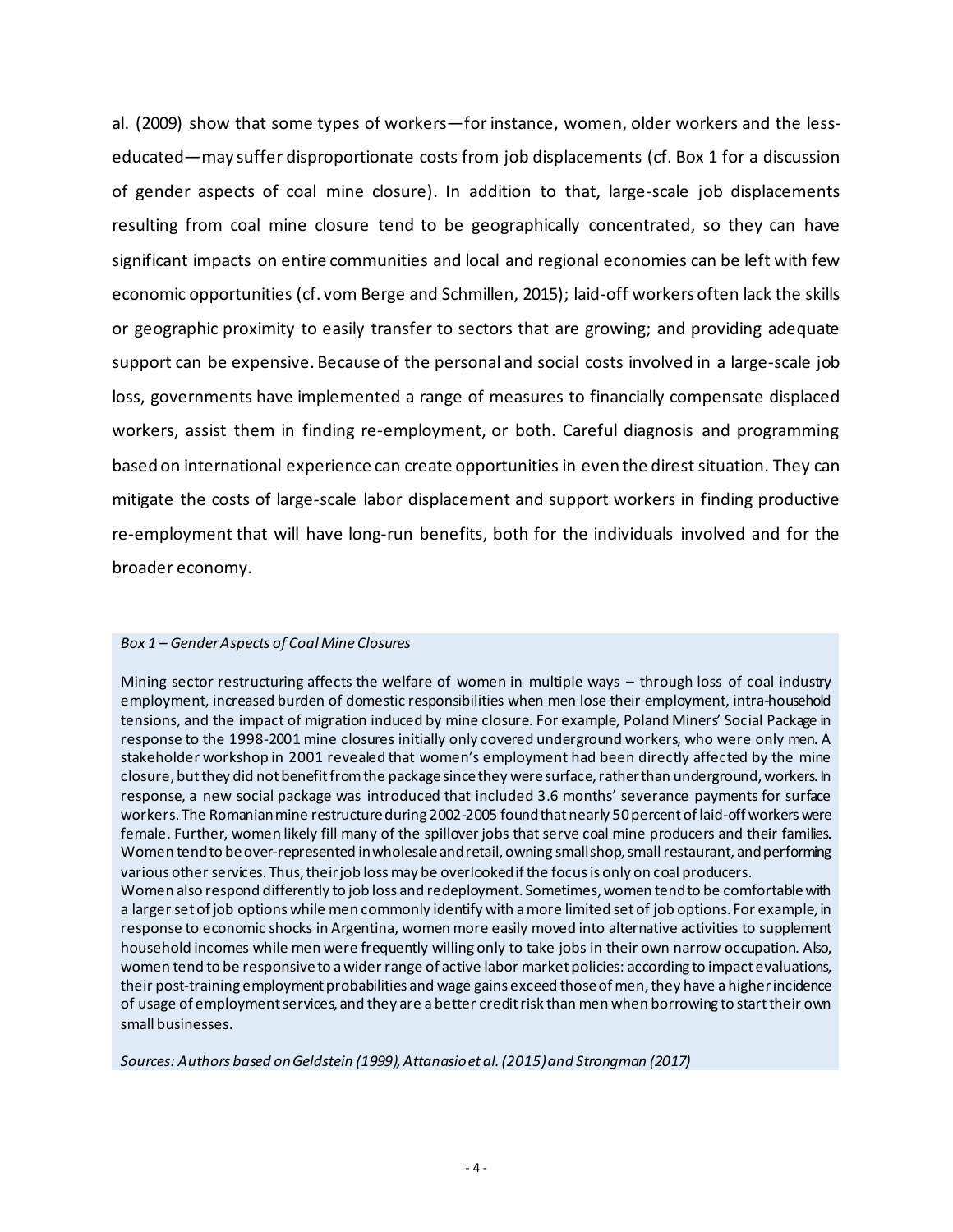History has shown that effective management of the social and labor aspects of coal mine closures can make the difference between a smooth and a conflict-filled, and perhaps failed, transition (cf. Caldecott et al. 2017a). While proven instruments exist that can mitigate the social and labor consequences of coal mine closure, even many of the most advanced countries have failed in managing the coal transition. The key question is how to ameliorate the short-term negative impact of adjustment on individual workers, while at the same time recognizing that jobs are created by private sector investment and a growing economy, not by social protection and labor services. Lessons from past coal transitions, as well as lessons from managing the social and labor aspects of economic and natural shocks affecting various sectors, can answer this question and provide clear guidance to prepare for a new wave of transition away from coal. As emphasized by UNFCC (2016, p. 20), "[i]n many ways the transition to a green economy will pose challenges similar to those of earlier transitions caused by technological revolutions, globalization and rapid changes in world markets."

This paper summarizes experiences and best practices for local and national governments to support structural change and assist workers and communities affected by large-scale job displacements, including coal transitions. To this end, it considers a wide range of past adjustment episodes caused by either the coal transition or a multitude of other shocks affecting various sectors that resulted in significant worker dislocation to develop a comprehensive policy approach to address the job displacements that are bound to arise from future industry-wide shocks or realignments, including future coal transitions.

By incorporating lessons learned from a multitude of shocks affecting various sectors, this paper contributes to the emerging literature on managing social and labor impacts of the coal transition, with an emphasis on developing country contexts. This literature has already summarized some important lessons learned from past coal transitions (or sometimes energy transitions). For example, OECD (2016) reviews the experiences of the closure of thermal power plants in Canada, Italy, Australia and elsewhere as well of a nuclear power plant in California while Caldecott et al. (2017a) summarize lessons from detailed case studies of the coal transition in the Czech Republic, the Netherlands, Poland, Spain, the United Kingdom, and the Appalachian region of the United States. Similarly, Sheldon et al. (2018) focus on the coal sector in Australia,

- 5 -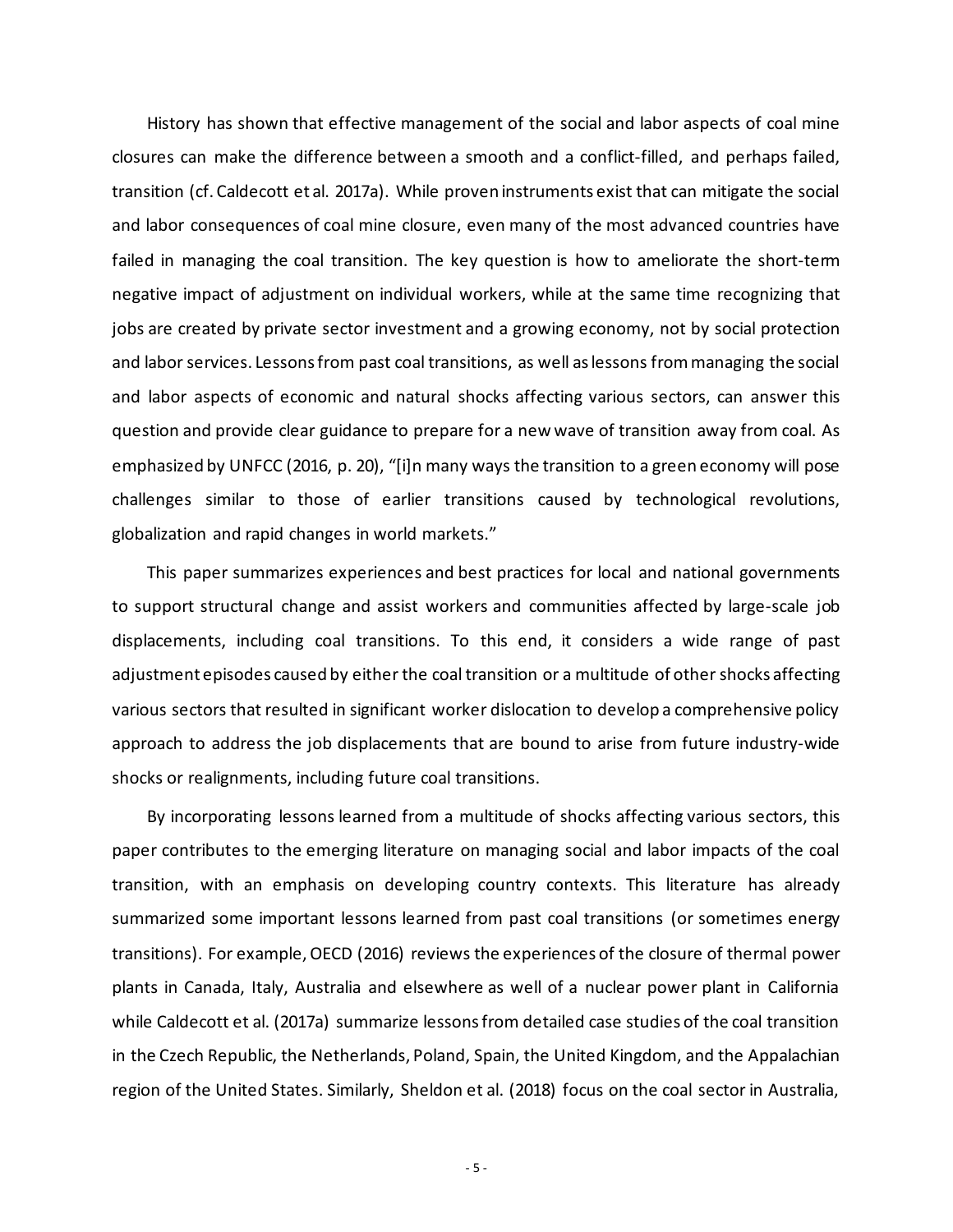the Netherlands, the United Kingdom, the United Stated and the Ruhr region in Germany (also covered by Galgoczi 2014) as well as steelworks in Australia and Singapore's move from low-wage low-tech to high-wage high-tech manufacturing in the late 1970s.<sup>[3](#page-7-1)</sup> Another key contribution of this paper is its predominant focus on developing and emerging economies and these countries' specific challenges – such as comparatively low technical capacity and limited fiscal space. In contrast, most of the relevant literature has dealt with the coal transition in developed countries.

The rest of this paper is structured as follows: Section 2 introduces a conceptual framework for the processes of divestiture of labor, irrespective of whether one considers the coal sector or other industries. Section 3 discusses the main instruments for mitigating social and labor impacts during pre-layoff planning, pre-layoff assistance, and post-layoff assistance. Section 4 elaborates on considerations regarding select implementation issues including the institutional and local context and the dynamics of change. Section 5 concludes.

#### <span id="page-7-0"></span>**2 Conceptual framework**

Whether one considers the coal sector or other industries, following Fretwell (2017), processes of divestiture of labor can be grouped into three major phases: Pre-layoff planning, pre-layoff assistance and post-layoff assistance. Pre-layoff planning is the process of (i) collecting information to identify the extent and nature of the social and labor challenge (i.e., identification of workers to be affected by divesture decisions, impacts on auxiliary social services, and assistance needs);(ii) reviewing relevant labor regulations and the social protection system; and (iii) setting up of institutions and partnerships to support workers' transitions and beginning a communications campaign. Pre-layoff assistance is intended to prepare workers for impending layoffs and includes (i) giving notice of dismissal to affected workers; (ii) providing information regarding assistance options; and (iii) implementing services such as worker profiling and skill audits to understand individual skills and assistance needs, as well as job counseling and placement services. Post-layoff assistance is the most active and costly phase and encompasses

<span id="page-7-1"></span><sup>&</sup>lt;sup>3</sup> On the policy level, ILO (2015) has issued a set of non-binding guidelines for a just transition covering social protection and active labor market policies, among other areas, while UNFCCC (2016) has issued a technical paper that provides guidance on how to approach the issue of a just transition at the national level.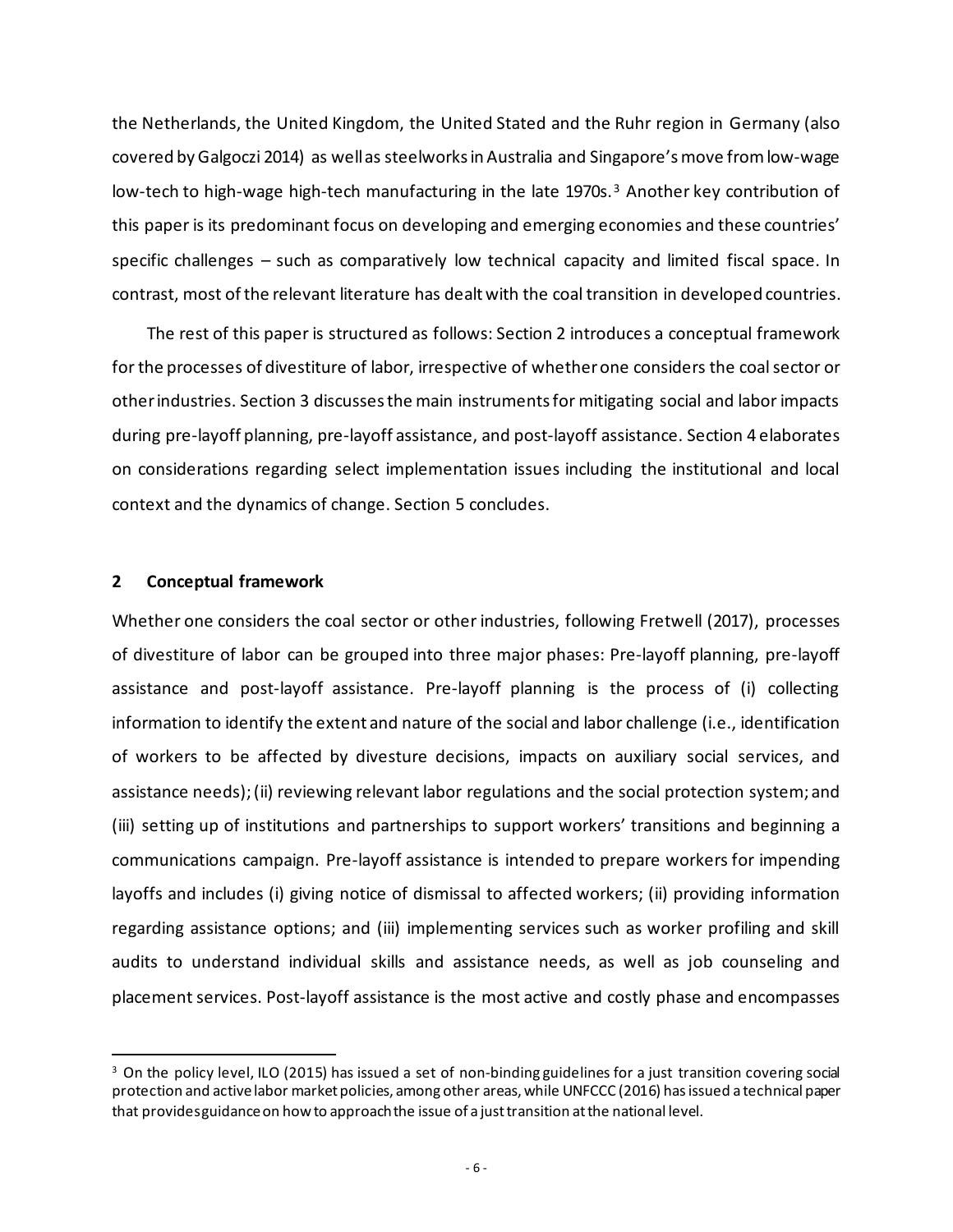the provision of temporary income support and implementation of active labor market policies to individual displaced workers and potentially a wider group of beneficiaries. If necessary, the phase also involves the deployment of social programs that help ensure that displaced workers and their families have continued access to health, education, and similar services.



*Source: Authors partly based on Fretwell (2017)*

The three phases in the process of divestiture of labor should ideally be addressed in a sequential fashion. However, in practice they may overlap. In some cases, the first two phases may not be addressed in-depth if layoffs begin quickly with little forward planning, which can in particular occur in cases of a sudden shock to a sector: Caldecott et al. (2017a) emphasizes that coal mine closures often happen quickly and without forewarning, leaving stakeholders little choice but to catch up with reality (also cf. Section 4 for a discussion of the dynamics of change). In parallel to the three phases of labor divesture, complementary initiatives beyond the realm of social protection and labor initiatives for directly displaced workers and their families should also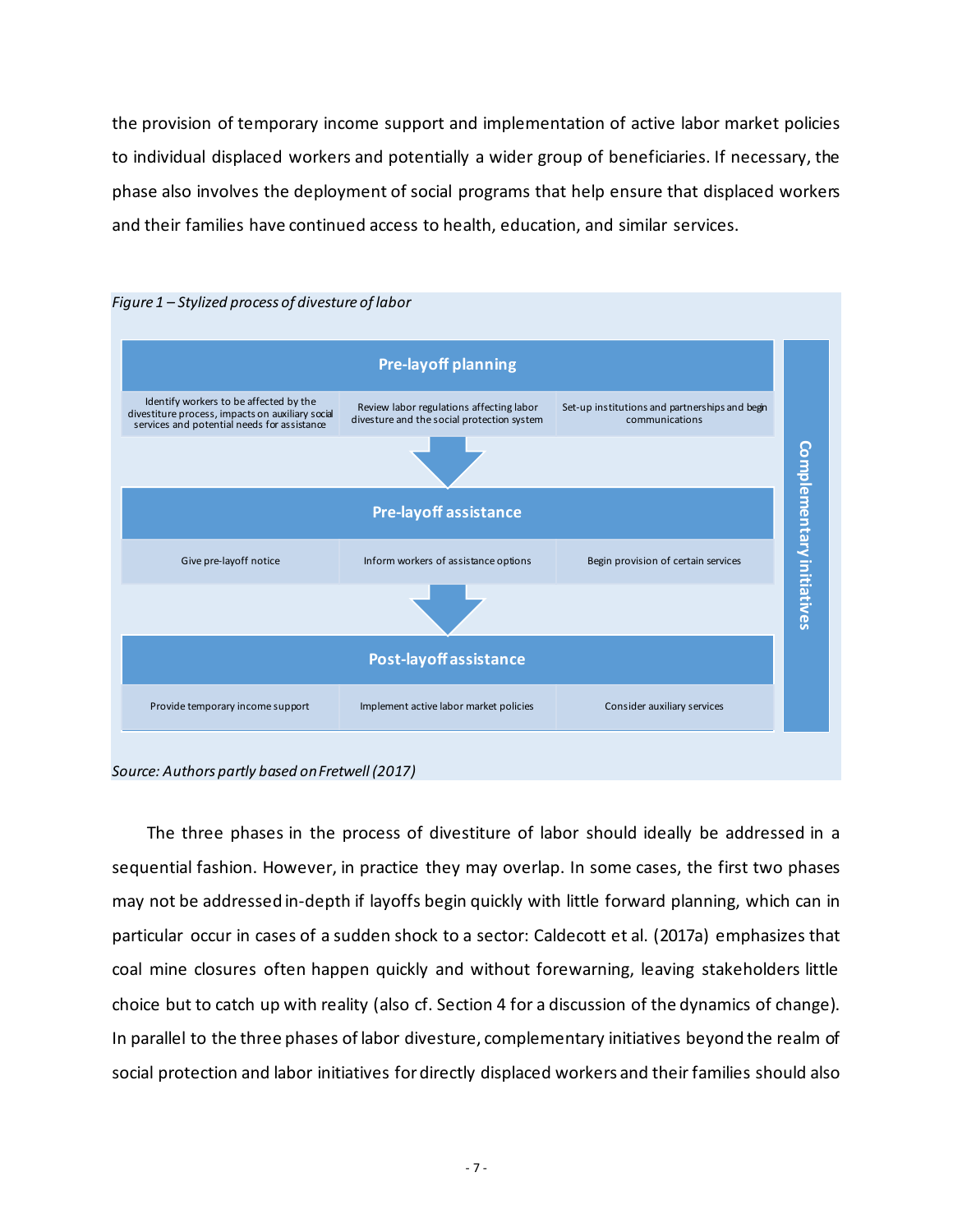be considered – such as efforts to promote local economic development and environmental rehabilitation (cf. Figure 1 for a stylized depiction of the process of divesture of labor).

#### <span id="page-9-0"></span>**3 Instruments for mitigating social and labor impacts**

#### <span id="page-9-1"></span>**3.1 Pre-layoff planning**

The first step in the process of labor divesture is to identify which workers will lose their jobs. Very often divestiture comprises the total closure of a coal mine or other plant, but there are also instances of partial closures. In the case of a partial closure, after having defined the new business plans regarding markets, products and volumes, the organization and utilization of labor must be defined to reach the desired efficiency. In order for the coal mine to become at least as productive as its competitors, organization and employment levels should be compared with the situation in competitor mines to provide an indication of staffing needs. Next, an analysis of the skills and competencies of the existing personnel must be performed. Whenever possible, personnel meeting the new requirements should be selected from the existing staff. It might be possible to retrain some staff, including educating managers to undertake new management responsibilities. In some cases, new staff or managers with experience from more productive and competitive mines may need to be hired. Surplus personnel will be laid off.

Spillover job losses must be considered. Coal mines tend to form part of complex value chains involving suppliers (service providers, machine builders, etc.) and clients (transport companies, power plants, cement factories etc.). Pre-layoff planning should look beyond the immediately affected enterprises and include an analysis of possible job losses in companies in the coal mines' value chains, which may or may not be geographically located close to the mines. There may also be spillover effects that are not tied to the coal production process itself but on jobs that serve workers or firms that are part of this production process. For example, local shopkeepers who sell goods and services to coal workers may also be at risk of losing their livelihoods. An analysis of spillover jobs losses will be particularly pertinent in the case of monoindustry towns where all economic activities are centered on a coal mine.

A good understanding of the auxiliary social services that will be affected by coal mine closures is also necessary. In some countries, in particular in formerly centrally planned

- 8 -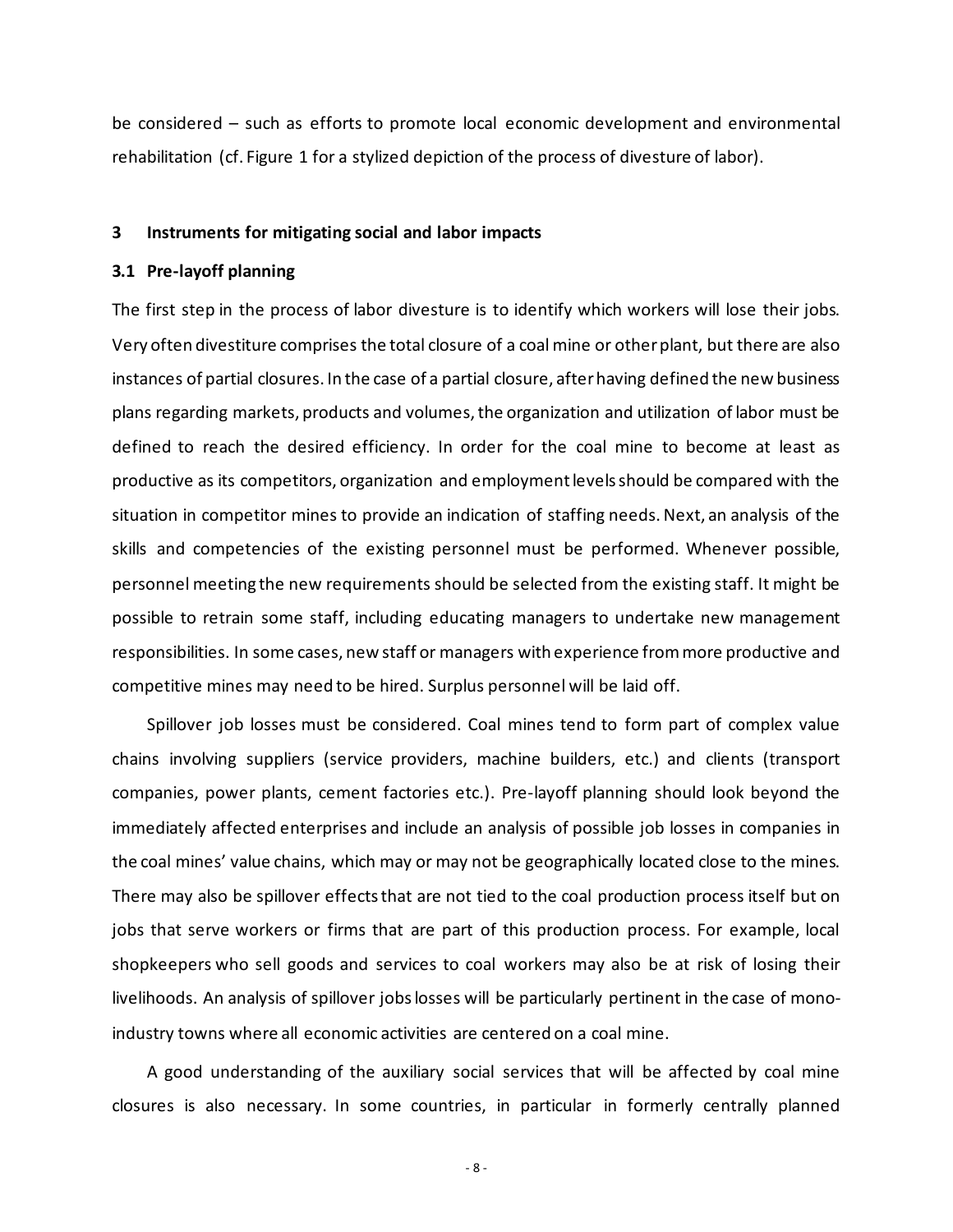economies, varioussocial services, such as schools, houses, health services, and water and energy supply systems, are sometimes run by companies in the coal sector. In other countries, such as the United States, the financing of health care and pension benefits can be closely tied to a specific job (cf. Caldecott et al. 2017a for a discussion of how a large number of coal workers in Appalachia lost their health care coverage and pension funds when their employers declared bankruptcy). In the divesture process, the responsibility for providing and/or financing social services must often be shifted to local or other government authorities. If this process is not prepared in time, social services might shut down, leaving unemployed workers particularly vulnerable.

Given the information about direct and indirect jobs loss as well as about threats to auxiliary social services, it is possible to sketch the potential demand for pre-layoff and post-layoff assistance during the pre-layoff planning phase. The identification of assistance needs has several dimensions. First, one needs to collect information about the general characteristics of the personnel that has to be laid off – skill level, occupation, age, gender, education, etc. – from administrative records. As an illustrative reference, cf. Annex A for a survey-based snapshot of the characteristics of workers in China's mining sector.<sup>[4](#page-10-0)</sup> Second, it is necessary to assess possible redeployment opportunities in the same enterprise or sector and more general employment conditions and trends in the local, national and international labor markets. The third and final step is to identify alternative providers of auxiliary social services – i.e., whether there is a hospital in a nearby town – and to determine where gaps in service provision are likely to emerge.

Moreover, mass layoffs often face legal restrictions, such as those resulting from national legislation, sector-specific tripartite collective agreements, and enterprise-specific agreements. Differenttypes of legal restrictions may need to be addressed either in parallel or sequentially. It is particularly important to identify key legal restrictions that serve as obstacles to the divestiture process, both in terms of the *de jure* environment and its *de facto* implementation (cf. Box 2 for a stylized legal checklist). There are examples of labor regulations which can be formidable

<span id="page-10-0"></span><sup>4</sup> The task of collecting information about the general characteristics of the personnel that has to be laid off is particularly difficult for workers not directly employed by the coal mine that is to be closed down or downsized but instead is its value chain or in other indirectly affected firms. This personnel still needs to be a part of the calculation.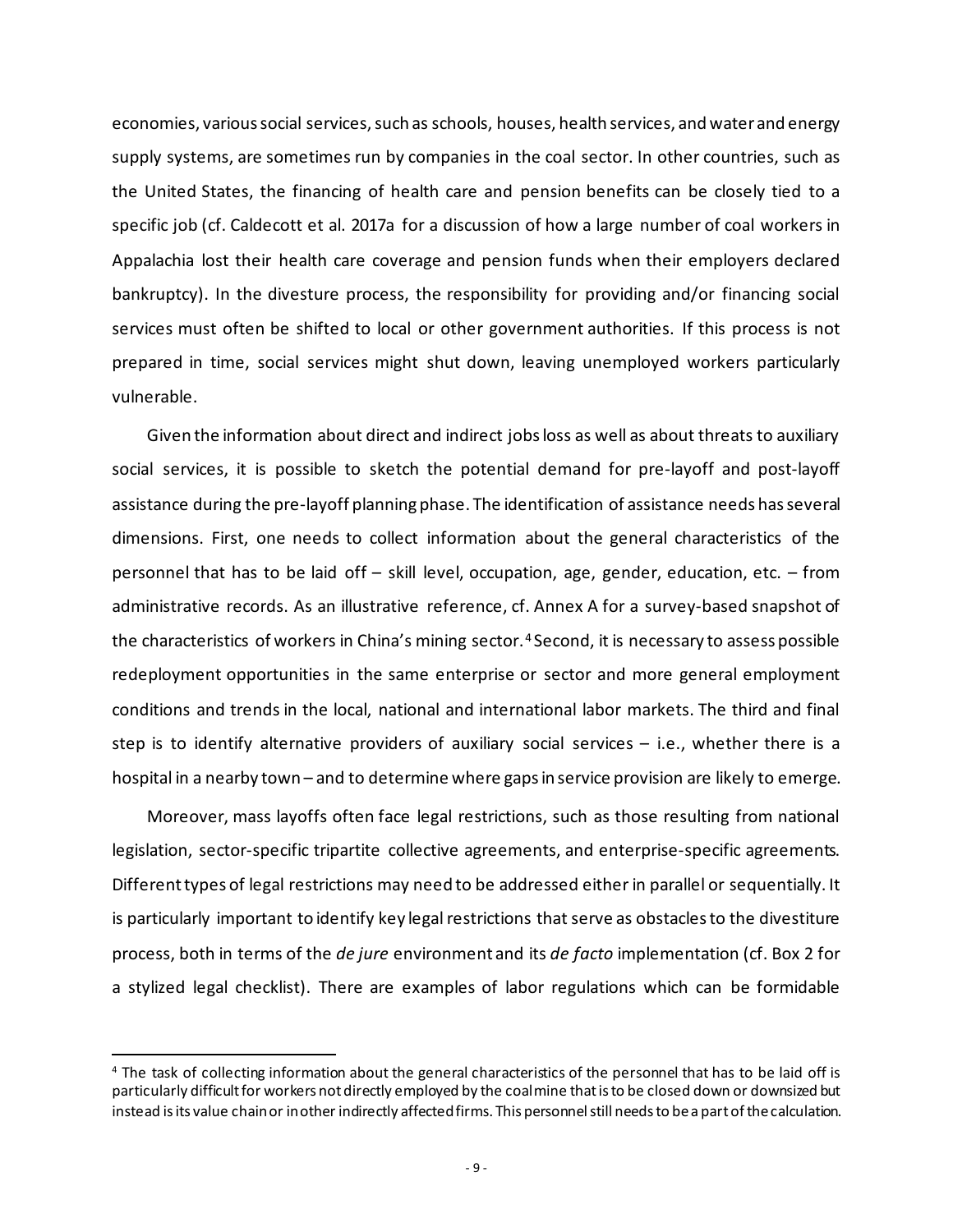obstacles for labor divestiture. For example, a regulation in Morocco that no state employee could be dismissed hindered a rapid divestiture of the Jerada coal mine in the 1980s and the complicated priority order for dismissals in North Macedonia became an obstacle for implementing labor terminations in the 1990s. In some instances, if existing labor regulations hinder the divestiture process, it might be possible to explore options for changing them or for putting additional, more flexible regulations in place.

#### *Box 2 – Stylized legal checklist*

During pre-layoff planning, it is important to seeklegal advice as to the various requirements placed on an employer by national legislation and industry-, sector- and enterprise-specific agreements. Some questions to consider:

- $\checkmark$  Is the sector covered by a collective agreement and, if so, what are the provisions with respect to collective dismissals?
- $\checkmark$  Is governmental permission required to implement collective dismissals?
- $\checkmark$  What are the requirements for consultation with trade unions or other employee representatives over collective dismissals?
- $\checkmark$  Is voluntary severance/early retirement a possible legal alternative?
- $\checkmark$  How are minimum severance payments to be calculated?
- $\checkmark$  How much notice must be given to each employee?
- $\checkmark$  What are the individual requirements that must be complied with in relation to each worker's dismissal?
- $\checkmark$  Is there specific legislation dealing with women or other protected groups, such as minorities?
- What legislation, if any, covers unemployment insurance, pension funds and other aspects of social protection?
- $\checkmark$  What rights do workers have in the event of transfers of employment to other employers and outsourcing companies?
- $\checkmark$  What procedures regulate dispute resolution, including arbitration (binding and non-binding), conciliation, and mediation?
- $\checkmark$  What laws are in place related to the rights of temporary, part-time, and self-employed workers?
- $\checkmark$  What is the legislation regarding public and private pension arrangements, and their portability between employers?
- $\checkmark$  Are there any rules that require preferential treatment for retrenched employees in respect to any future employment?

#### *Source: IFC (2005)*

Also during the pre-layoff planning phase, one needs to undertake an assessment of the relevant social protection system – encompassing social assistance programs such as cash transfers, school feeding and targeted food assistance; social insurance programs such as old-age and disability pensions, and unemployment insurance; and labor market programs, such as skillsbuilding programs and job-search and matching programs (cf. World Bank 2012). The most successful transition support often takes place via existing social protection systems, by utilizing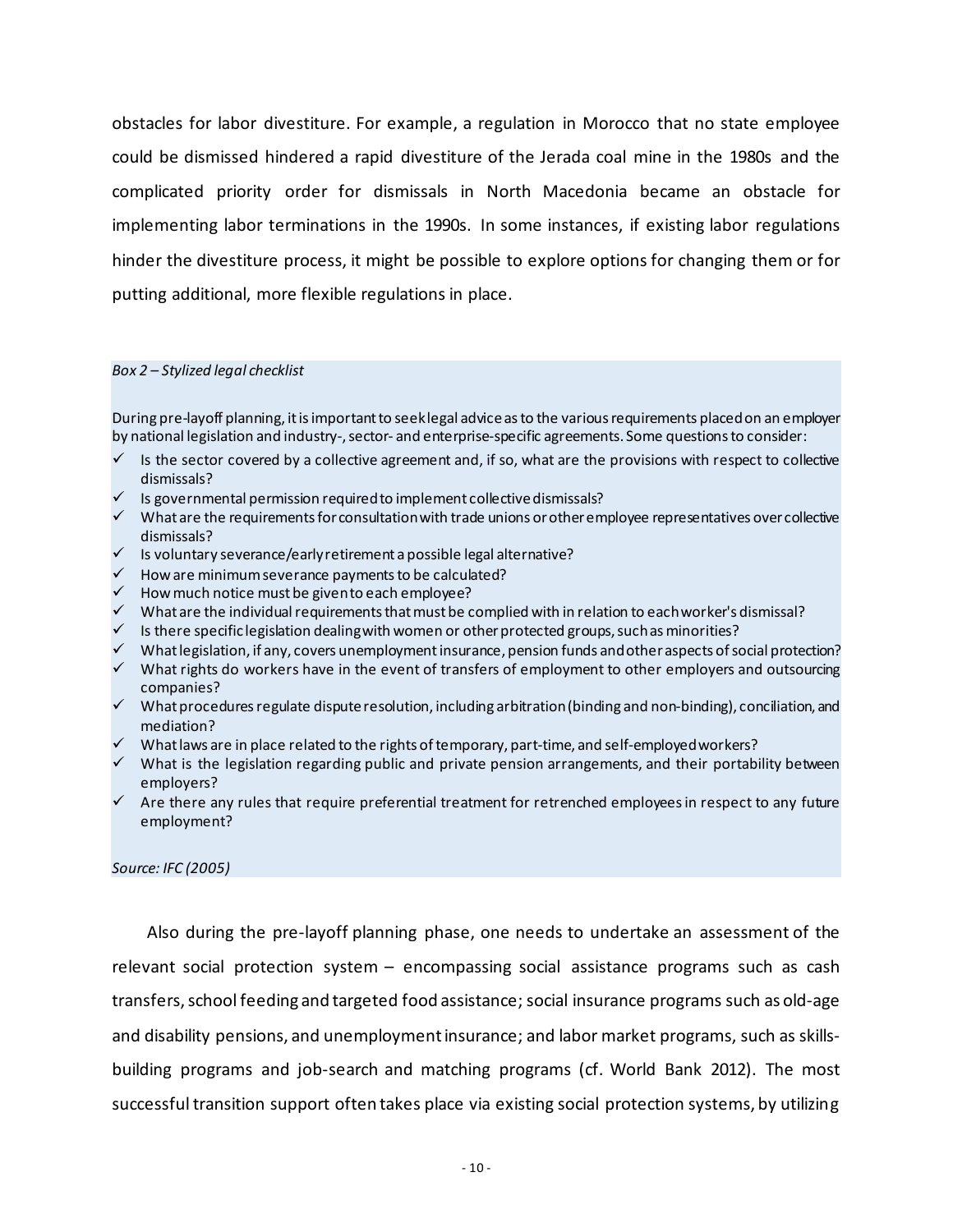widely applied and transparent outreach, targeting and delivery tools and topping up or extending coverage of existing programs. However, well-developed social protection systems do not exist in all countries. Even in cases where they do, they have not always been effectively deployed to mitigate the impacts of coal mine closures. A mapping of existing social protection programs will nevertheless guide the menu of options that can be offered at the pre- and postlayoff phase, as well as allow for estimates of the budget needs and institutional management demands for a successful social and labor response.

Several institutions need to be in place to plan and implement the divestiture process. First, it is important to identify the key stakeholders and engage them immediately. Solid stakeholder engagement can make the difference between an orderly and a failed coal mine closure. Stakeholders may include mine operators, mine workers, secondary industries that supply the mining industry, mining communities, women's groups, the institutions that will implement the social and labor support, and non-governmental organizations (NGOs) that may support mining communities. Second, the institution with the biggest stake in the success of the divestiture process should ideally be selected to lead the process. For example, if the coal mine closure goes hand in hand with privatization, then a privatization agency may be the best option whereas if closures and layoffs happen during a conflict or post-conflict situation, a reconstruction agency could be used. Third, it is important to obtain the necessary financing before the divesture process is made public; running short of resources to finance committed services puts the entire process at risk. While mitigating social and labor impacts of the coal transition may be expensive in the short run, properly managed mitigation will lead to long-run cost savings (cf. Caldecott et al. 2017a).

It is also important to provide public information about (i) the intent to implement social and labor support alongside the mine closure; (ii) the stakeholder engagement strategy; and (iii) the general nature of the planned assistance for displaced workers. Such public information will serve to establish communication channels with the potentially displaced workers early in the divesture process. The public information campaign should ideally be launched by the entities designing and implementing the social and labor support to ensure that everyone (including displaced workers) is provided with correct information, and that the information is not filtered

- 11 -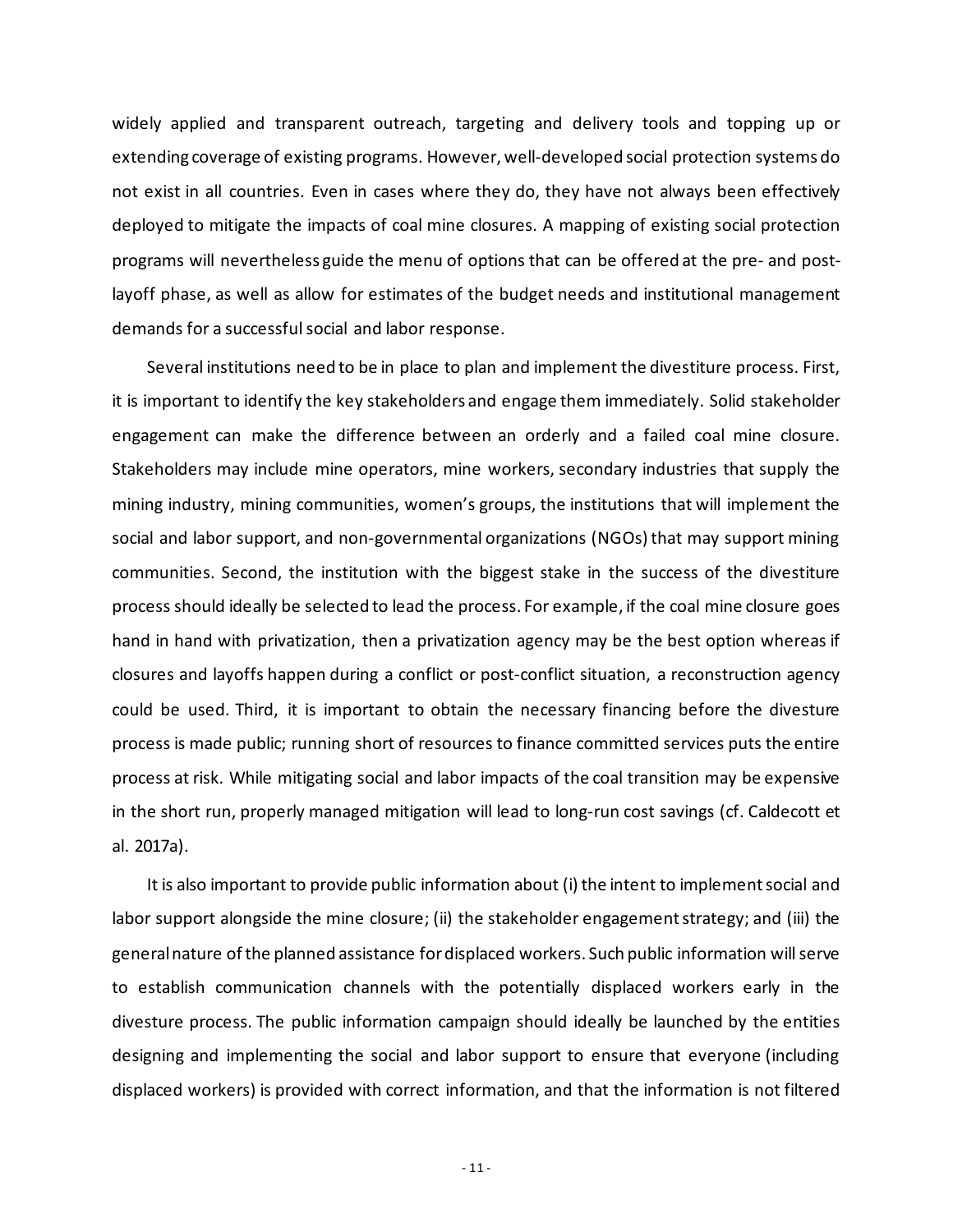through third parties that may not fully understand the divesture process or may even have specific reasons for providing disinformation. Above all, care should be taken not to advertise services that cannot be delivered, as this will add to, and not reduce, social tensions.

#### <span id="page-13-0"></span>**3.2 Pre-layoff assistance**

As a first step in promoting smooth adjustment, the duration of pre-layoff notice – specifically in the case of large-scale layoffs – needs to be established. The duration of notice needs to be based on legal definitions and supporting regulations as well as practical realities. Longer periods of notice can be preferable to shorter periods. Notice periods that are too short (i.e., only two or three weeks) do not give workers enough time to start searching for work before losing their job, do not give the government time to provide workers with pre-layoff support services, and do not allow other stakeholders to mobilize support.<sup>[5](#page-13-1)</sup>

It is critical that workers are clearly informed of the options and services they may be provided well before the actual layoff occurs. The period between the decision to divest and the time workers are actually displaced is one of the most difficult for those affected. In order to ease tensions and anxieties, early, honest and comprehensive information of affected workers as well as trade union representatives and other stakeholders is critical to minimize anxiety and resentment. OECD (2016, p. 251) emphasizes that "even if there is a high-level consensus among trade unions on sustainable development and climate protection, (…) those whose jobs are directly at stake sometimes oppose climate policies." As in the pre-layoff planning phase, great care should again be taken not to advertise or promise services that cannot be delivered.

Certain services should begin before layoffs occur. Typical services implemented as part of pre-layoff assistance include: (i) establishing eligibility for and assessing interest in temporary income support and active labor market policies; (ii) worker profiling and skill audits to provide each worker with a clear understanding of their skills and assistance needs; and (iii) provision of initial in-plant jobs counseling and placement services. The process of providing such services

<span id="page-13-1"></span><sup>5</sup> Internationally, precise legal mandates regarding advance notification for large-scale layoffs vary widely, but usually such layoffs trigger additional legal requirements. According to the OECD's Indicators of Employment Protection, collective as opposed to individual dismissals result in longer notification periods in 28 out of 33 countries covered.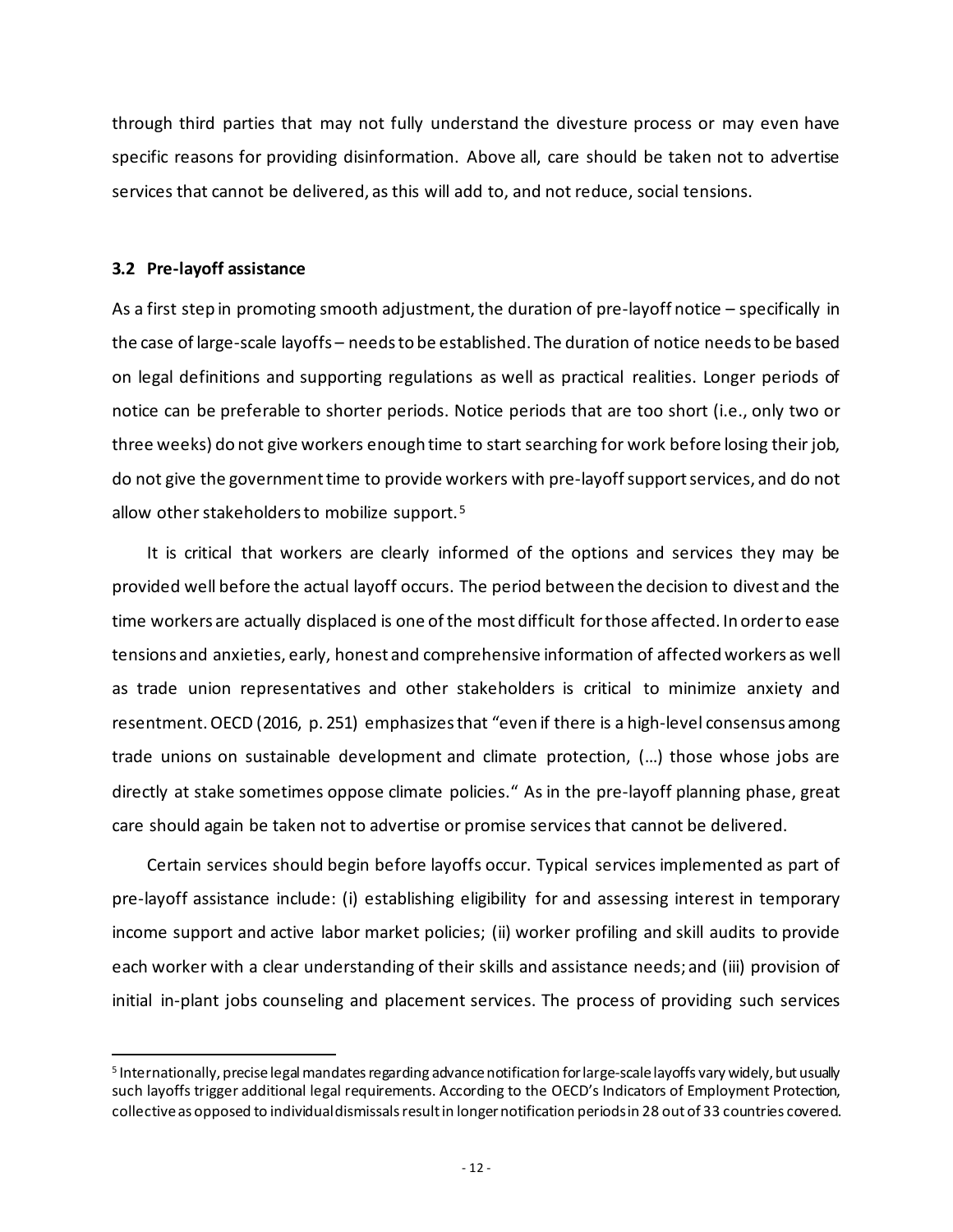during the pre-layoff assistance phase, sometimes referred to as Industrial Adjustment Services (IAS) after a Canadian initiative (cf. Box 3), should collaboratively involve the Government, workers and the mine or other plant with the objective of starting services for workers before they even leave this plant. Rapid deployment is critical, as is leveraging the capacity of the local authorities and community (cf. Fretwell, 2017).

#### *Box 3 – Canada's Industrial Adjustment Services*

Canada's Industrial Adjustment Services (IAS) – originally founded in 1963 – and its successor organizations and initiatives consist of small units composed of specially trained staff who, on request, provide assistance to firms and communities facing large-scale job displacements. For instance, in the case of Canada's province of New Brunswick, activities supported by its Department of Post-Secondary Education, Training and Labour have recently included the setting up of a temporary service offering employees facing job loss with early retirement option information, labor market information, employment program information and employment action planning. Also supported by New Brunswick's Department of Post-Secondary Education, Training and Labour are human resource management services for companies or sectors facing change or expansion.

Evidence indicates that IAS support can be effective in terms of shortening periods of unemployment. Critical success factors include that the IAS need to focus limited resources on the most vulnerable workers to ensure that public funds are used in the most efficient way, and that all local stakeholders are involved and work together to solve practical labor problems. IAS also demonstrate to the worst-affected that both the community and the government care about the problems of adjustment.

*Source: Government of New Brunswick (2015) and Fretwell (2017)*

Any strategy involving active labor market policies to encourage re-employment will need to rely on suitable worker profiling. Not all workers will be able to invest in new skills, search for jobs in new sectors, or move to a new location – and not in all cases will such relatively costly interventions be necessary. At the same time, many workers will need direct assistance and will also be able to do at least one of these things. Therefore, a key determinant of success of active labor market policies both during the pre-layoff assistance and ensuing post-layoff assistance phase will be to accurately profile workers in terms of identifying what would help them find a new job – either through statistical profiling models, with the help of case workers or through a combination of these two approaches (cf. Loxha and Morgandi 2014). In fact, certain types of interventions are more effective, or necessarily differ, by worker profiles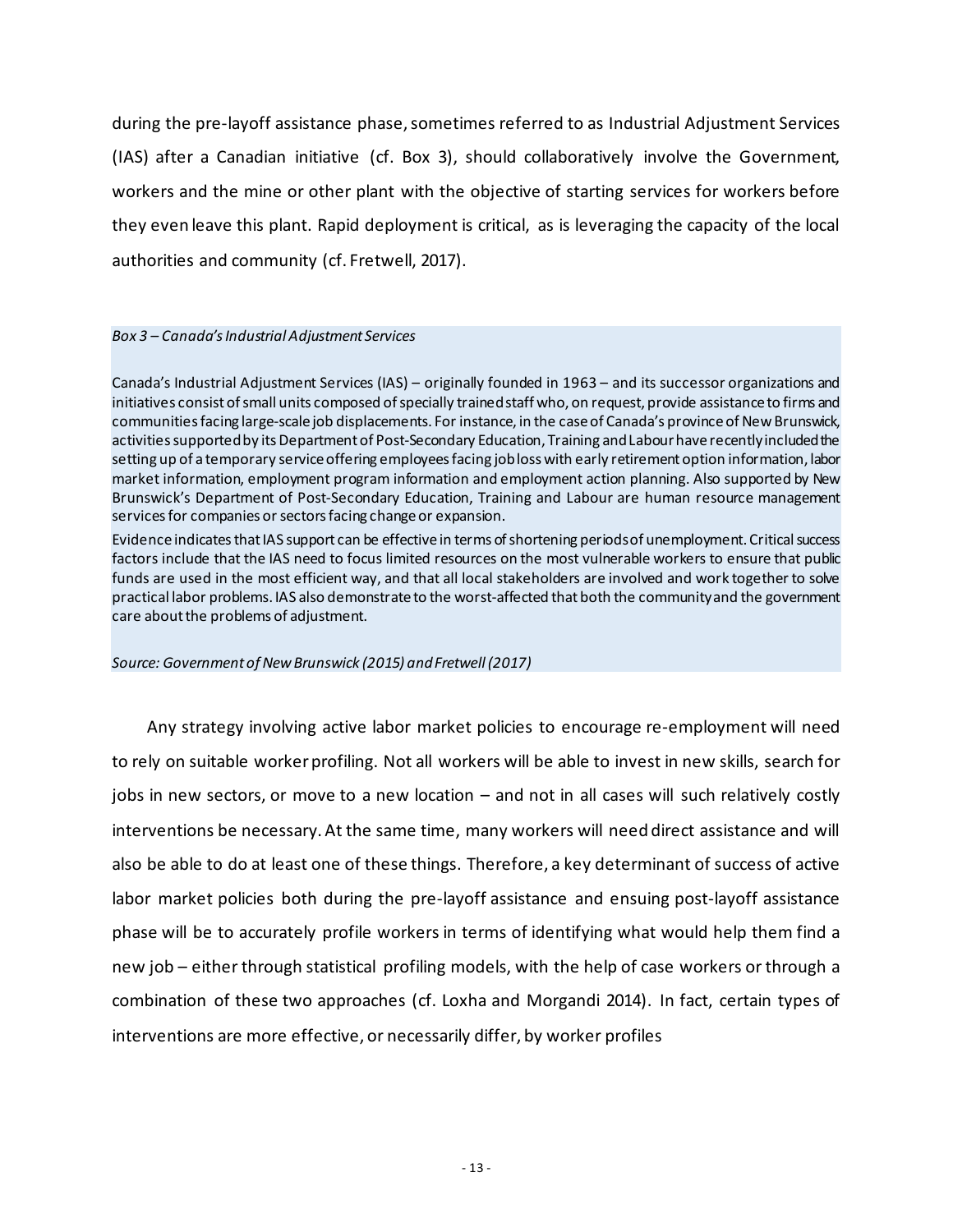#### <span id="page-15-0"></span>**3.3 Post-layoff assistance**

Support to laid-off workers can be grouped into three categories: temporary income support, active labor market policies, and auxiliary support. Each serve a different need: temporary income support provides laid-off workers and their households with the means to survive the short-run income loss, active labor market policies facilitates their reintegration into the labor market in a different job, and auxiliary support provides services to and support to the individual, family, or community as they transition to their new source of livelihood.

#### <span id="page-15-1"></span>*Temporary income support*

The main objective of temporary income support is to sustain the livelihoods of laid-off workers in a way that does not inhibit – and ideally promotes – labor market attachment. The precise design of income support instruments can have significant effects on the coverage and adequacy of financial support and on workers' incentive to actively look for jobs. The four main instruments for temporary income support are (i) severance or other forms of termination payments, (ii) unemployment insurance, (iii) social assistance payments, and (iv) early retirement incentives. Policy makers also need to consider the clearance of possible wage arrears as a first priority of funding and support.<sup>[6](#page-15-2)</sup>

Termination payments can provide both quick-disbursing and longer-lasting income support for newly laid-off workers. There are two main forms of termination payments. First, termination payments can take the form of regular severance payments that firms fund and pay out upon separation, either through a voluntary benefit or as required by law. Second, in cases where large-scale layoffs occur, countries can set up special funds to dispense payments to laid-off workers in the affected industry or region. These special funds can be financed in various ways, although inevitably there will be considerable government contributions. Under both regular severance plans and special funds, benefits are usually disbursed either on a one-time basis or periodically through an annuity-type arrangement.[7](#page-15-3) There are advantages and disadvantages

<span id="page-15-2"></span><sup>6</sup> Strongman 2017 emphasizes that in the coal sector restructuring in Eastern Europe and Central Asia in the 1990s and 2000s wage arrears played a particularly prominent role

<span id="page-15-3"></span><sup>7</sup> Annuity payments that decline in value over a pre-defined payout period are a third option.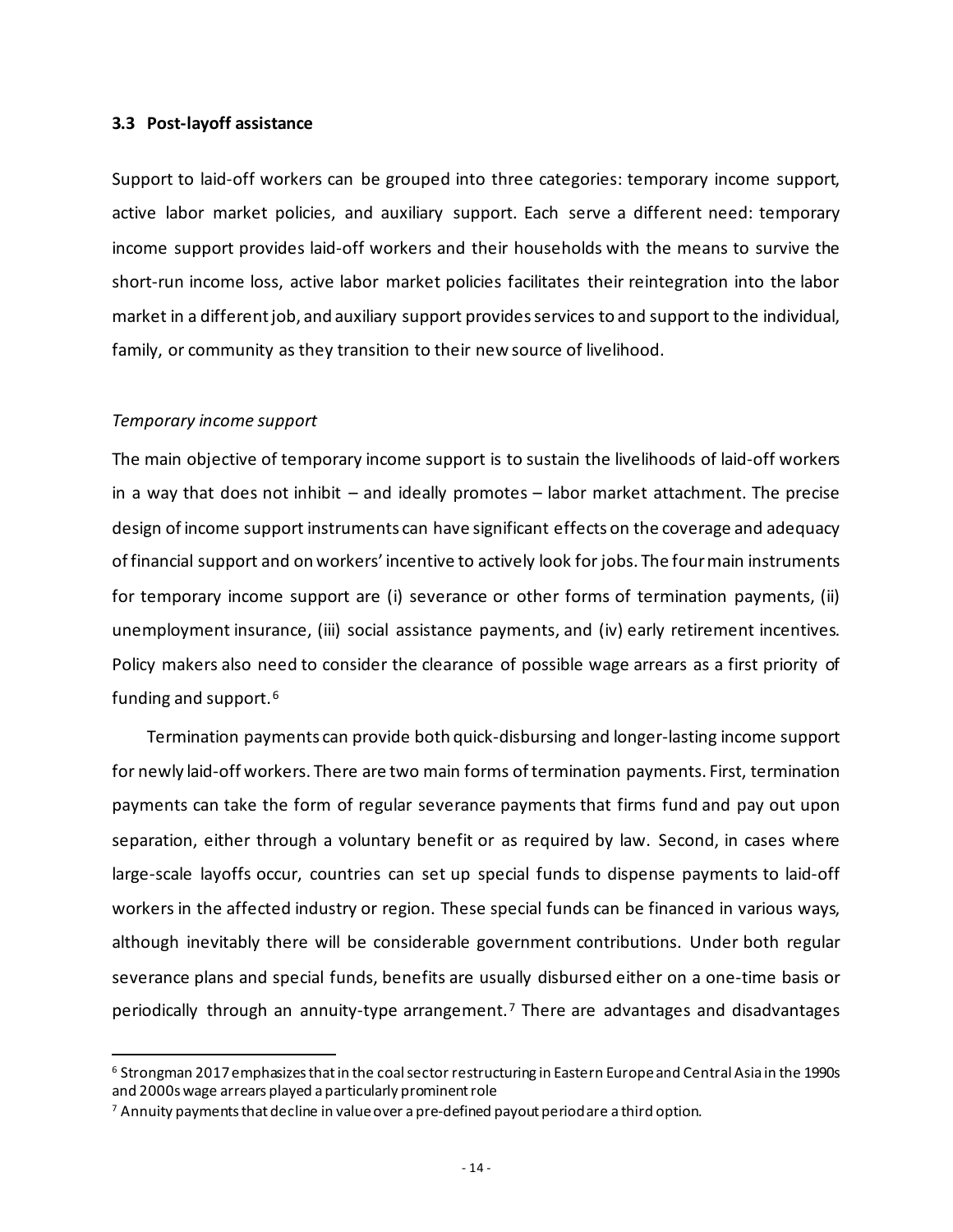with each disbursement arrangement. On the one hand, annuity payments ensure that displaced workers will have continuous support while one-time payments create risks that workers will exhaust their severance pay before finding re-employment. On the other hand, receipt of the full payment at the beginning of the unemployment spell may allow more productive use, for instance by providing workers and their families with sufficient capital to start a small business or to migrate to a place with a more lucrative job market.<sup>[8](#page-16-0)</sup>

If an unemployment insurance system exists, it provides a second line of support for laid-off workers. Unemployment insurance systems are generally designed to collect a stream of contributions over a long period of time and provide payouts to eligible beneficiaries (often those who have previously contributed to the system for a certain period of time) over a relatively short period. On their own, these systems are often not well-suited to provide income support in response to large-scale jobs losses that lead to longer-term unemployment spells typical of labor displacement in the coal sector since they are designed to support a small number of beneficiaries at any one time. Some countries top up the support that unemployment insurance can offer in such situations. For example, in the United States an extended benefits feature is triggered in times of high unemployment. Canada ties levels and durations of unemployment benefits to regional unemployment rates, so support is greater when and where joblessness is high. It should also be taken into account that while unemployment insurance systems can in principle offer extended income support to displaced workers, very long benefit periods can create job-search disincentives. In fact, there is evidence that extended unemployment benefit durations account for a substantial share of the increase in long-term unemployment in the United States during the Great Recession of 2007 to 2009 (cf. Faber and Valletta 2015). Starting an unemployment insurance system in the context of rapid transition is often not a viable option since the insurance fund usually needs to accumulate contributions before it can pay out

<span id="page-16-0"></span><sup>8</sup> The generosity of termination payments varies considerably between countries. Holzmann and Vodopivec (2011) find that among upper-middle income countries, the mean benefit level for an employee with 20 years of tenure is 7.5 times monthly wages. Benefits provided by special funds are often considerably more generous than those provided through regular severance plans. While different countries calculate termination payment levels in various ways, for both regular severance plans and special funds, the level typically depends on years of service and salary prior to job loss. In some countries, the generosity of temporary income support in general and termination payments in particular may also differ between white and blue collar workers, permanent and fixed-term workers or those covered by collective agreements and those not covered.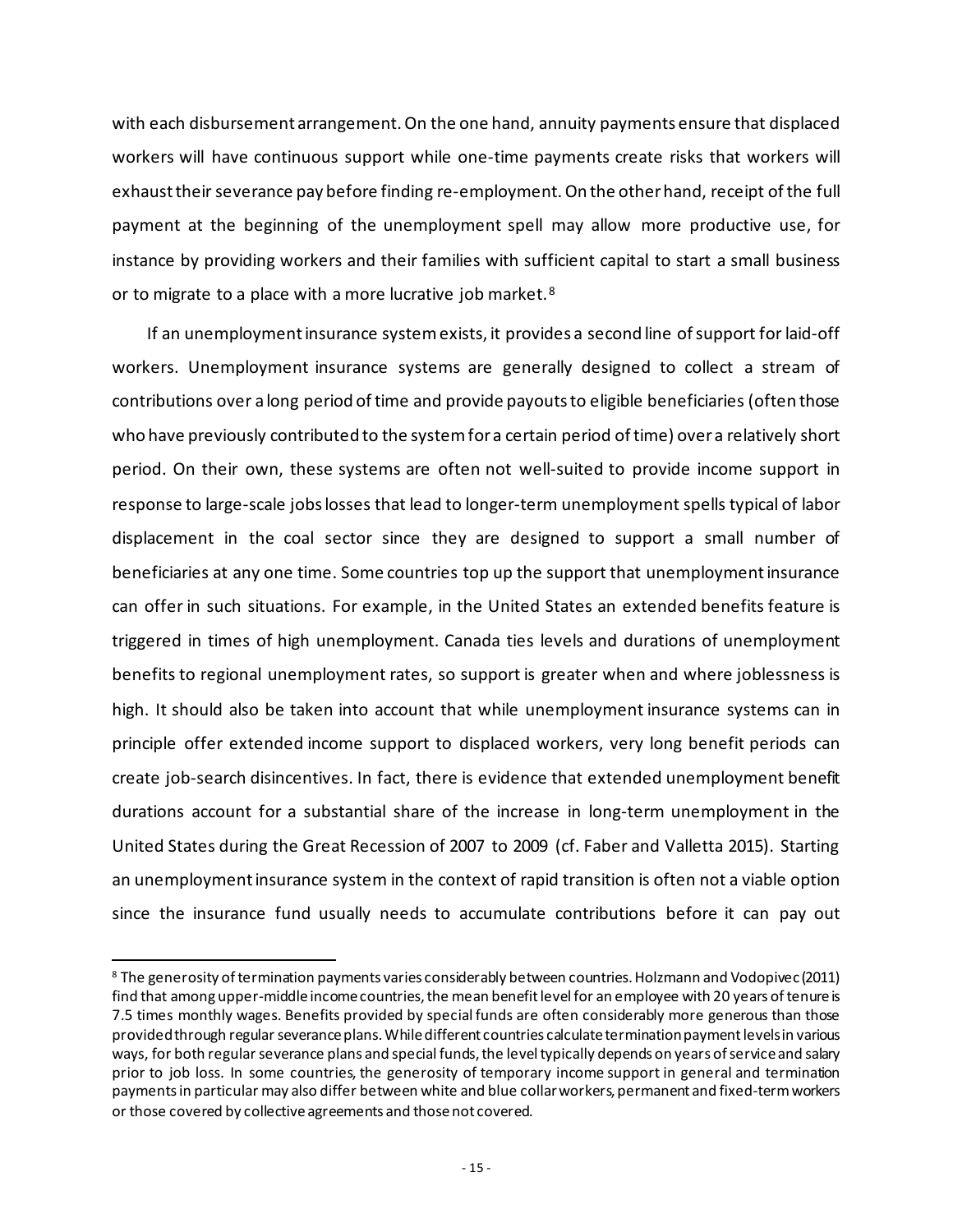benefits. Instead, the establishment of an unemployment insurance system needs to be the outcome of a separate long-term institutional development program.

Social assistance payments can act as a social safety net for those who do not qualify for, or have exhausted, regular unemployment benefits. In contrast to severance payments or unemployment insurance benefits, social assistance payments are usually not funded through contributions by employers or employees but paid out of general government revenue and available not to specific groups of (laid-off) workers but to the population at large, subject to specific eligibility requirements. Social assistance payments are also often means-tested (eligibility is based on a pre-established economic needs threshold), household-based, and of a lower value than unemployment benefits. Across the globe, most countries have designed, piloted and scaled-up social assistance programs. More recently, a growing number of countries have implemented "adaptive" social assistance programs specifically meant to be scaled up in response to economic or other shocks (cf. Box 4 for a prominent example).

#### *Box 4 – The Ethiopia Productive Safety Net Program*

The Government of Ethiopia's response to the 2015/2016 El Niño drought was its largest-ever, providing 18.2 million people – or 20 percent of the country's total population of 91 million – with food or the cash to buy it with. On the frontline of this effort was the Productive Safety Net Program, one of the world's largest social assistance programs. Run by the Governmentof Ethiopia, it pools money from the government and various donors, including the World Bank's International Development Association (IDA). The Productive Safety Net Program provides regular cash or food transfers to eight million people, four million of them in drought-affected areas. Its food-for-work component supports public works programs, chosen by members of the communities affected and usually related to landscape restoration, irrigation, and agro-forestry. During droughts, the program has a contingency fund that allows it to scale up to include new beneficiaries, as well as to increase the length of time they will receive benefits from five to seven months. Using an "adaptive" social protection approach, the World Bank support also allows the government to develop clearer early warning triggers and to integrate social protection and disaster risk management systems. The Productive Safety Net Program is more than a decade old and, in this time, integrated delivery systems encompassing the national, district and village levels have been set up. Over the years, the government has also been able to improve the targeting of beneficiaries through the establishment of community-based targeting supplemented by a proxy-means test based poverty index.

#### *Source: World Bank (2014)*

Early retirement programs are frequently used to incentivize older laid-off workers to exit the labor force. These programs have political value: they help limit labor disputes and reduce damage to morale. They are also a pragmatic solution for some older laid-off workers who likely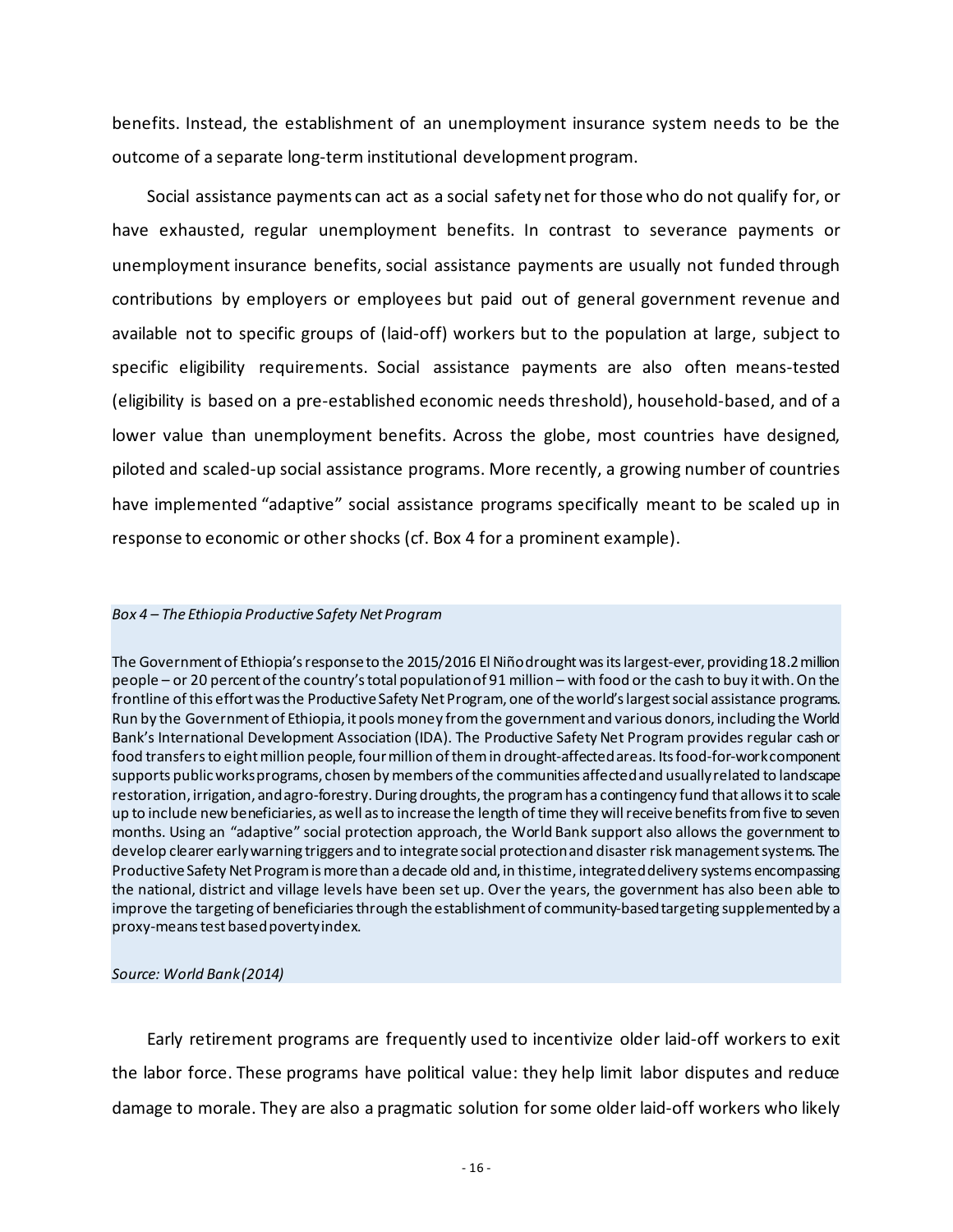have little chance to find re-employment. At the same time, they put a high fiscal burden on the pension system and, if not well targeted, may deprive the economy of productive human capital (which is particularly problematic in the case of aging societies). For instance, Campa (1997) documents that when a large number of Spain's state-owned enterprises were privatized or closed in the 1980s, four employment promotion funds were established that paid older laid-off workers 80 percent of their previous salary. These relatively generous early retirement incentives likely contributed to the fact that a large share of laid-off workers did not find new jobs but instead exited the labor force. Given the potentially high costs of early retirement programs, it may be preferable to offer social assistance payments to laid-off workers until they reach the regular retirement age, augmented by bonus payments for those who delay retirement.



In many countries, termination payments, unemployment insurance benefits, social assistance payments, and (sometimes) early retirement incentives are coordinated. In general,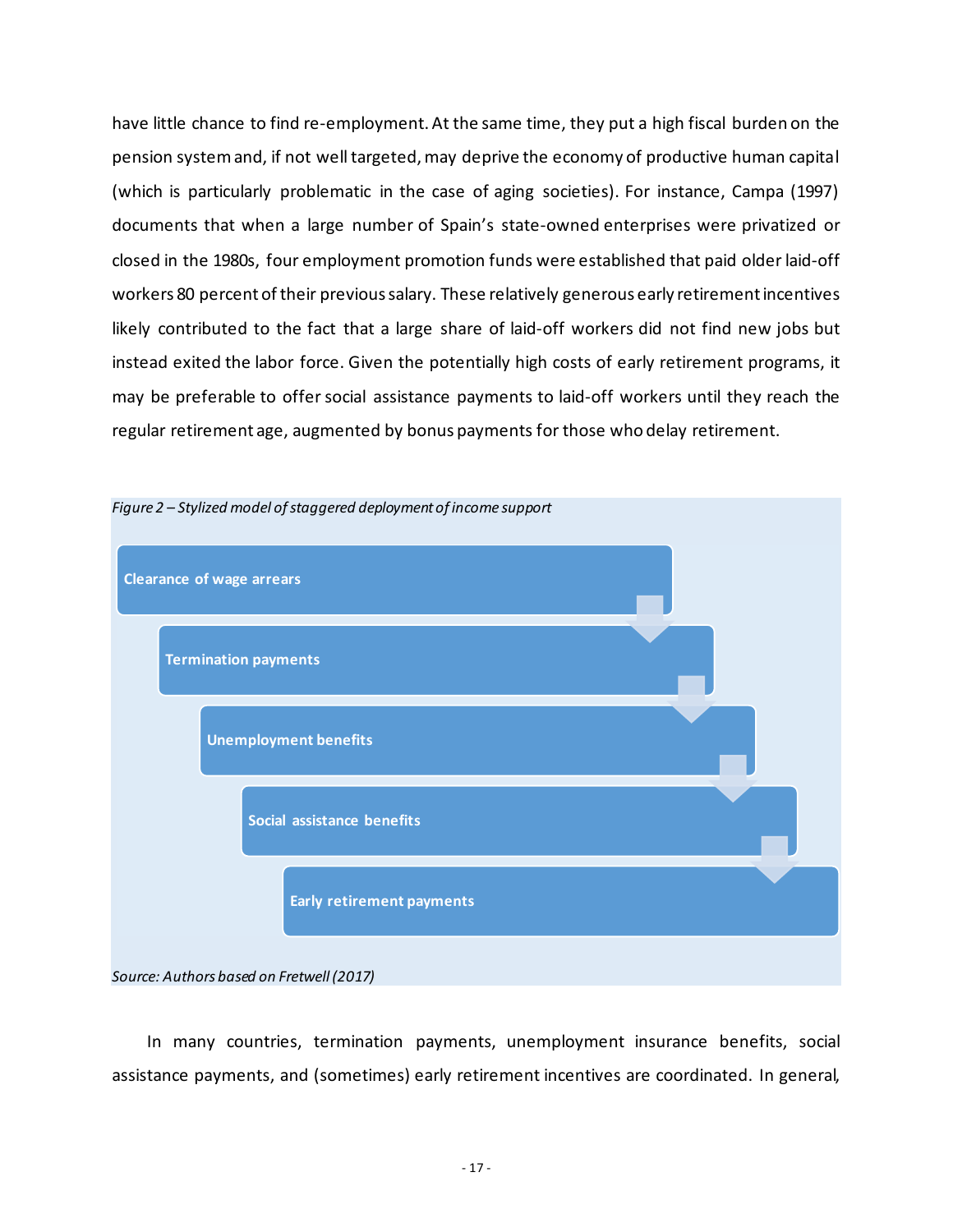countries need to consider how different forms of income support can be implemented in a sequential fashion (cf. Figure 2 for a stylized model) and how possible interactions between severance payments, unemployment insurance benefits, social assistance payments, and early retirement incentives can be productively employed in practice. For example, in countries with a strong unemployment insurance system, social assistance benefits can typically only be accessed once unemployment insurance benefits have been depleted. Similarly, it might be sensible to stipulate that a worker may be eligible to receive termination payments upon exhaustion of unemployment insurance benefits, or *vice versa*. Alternatively, the level of one benefit may be adjusted downward to compensate for the existence of another.

#### <span id="page-19-0"></span>*Active labor market policies*

Active labor market policies offer services, programs, and incentives that encourage and enable the re-employment of laid-off workers. Active labor market policies usually include one or a combination of the following three types: (i) employment services such as labor exchanges, vocational counseling and mobility assistance; (ii) education and training through institutional training or on-the-job training; and (iii) small business support services (e.g., micro credits and grants, technical assistance for startups, and support for business incubators) and subsidized employment in either the private or the public sector. As summarized in Figure 3, the three different types of active labor market policies can be most effectively deployed to address frictional unemployment (when displaced workers need assistance to access existing demand), structural unemployment (when displaced workers lack relevant skills and need retraining to succeed), and a lack of labor demand (when there are no jobs regardless of the skills the displaced workers have or may acquire), respectively. There are also certain trade-offs with regard to their typical costs per beneficiary and expected impacts. As with temporary income support, not all settings will have the capacity or financing to implement all types of active labor market policies.

Employment services most effectively address frictional unemployment, i.e., situations when displaced workers have skills for which there is labor demand, but assistance is needed to access this demand. Public employment agencies, NGOs, and/or private firms can provide employment services, which may generally be of three categories. First, labor exchange services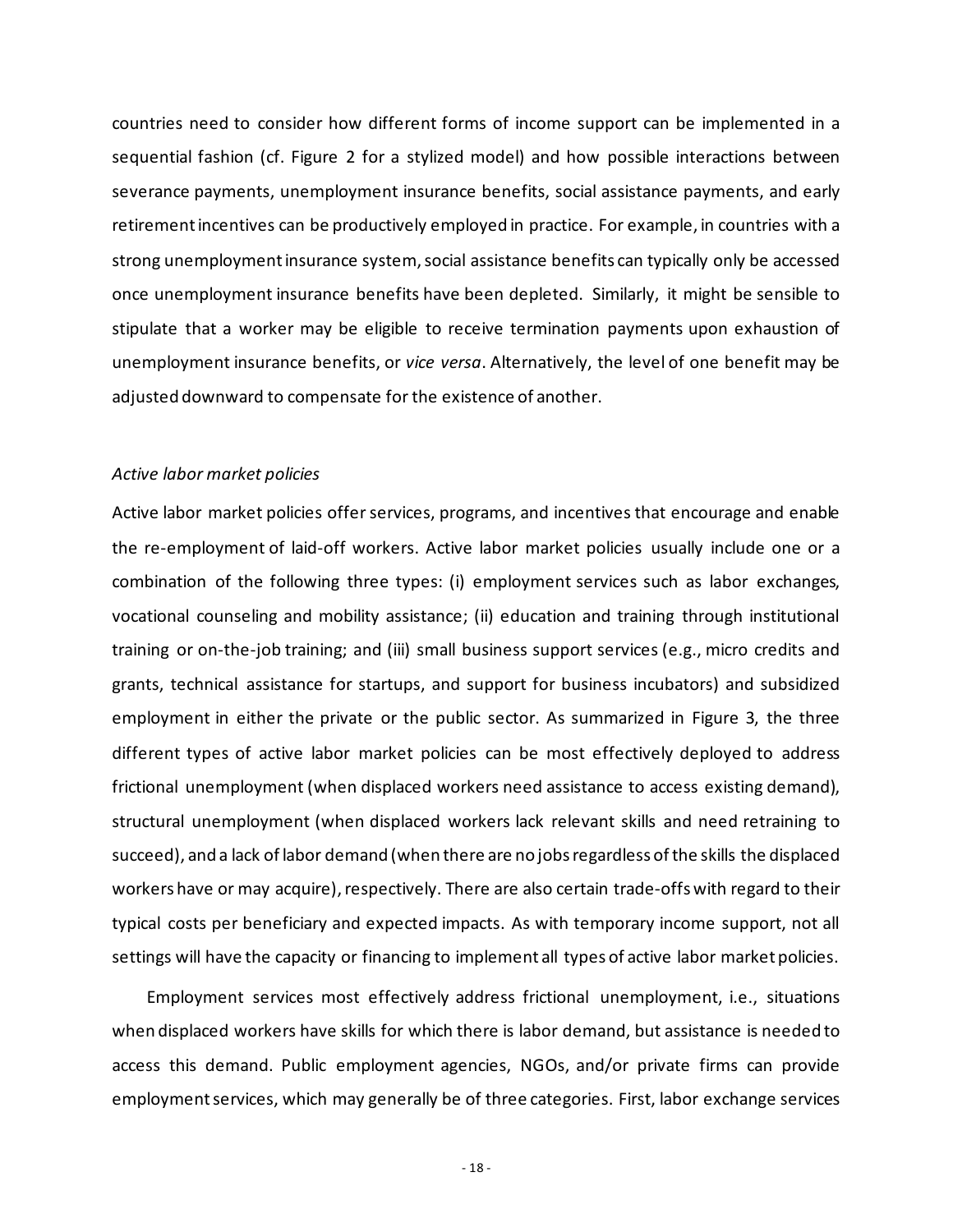to support job search provide, at their core, lists with job openings or employer contact information. Job seekers either follow up independently on a job posting or labor intermediation officers broker connections between employers and job seekers. In the case of coal mine closure, employment services might for instance involve the referral of electricians employed by the coal mine to employers outside of the coal sector looking to hire electricians.

| Labor market<br>challenge                                                                                                          | Applicable active labor market<br>policy                                                                                                                        |  | <b>Illustrative</b><br>costs per<br>beneficiary in                                                         | Average impact on probability of<br>employment |                                  |             |
|------------------------------------------------------------------------------------------------------------------------------------|-----------------------------------------------------------------------------------------------------------------------------------------------------------------|--|------------------------------------------------------------------------------------------------------------|------------------------------------------------|----------------------------------|-------------|
|                                                                                                                                    |                                                                                                                                                                 |  | middle-income <sub>Shortterm</sub> Medium<br>countries                                                     |                                                | term                             | Longer term |
| <b>Frictional</b><br>unemployment<br>displaced workers<br>need assistance to<br>access existing<br>demand                          | • Employment services<br>• Labor exchanges<br>• Vocational counseling<br>• Mobility assistance                                                                  |  | $$15 - $30$<br>(for labor<br>exchanges)                                                                    | ⊠                                              | ☑                                | 冈           |
| <b>Structural</b><br>unemployment<br>displaced workers<br>lack relevant skills<br>and need retraining<br>to succeed                | • Education and training<br>• Institutional training<br>• On-the-job training<br>• Comprehensive programs<br>with both institutional and<br>on-the-job training |  | \$250-\$1,000<br>(for<br>institutional<br>training)<br>\$700-\$2,000<br>(for<br>comprehensive<br>programs) | ☑                                              | ☑☑☑                              | ☑⊠⊠         |
| <b>Lack of labor</b><br>demand<br>there are no jobs<br>regardless of the<br>skills the displaced<br>workers have or may<br>acquire | • Small business support<br>and subsidized<br>employment<br>• Small business support<br>• Wage subsidies<br>• Public works programs                             |  | \$500-\$3,000<br>(for business<br>support)<br>$$300 - 2,400$<br>(for subsidized<br>employment)             | 区                                              | 冈<br>(for public works programs) | ☑           |

*Figure 3 – Stylized labor market challenges and applicable active labor market policies*

*Source: Authors based on Betcherman et al. (2007) Card, Kluve and Weber (2017) and Fretwell (2017)*

*Notes: denotes an impact on a program beneficiary's probability of employment of less than 0.05 standard deviations, an impact of 0.05 to 0.1 standard deviations and an impact of at least 0.1 standard deviations, all according to the meta-analysis by Card, Kluve and Weber(2017).*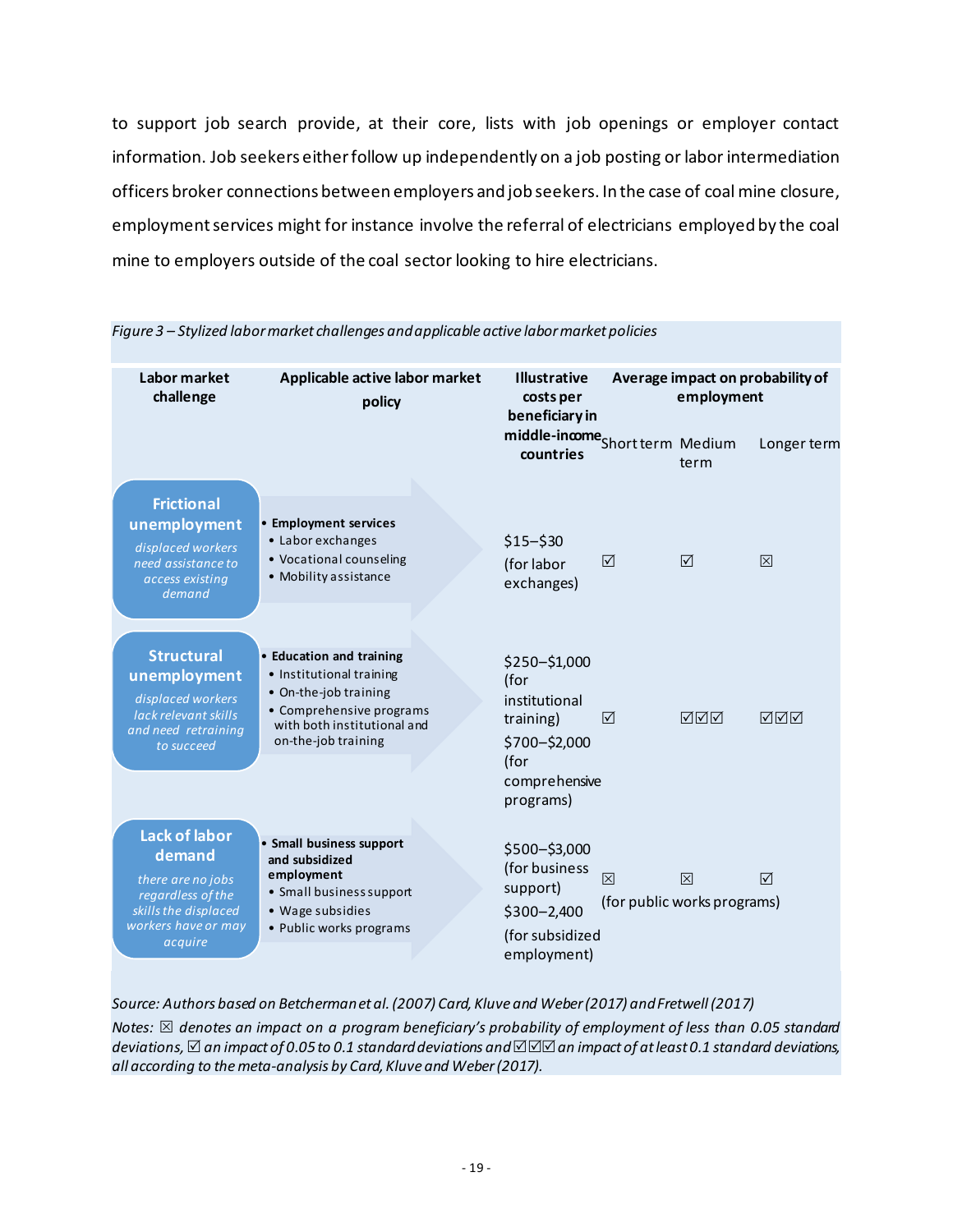A second category of employment services is vocational counselling (i.e. aptitude and interest assessment, provision of information on labor demand and wages, and guidance on education and training programs to build skills in occupations for which there is a demand). Vocational counseling can be effective as a self-standing service – e.g. assessing whether coal miners have aptitude and interest in specific occupations in other sectors – or as a screening device to control access to education and training programs. A third category of employment services is mobility assistance. Mobility assistance can be useful when local labor markets are stagnant or dominated by a coal mine or other plant in the process of being shut down but when opportunities exist elsewhere in the country. Take-up for this category of employment services can be limited because of cultural or other barriers to labor mobility; it is generally worth targeting it to specific groups, for instance younger coal miners. Employment services' cost per beneficiary tend to be low as compared to other active labor policies (cf. Box 5 for the description of a project implementing a suite of employment services targeted at both workers and employers).

#### *Box 5 – The Bosnia and Herzegovina Employment Support Project*

One of the main subcomponents of the Bosnia and Herzegovina Employment Support Project (a World-Bank supported project) intends to increase private sector job placements by providing improved employment services for job seekers and employers. Services for job seekers consist of activities such as use of improved methodologies for the intake/registration of newly unemployedjob seekers, profilingof job seekers by risk of falling into long-term unemployment, and tailored counseling to clearly identify and focus resources on the job seekers in need of support. Improved processes within employment services are expected to increase face time with job seekers, shorten waiting time between first registration and development of an individual action plan, and increase monitoring of progress and needs of the job seeker. Services for employers include the development of new employer outreach methodologies, local skills needs assessments with employers, the promotion of online services to increase the number of vacancies registered with the employment services, and the provision of tailored human resource services. The project also contributes to automating certain processes and using online services and electronic media to the extent possible, as well as establishing a division of functions for staff in employment offices. It will also result in a physical reorganization of employment offices to separate business processes such as administration and vocational counseling. In addition, the project emphasizes better communication with clients through better information dissemination and intensified outreach. The Bosnia and Herzegovina Employment Support Project uses results-based features in its employment services subcomponent. Disbursement-linked indicators include (i) increases in the number of job seekers that have an individual action plan, (ii) the number of job vacancies collected and (iii) the number of successful job matches.

#### *Source: World Bank(2016)*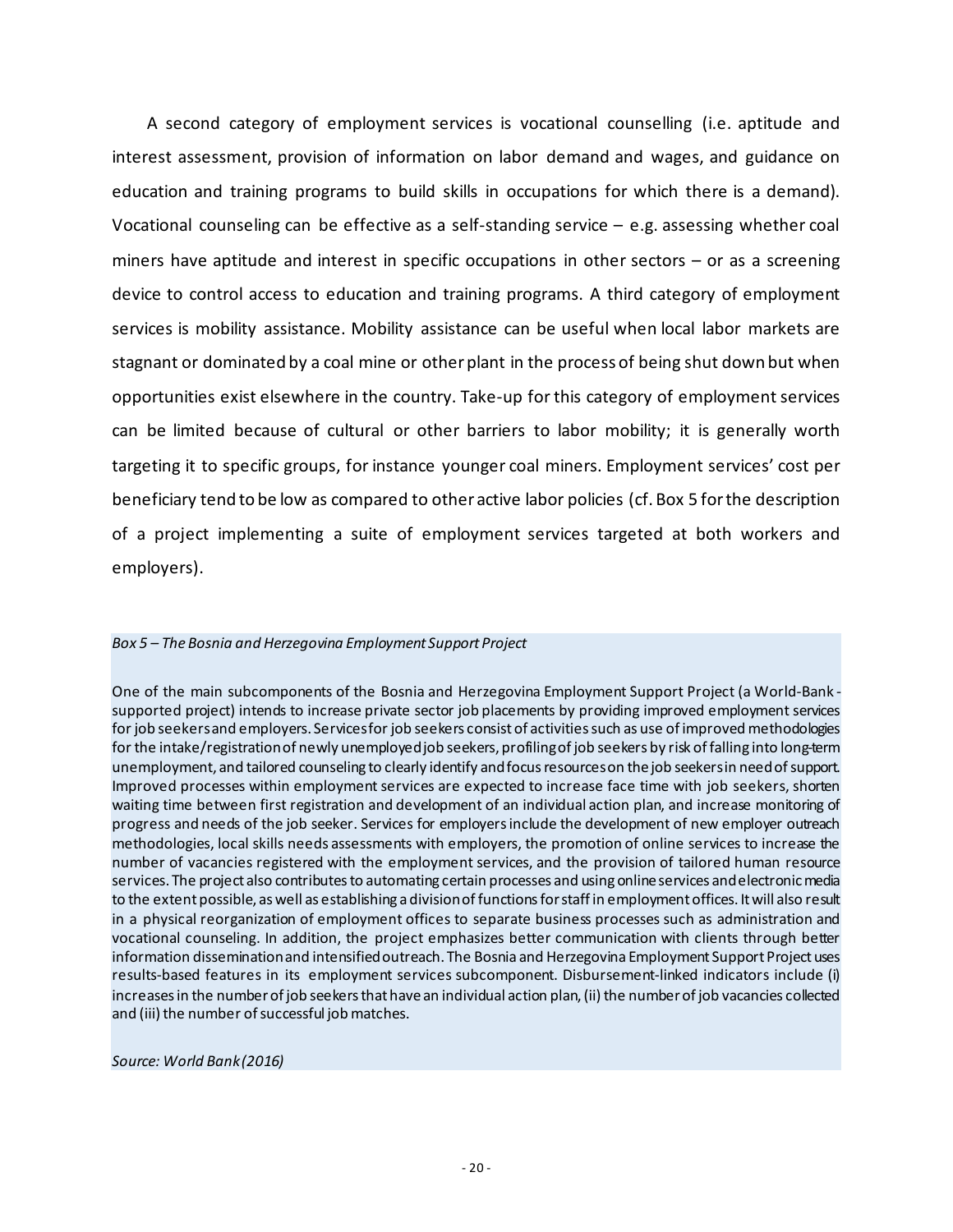Education and training programs can address structural unemployment that occurs when displaced workers lack relevantskills and therefore need reskilling or retraining to succeed in the labor market. In the case of coal mine closure, education and training programs might for instance involve the retraining of operating engineers employed by the coal mine to operate and repair different but related types of equipment used outside of the coal sector. [9](#page-22-0) Three general categories of education and training programs can be distinguished. First, institutional training by private and/or public agencies. Second, on-the-job training by the private sector, possibly supported through wage subsidies. Third, comprehensive training programs that combine institutional training and on-the-job training.

Education and training programs can assist labor redeployment at moderate costs per beneficiary. Their design should be driven by demand (firms) rather than supply (education and training providers), and foster competition and efficiency in program delivery (for instance through the use of performance-based contracts with service providers). Providing vouchers that can be redeemed at different training providers is one way to make training market-oriented. For instance, the United States has introduced a number of voucher-based schemes that place a strong emphasis on market forces by offering beneficiaries a choice of training providers and programs. A prominent example is the training provided through the Workforce Innovation and Opportunity Act. Title I of the Act implements training services through vouchers that allow beneficiaries to select their preferred training provider from a list of certified providers. Beneficiaries are also given a "report card" with information on the past performance of different providers (cf. Congressional Research Service, 2015).

Small business support services can be offered to address a general lack of demand for labor, which can be a particularly acute problem in mono-industry communities. There are three common small business support services. First, technical assistance for startups is an intervention

<span id="page-22-0"></span><sup>9</sup> Even across the coal mining industry, coal miners are not necessarily perfectly fungible and might need education and training to access different jobs. For example, mine closures in the Appalachian region between 1990and 2008 resulted in a 40 percent decline in US coal production while 71 percent of US coal jobs were lost between 1980 and 2015. At the same time, coal production in Wyoming and other parts of the Western United States increased by 20 percent between 1990 and 2008. West Virginia's miners could not simply move west to take up work, though, since open pit coal mining found there is technology intensive and requires advanced computer skills while Appalachia's declining underground mining industry relies more on workers with manual skills(cf. Kok 2017).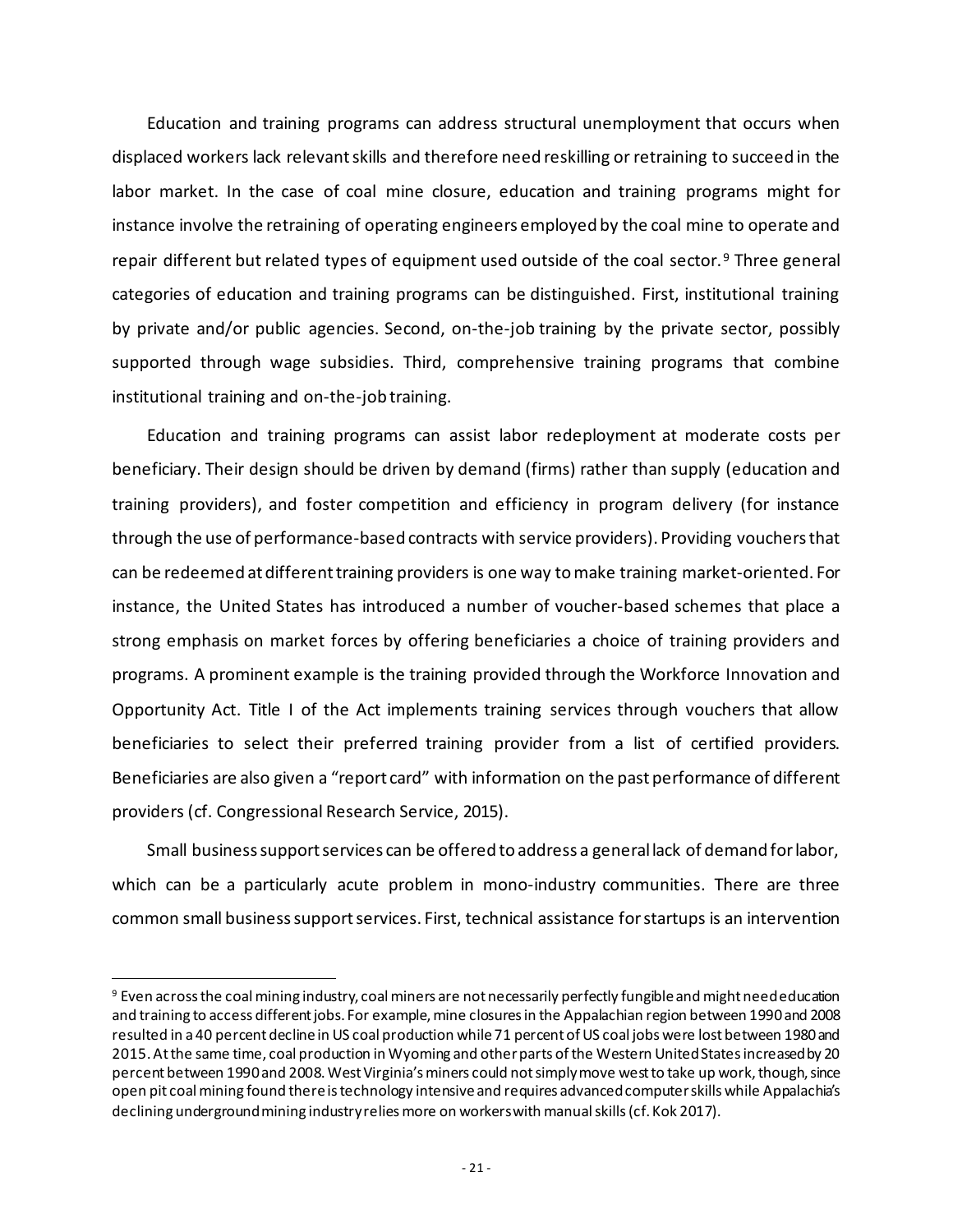that is relatively low cost and low risk. If laid-off workers have received severance payment, appropriate technical assistance might jump-start the creation of new businesses. Second, micro credits and grants perform best if combined with targeted technical assistance. Third, small business incubators provide small firms with an entrepreneurial environment, professional networking and mentorship opportunities, and financial and other resources all in one place. At least in the short term, they are often effective in job creation and also send a strong signal to local communities that support is available (cf. Pompa 2013). In a favorable context, they can become self-sustaining after a few years. While small business support services can be effective, they can also be relatively more expensive than other active labor market policies. In addition, they might attract or be suitable for a relatively limited share of displaced workers.

Employment may also be directly subsidized, either through wage subsidies in the private sector or through public works programs. Wage subsidies for private sector employers come in numerous forms and can be provided through various mechanisms, ranging from direct transfers (vouchers) to reductions in social security contributions and tax credits, in exchange for hiring more workers than they normally need. They tend to be more appropriate to mitigate a temporary lack of labor demand (for instance during a recession) than secular trends such as the coal transition. Public works programs do not work through employers, instead creating temporary work that is conceptualized, implemented, and financed by the public sector. As outlined in World Bank (2013), the implementation of public works programs can sometimes be very successfully driven by the community, i.e., the community selects the project and provides the labor while the government provides financing and oversight. As the same time, World Bank (2013) also explains that community participation has not always been positive as it can lead to corruption and to program capture by local elites. Similar to education and training programs, project management and technical expertise is oftentimes best provided by private agencies using performance-based contracts (i.e., with payments based on agreed targets of post-program employment and unit costs).

While public works programs often have comparatively high unit costs and little or no longterm positive employment impact, they can be effective in mending the social fabric in difficult settings (cf. Fretwell, 2017). Moreover, such programs can be implemented with the dual

- 22 -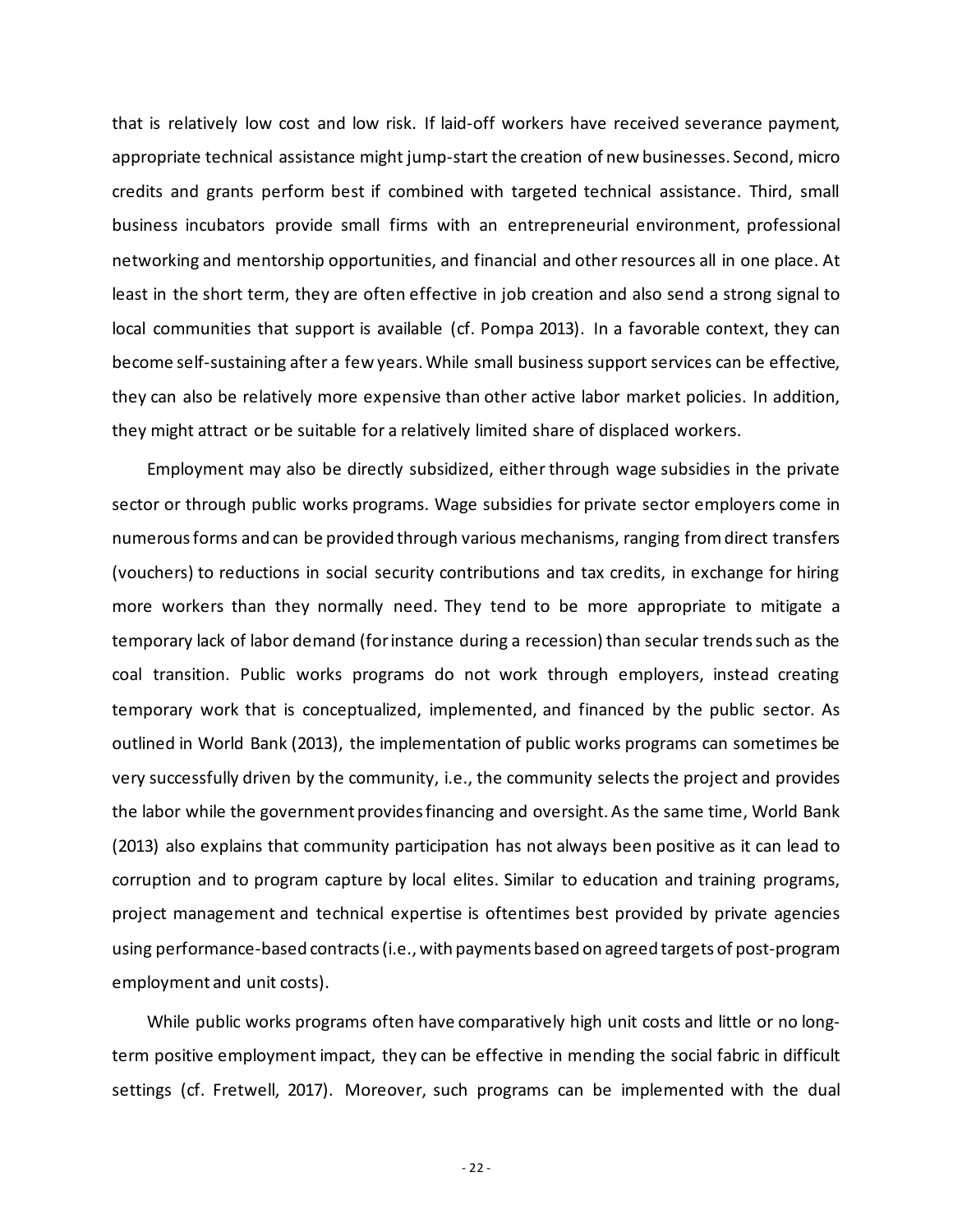objectives of addressing a lack of labor demand and providing income support. For instance, to mitigate the impact of the global financial crisis, Latvia, with support from a World Bank development policy loan implemented an emergency public works program that increased participating households' incomes by 37 percent relative to similar households not benefiting from the program (cf. Box 6).

#### *Box 6 – Latvia's Workplaces with Stipend Emergency Public Works Program*

During the global financial crisis from 2008 to 2010, individuals in Latvia who had lost their job but were not covered by unemployment insurance were eligible to apply for participation in the Workplaces with Stipend Program. Each of Latvia's regions was assigned a specific number of program places according to the number of likely unemployed not covered by unemployment insurance in that region. Participants had to work full time, were employed in laborintensive tasks (80 percent of the program budget had to be dedicated to labor costs), and received a monthly stipend of 55 percent of the legal minimum wage. A low benefit rate wasintentionally chosen to achieve the goal of "self-targeting", i.e., of attracting those in need of support and able to work. Further, by requiring daily, full-time commitment to work, the program kept participants active without impinging on their incentives to continue looking for employment. An impact evaluation using a quasi-experimental estimation strategy found that the program had been successfully targeted at poor people, and that leakage of benefits to non-poor households had been small. The impact evaluation also found that the program's stipends had mitigated the impact of job losses and raised participating households' incomes by 37 percent relative to similar households not benefiting from the program.

#### *Sources: World Bank (2010) and Azam, Ferré and Ajwad (2013)*

Similar to temporary income support program, appropriate sequencing of active labor market policies is important. For instance, Germany and some other OECD countries make services with relatively low unit costs like employment services available to a broad range of beneficiaries while services with higher unit costs such as certain forms of education and training support are sometimes only available for those who have been unable to find employment with the help of this initial set of services, or face significant other hurdles to re-employment (e.g., due to their health status). Moreover, the sequencing of active labor market policies should fit the sequencing of temporary income support to avoid duplication and leverage synergies, e.g. between small business support services and unemployment or termination payments.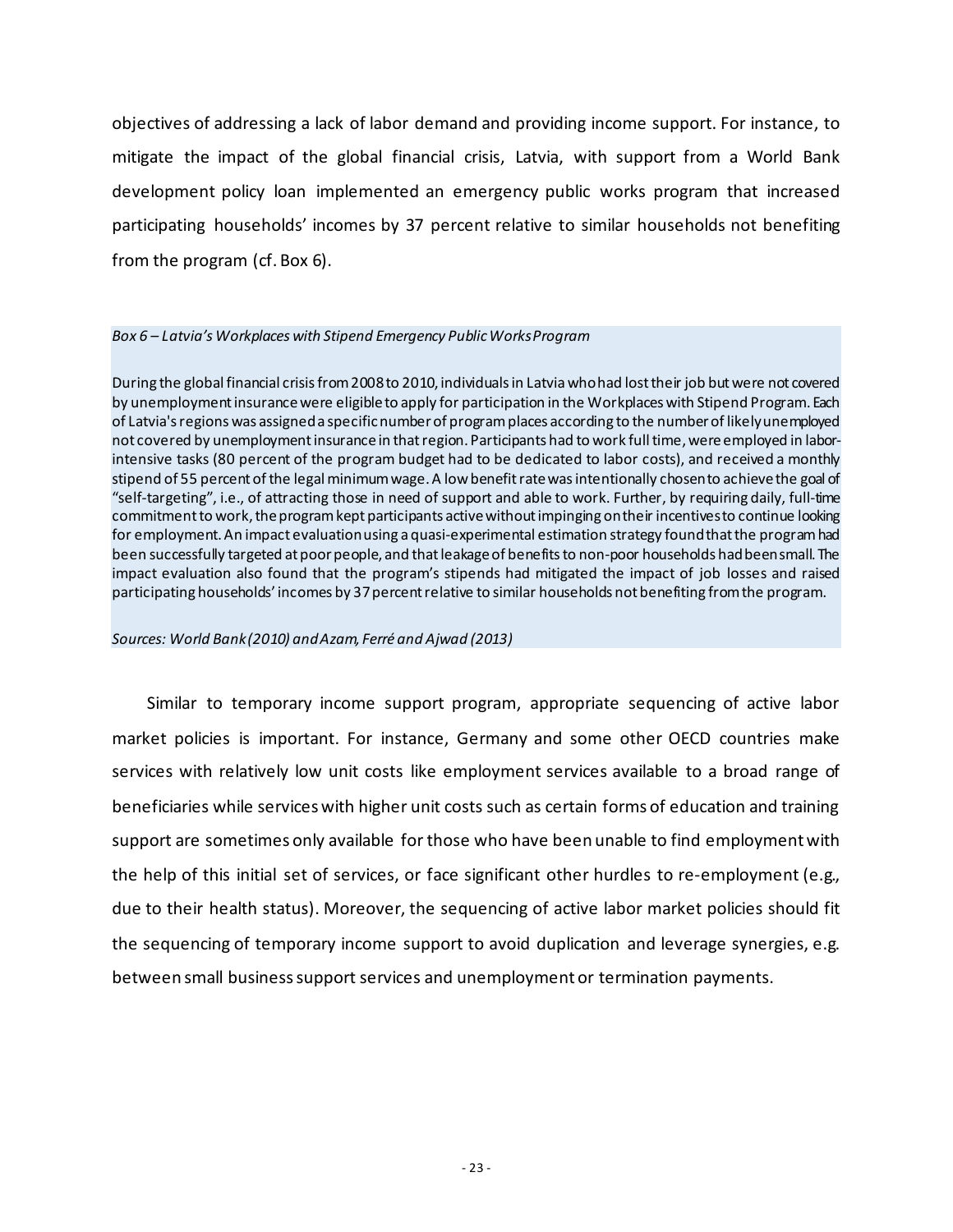#### <span id="page-25-0"></span>*Auxiliary services*

Auxiliary post-layoff assistance services can include social programs that help ensure that displaced workers and their families have adequate access to the health, education and similar services to which they are entitled. Laid-off workers should also receive all pension benefits to which they are entitled. One early example of the provision of a fairly comprehensive suite of auxiliary post-layoff assistance services is the Employment Fund created by North Macedonia in the mid-1990s. As described in Fretwell (2017), the Employment Fund financed health insurance and retirement benefits for laid-off workers, in addition to providing them with temporary income support for 30 months and reimbursing training expenses.

#### <span id="page-25-1"></span>**3.4 Complementary initiatives**

It is worth repeating that post-layoff assistance programs, in and of themselves, do not create jobs. Active labor market policies coupled with income support and auxiliary services can address frictional unemployment, build human capital, and be helpful in a myriad of other ways. However, private sector investment and economic development are needed to create employment. Therefore, on the policy level, instruments to help mitigate the consequences of job displacements should go hand in hand with reforms to promote private sector development, remove obstacles to job creation and modernize labor market policies. For instance, in Argentina and Chile privatization schemes involving large-scale layoffs succeeded in part because job displacements coincided with labor market and macroeconomic reforms that generated economic growth and expanded private-sector job opportunities (cf. Fretwell 2017).

In the case of geographically concentrated job displacements, local economic development grants to lagging regions and other instruments that promote local economic development can sometimes be important. The most prominent of such instrument are grants provided by the European Union to disadvantaged regions of member states. Grants usually come from two pools, the Structural Funds (made up of the European Regional Development Fund and the European Social Fund) and the Cohesion Fund. Evaluations of the European Union's regional policy – like those by Becker, Egger and von Ehrlich (2010, 2012) – show that local economic development grants can have a long-term positive impact on economic growth, though their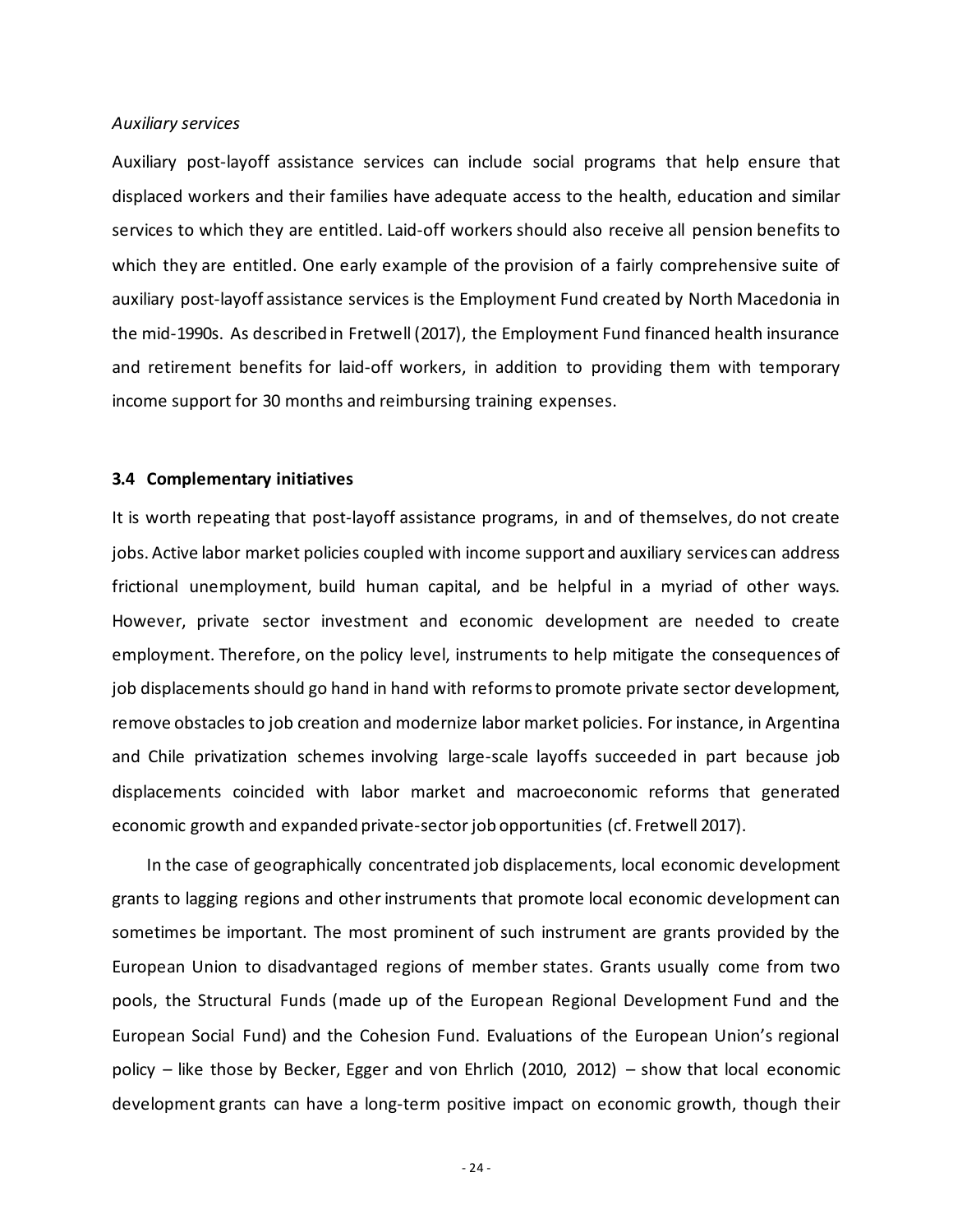effects on employment growth tend to be more controversial. It is also worth noting that the effectiveness of instruments to promote local economic development will likely depend on the specific local circumstances. They hold most promise under circumstances where the local context provides a solid foundation for an economic rebound e.g. due to a strong human capital base and easy access to markets. Conversely, if such circumstances are not present, the most promising economic developing strategy might not be to support local economic development but rather the relocation of laid-off coal sector workers, that is, to bring workers to jobs instead of jobs to workers.[10](#page-26-2)

#### <span id="page-26-0"></span>**4 Implementation considerations**

#### <span id="page-26-1"></span>**4.1 Institutional context**

The design of the social and labor response to the coal transition, while based on some general principles, must be country- and sector-specific and rely on political commitment. If there is no political commitment to using resources to mitigate the social and labor impacts of coal mine closure, coal mines might stay open, the transition from coal might stall, and greenhouse gas emissions might continue unabated. In the coal sector and beyond, there are many examples of planned industrial restructuring that was not realized due to concerns about the social and labor effects. Fretwell (2017) describes an example in Karachi, Pakistan, where it was planned to lay off surplus dock workers who contributed to high port costs. However, while this initiative was planned from a technical perspective it was ultimately never implemented due to a lack of political commitment in the face of pending elections.

It is easier to undertake divesture when the economy is improving, investment is increasing, and unemployment is declining. The broad state of the economy will also determine if sufficient financing for the implementation of ambitious income support programs and active labor market policies is available. The worse the economic situation, the more limited the funds for implementing a social and labor response can be and the more political commitment is needed. Adding job losses from mine closures to an already stagnant economy may trigger social unrest.

<span id="page-26-2"></span><sup>&</sup>lt;sup>10</sup> According to IFC (2005), it is also good practice to invest in environmental rehabilitation and convert abandoned mining sites, buildings, infrastructure and land to productive economic and social use for the community.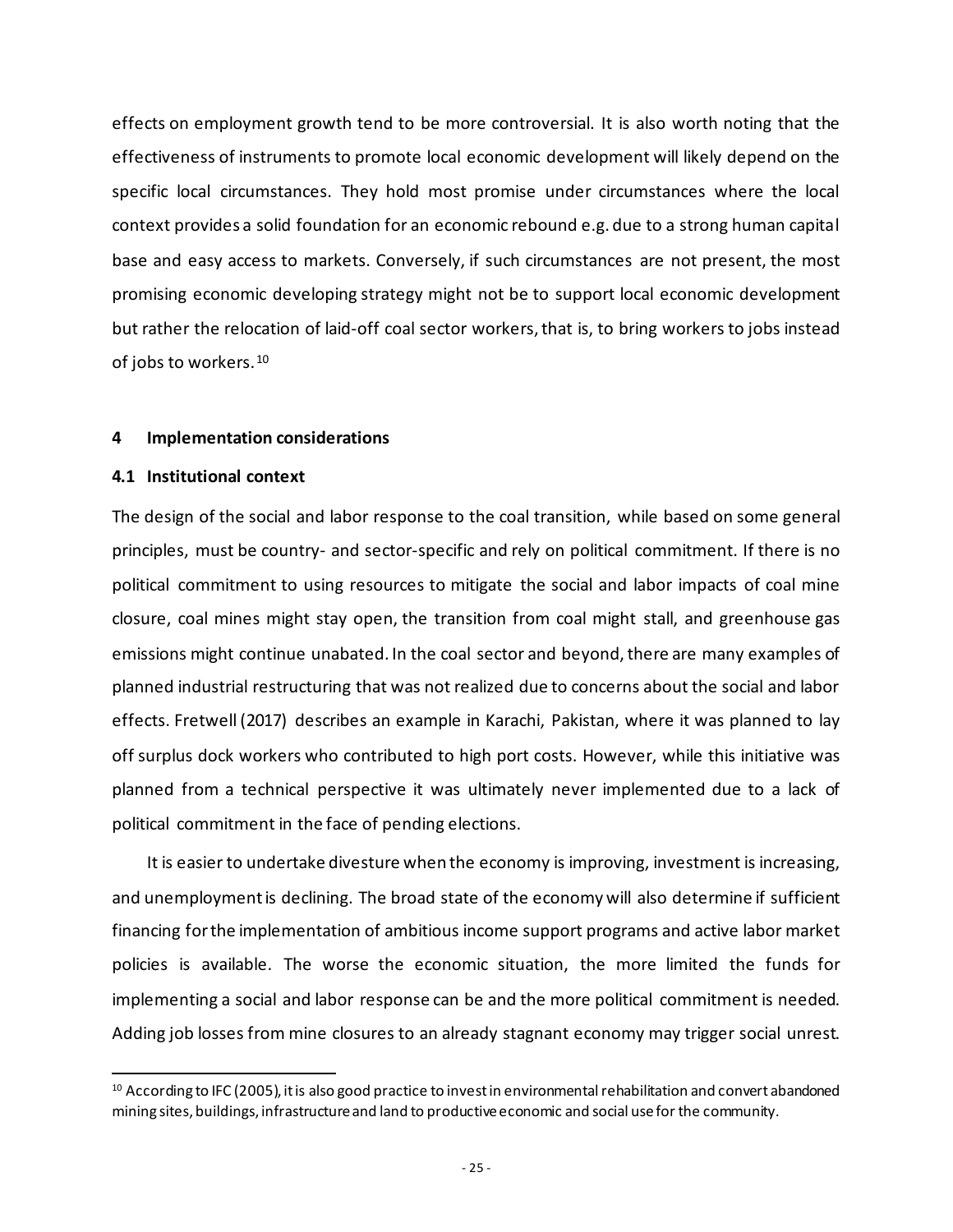In addition, some interventions, such as employment services, can be ineffective in an adverse economic environment since they rely on healthy labor demand.

Irrespective of the general economic climate, the availability of and potential interactions with existing social protection and labor programs – including unemployment insurance, social assistance, disability benefits, and pensions – have to be carefully considered. For instance, the design of regular social assistance or unemployment benefit systems should directly influence the features and generosity of temporary income support and active labor policies offered to laid-off coal workers.

With regard to active labor market policies, if there is no existing framework to provide an array of services to address frictional and structural unemployment as well as lack of demand for labor, or if the programs that exist are underfinanced, narrow in scope, or if there are limited service providers, it will be challenging to effectively serve a large numbers of laid-off workers. As emphasized in Box 7, the examples of the restructuring of the coal sector in Russia and Poland in the late 1990s and of broader sectoral readjustments and privatizations in China during the same time period can provide illustrative examples of the importance of a having social protection and labor systems available at the outset of economic change. At the same time, the examples also show how given sufficient political commitment, economic change itself – at least if it comes about not too suddenly – can contribute to the development of more mature social protection and labor systems.

#### *Box 7 – Mitigating the Social Impact of Economic Change in Russia, Poland and China*

*De facto*, the mass-scale restructuring of Russia's coal industry began in1993, when the price of coal was liberalized. The coal industry's overall workforce (including workers involved in extraction, on the surface, in administration and social assets, etc.) declined from about 900,000 in 1992 to 328,000 by the end of 2001. Since 1996, the government financed Local Development Programs (LDP) in coal municipalities impacted by mine closure. LDP funds were meant to be used for six types of activities, namely pre-redundancy consultations, professional retraining, temporary public works programs, small business support, job-creation programs and relocation assistance.

The first two years of the implementation of LDPsthrough regional governments were characterized by poor administration, a lack of accountability for subsidies received and disbursed, and a tendency by regional governments to absorb the targeted LDP funds into the general regional budget. In other words, the LDPs had a steep "learning curve", as local governments and other engaged local bodies grappled for the first time with such complex tasks as optimizing the use of financing, carrying out project evaluation, and organizing competitive tendering. While organizing training seminars and conferences for sharing experiences were effective tools for capacity building, the main lesson learned was that, ideally, the institutional and regulatory framework for such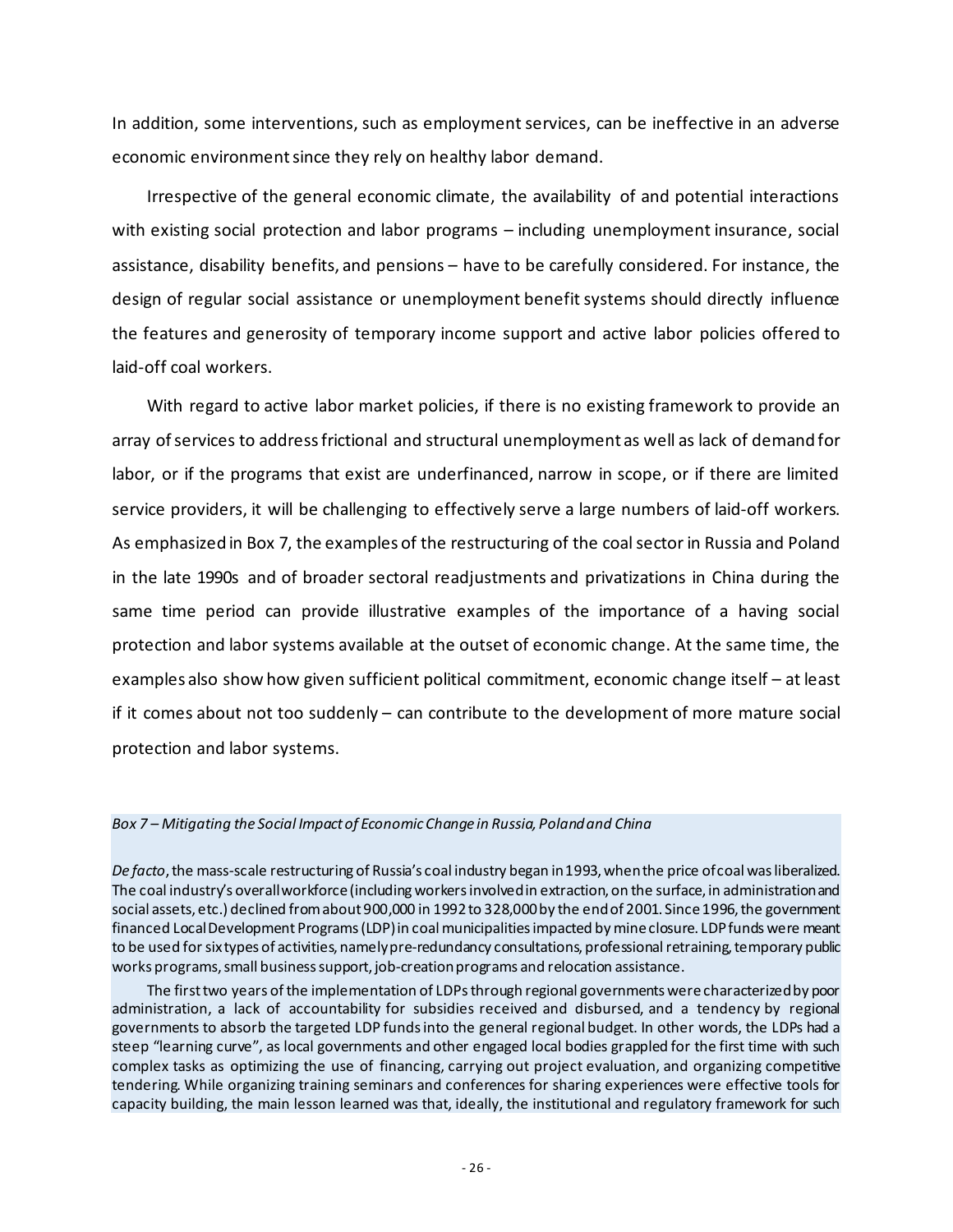complex programs should be in place before large-scale layoffs take place. Instead, in Russia precious years were lost between the beginning of the mass program of mine closure in the mid-1990s, the establishment of the LDP in 1996, and the revised form in 1998. Partly as a result, the number of former coal workers who found jobs or selfemployment through LDPs was small compared to the number of jobs lost through mine closure.

In Poland, employment in the coal sector also declined rapidly in the 1990s. The number of minersfell from 388,000 in 1990 to 98,000 in 2015; 85 percent of this employment reduction was completed by 2002. Between 1990 and 1995, employment was reduced almost entirely through natural fluctuation, i.e., through a hiring freeze coupled with the gradual departure or retirement of some miners. Starting in the mid-1990s, the restructuring process was increasingly supported by additional incentives. The restructuring program adopted by the Government of Poland in 1998 was the broadest and most ambitious of a series of programs implementedafter 1989. In the area of social protection and labor its most important aspect was the Mining Social Package which consisted of relatively generous income support measures as well as education and training programs. At this point in time, Poland generally had already put relevant institutional arrangements in place. Partly as a result, the Mining Social Package is oftentimes recognized as a comparatively successful program that achieved most of its main objectives. In particular, it was implemented without significant social turmoil and the number of miners who voluntarily decided to accept the package and quit their jobs exceeded the government's initial expectations. At the same time, the Mining Social Package emphasized income support as compared to active labor market policies. Due to this and other reasons – including miners' strong identification with their sector and resulting high reservation wages for work in other industries – a relatively large number of former coal workers failed to find productive employment outside of their original line of work.

In parallel to the downsizing of the coal sector in Russia and Poland, a large number of Chinese workers lost their jobs as employment guarantees for staff of state-owned enterprises were removed and the enterprises laid off tens of millions of workers. According to official figures, about 28.2 million workers or more than 15 percent of the urban labor force were laid off between 1998 and 2003. The sheer number of layoffs posed tremendous economic and social challenges. Empirical analyses of China's mass labor layoffsin the late 1990s (like Appleton et al. 2002, Giles, Park and Cai 2006, Betcherman and Blunch 2008, and Dong and Xu 2008) document that for laid-off workers, rates of labor force withdrawal were high, formal sector re-employment rates low and earnings losses substantial. Research also shows that a large number of workers found work in the informal sector, which cushioned the effects of the layoffs. In an attempt to mitigate the effects of job displacements affecting tens of millions of workers, the Government of China introduced an early retirement program for workers within five years of the retirement age and first piloted and then scaled up the *xiagang*re-employment program. The *xiagang*program involved significant provisioning of public funds and required state-owned enterprises to provide temporary income support and reemployment services for up to three years to workers who had been laid off. *Xiagang* workers were also promised other benefits, including health insurance and pension contributions.

Research finds that the *xiagang* program achieved somewhat mixed success in terms of coverage, adequacy and leakage of temporary income support and labor market impacts of active labor market policies. Notwithstanding these challenges, the program served as an important catalyst for the creation of a modern social protection system in China. In addition to the *xiagang*program, the country introduced an unemployment insurance program and the urban *dibao* social assistance program. Together, the programs were called the "threeguarantee lines" to provide basic income support for unemployed workers and their families: Laid-offworkers could receive temporary income support for up to three years through the *xiagang*program. Those who still lacked a job after three years could claim unemployment insurance benefits for a maximum of two years. In addition, families with laid-off workers could apply for income support from the urban *dibao* program if they met the applicable eligibility criteria. In parallel, reforms of pension and health insurance programs were also introduced.

*Sources: Haney and Shkaratan (2003), Schmillen (2020) and Szpor and Święcicka (n.d.)*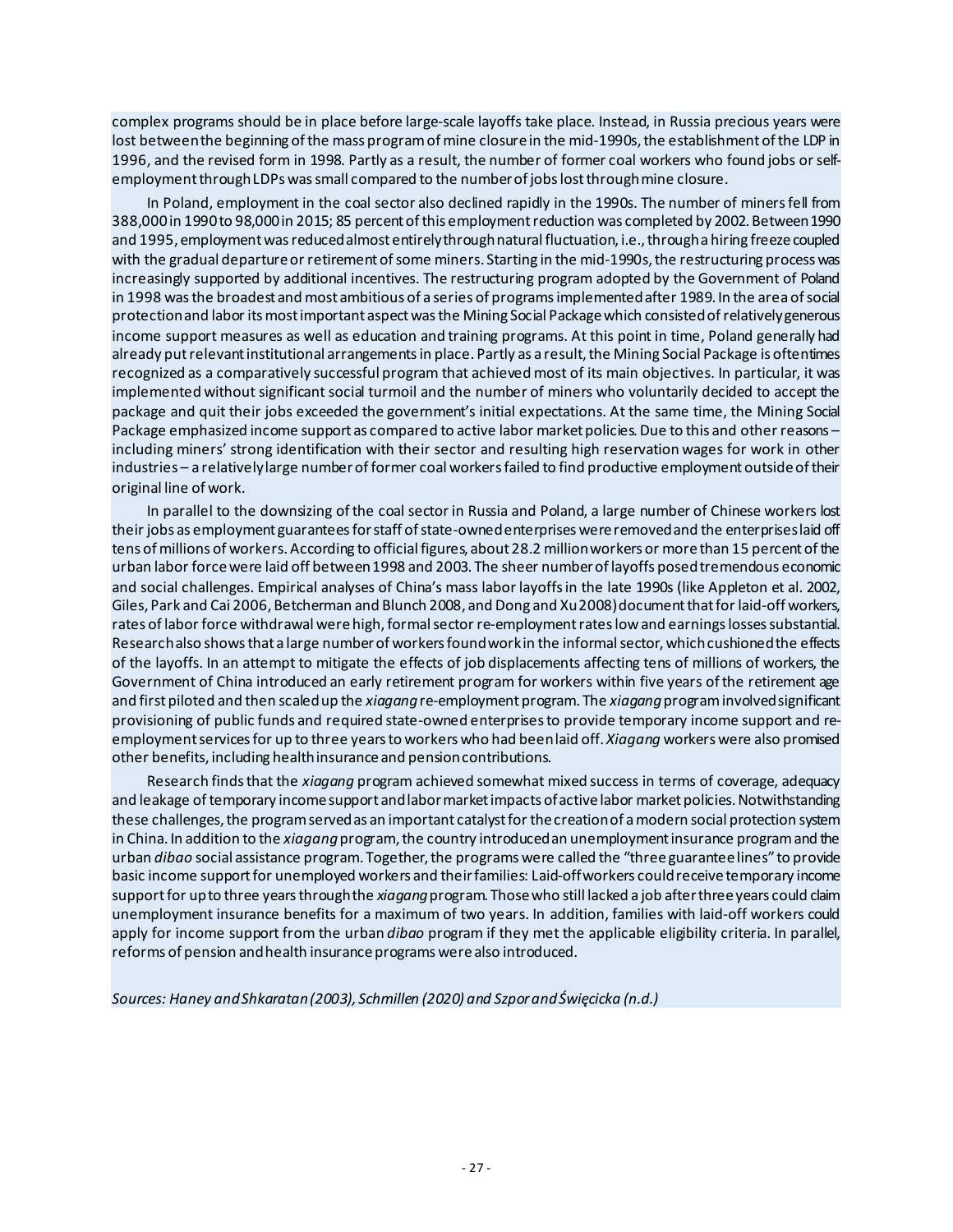#### <span id="page-29-0"></span>**4.2 Local context and dynamics of change**

The precise design of a support package for mitigating social and labor impacts of the coal transition will depend on the local context, including factors such as the health of the economy and availability of fiscal resources, the state of the social protection system, and the dynamics of the coal transition. For illustrative purposes, the dynamics of the transition can be categorized according to the nature of the coal mine closure: either a sudden shock (defined as a rapid disruption to the coal production industry, within the span of a few years) or a managed descent (a planned and controlled coal transition, which takes place over a period of several years or decades). For instance, the coal sector in the former Soviet Union declined rapidly in the 1990s while the sector's decline in Germany and the Netherlands was managed over several decades. Of course, mixed dynamics occur as well: As detailed in World Bank (2018), coal sector employment in the Appalachian region of the United States has been declining for decades and the region has seen both periods of relatively slow and steady decline and sudden collapse.

Depending on the local contexts and dynamics of change it will be necessary to select or emphasize certain instruments to be included in the support package during pre-layoff planning, pre-layoff assistance, and post-layoff assistance. In addition, even the relative emphasis on these three phases may need to be adjusted. For instance, as mentioned above, the first two phases may not be addressed in-depth if layoffs begin quickly with little advance planning (cf. Table 1 for a stylized decision matrix according to the dynamics of change, the economic environment and availability of fiscal resources, and the state of the social protection systemas important but not necessarily exhaustive factors determining the appropriate response).

| <b>Dynamics of change</b> | <b>Economic environment</b><br>and availability of fiscal<br>resources          | State of social protection system                                                                                               |                                                                                                                                     |  |
|---------------------------|---------------------------------------------------------------------------------|---------------------------------------------------------------------------------------------------------------------------------|-------------------------------------------------------------------------------------------------------------------------------------|--|
|                           |                                                                                 | Robust, good-capacity<br>social protection system                                                                               | <b>Limited social protection</b><br>system                                                                                          |  |
| <b>Sudden Shock</b>       | <b>Healthy and diverse local</b><br>economy with sufficient<br>fiscal resources | Utilize the full menu of<br>options, with an emphasis<br>on mixing termination<br>payments, unemployment<br>benefits and social | Focus on existing, basic<br>income support and active<br>labor market policies,<br>consideradditional<br>budgetary requirements due |  |

|  |  | Table 1 – Stylized Decision Matrix according to the Dynamics of Change and Institutional Context |
|--|--|--------------------------------------------------------------------------------------------------|
|--|--|--------------------------------------------------------------------------------------------------|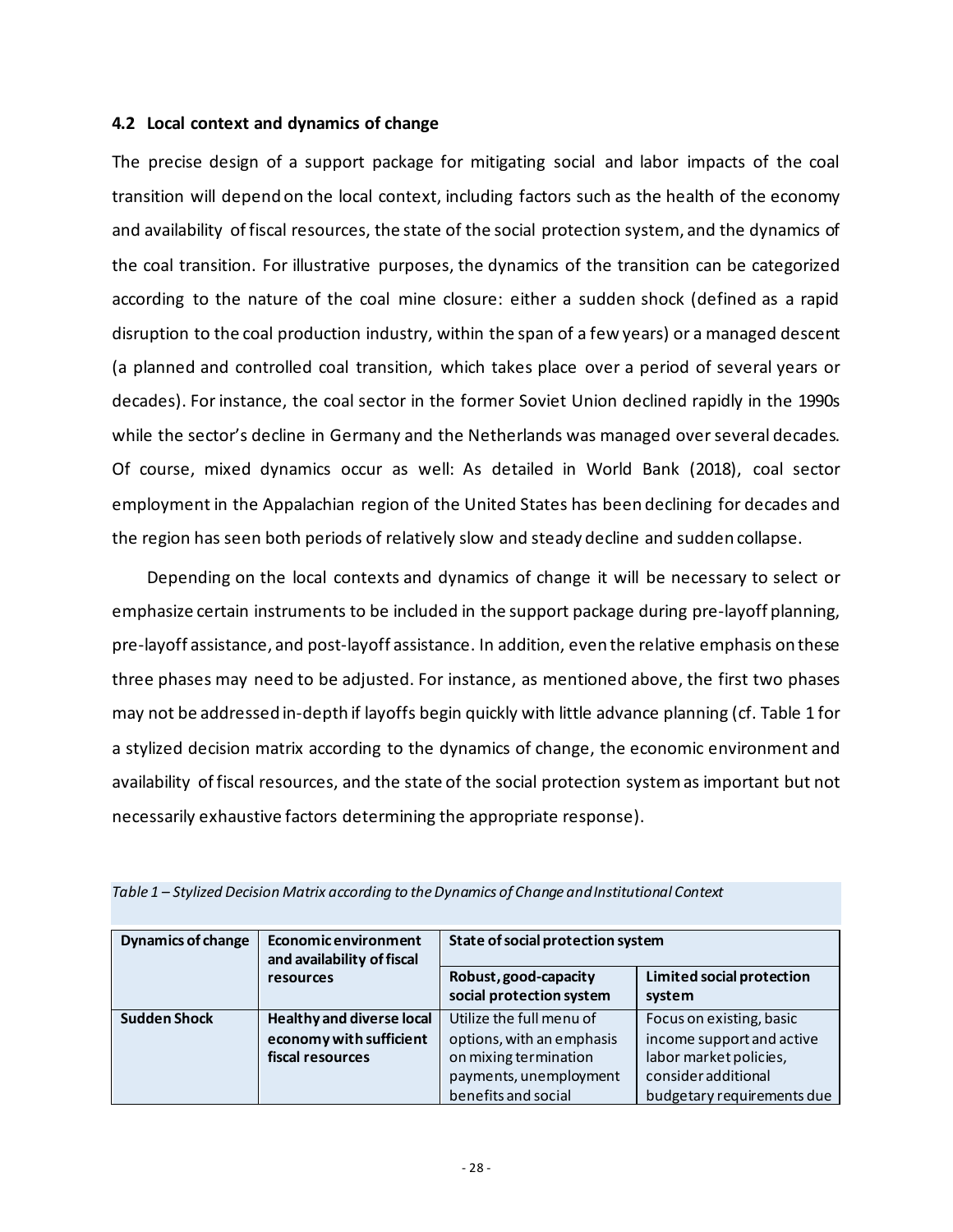|                        |                                                                                   | assistance and providing<br>employment services and<br>comprehensive education<br>and training programs.                                                                | to leakage (because of an<br>absence of targeting systems<br>or limited capacity).                                                                                                                                                                                                                                                                                                                                    |
|------------------------|-----------------------------------------------------------------------------------|-------------------------------------------------------------------------------------------------------------------------------------------------------------------------|-----------------------------------------------------------------------------------------------------------------------------------------------------------------------------------------------------------------------------------------------------------------------------------------------------------------------------------------------------------------------------------------------------------------------|
|                        | Stagnant or non-<br>diversified local economy<br>with limited fiscal<br>resources | Emphasize long-term<br>income support (including<br>potentially early retirement<br>options) and provide<br>mobility assistance and<br>support for small<br>businesses. | Emphasize income support<br>based on existing, basic<br>institutions (e.g. through<br>severance pay), public works<br>programs, mobility<br>assistance.                                                                                                                                                                                                                                                               |
| <b>Managed descent</b> | <b>Healthy and diverse local</b><br>economy with sufficient<br>fiscal resources   | Utilize the full menu of<br>options, adapted to the<br>specific needs of affected<br>workers.                                                                           | Utilize the full menu of<br>options and focus on filling<br>gaps and strengthening<br>capacity and creating missing<br>institutions (e.g.,<br>unemployment insurance,<br>social assistance and full-<br>range employment services).                                                                                                                                                                                   |
|                        | Stagnant or non-<br>diversified local economy<br>with limited fiscal<br>resources | Offer customized income<br>support including through<br>early retirement incentives,<br>full-service mobility<br>support.                                               | Emphasize income support<br>and active labor market<br>policies based on existing,<br>basic institutions (e.g.<br>through severance pay or<br>labor exchanges) and in<br>parallel strengthen capacity<br>and develop missing<br>institutions - such as social<br>assistance programs and<br>vocational counseling.<br><b>Consider small business</b><br>support, subsidized<br>employment and mobility<br>assistance. |

#### *Source: Authors*

Even in the case of a sudden shock, if the economy as a whole is creating jobs and has sufficient fiscal resources and a well-developed social protection system, the full menu of interventions to support workers can be feasibly implemented. While in this case the pre-layoff process may be severely truncated, existing institutions (i.e., temporary income support programs and active labor market policies) can be mobilized to quickly lay the groundwork for the deployment of post-layoff assistance. For example, as discussed in Box 7 in the mid-1990s Poland had at least some fundamental elements of a social protection system in place to manage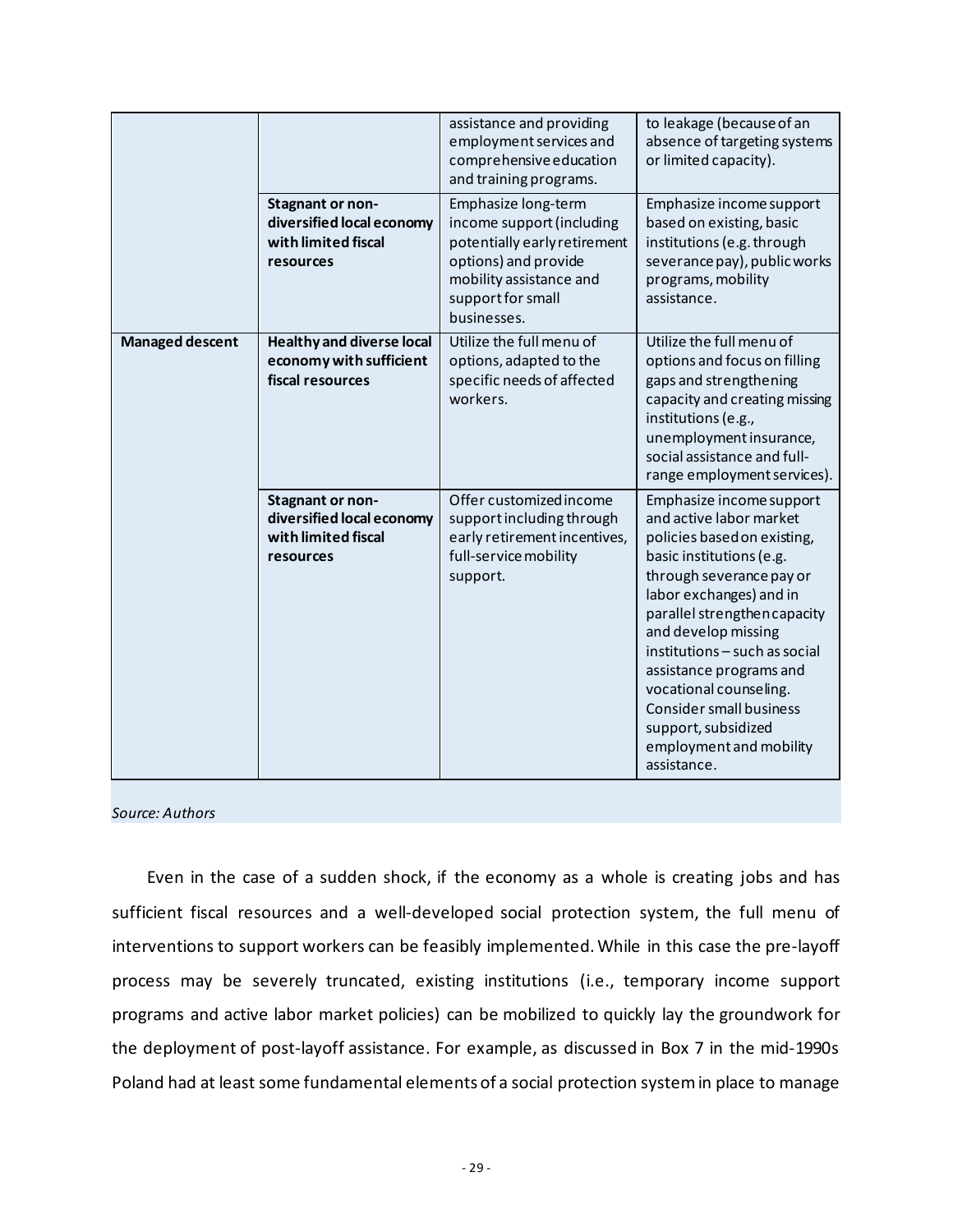the relatively sudden closure of many large coal mines (cf. Szpor and Święcicka n.d.). However, if social and labor systems are notinitially in place, it is not feasible to create them during the shock. In several instances – for example in China with its large-scale restructuring of state-owned enterprises in the late 1990s also discussed in Box 6 – the institutions created in response to the shock were not up and running until *after* the shock had subsided. While this proved helpful in the long run, during a sudden shock itself, it is best to build on programs that exist – such as a simple pension systemor rudimentary labor exchanges – and only to add services and programs that can be mobilized quickly, such as one-time severance payments and temporary public works programs.

A sudden shock is particularly difficult to manage if the economy is weak and fiscal resources are limited. Labor absorption takes time even under the best of circumstances. In the context of a weak economy, the sudden occurrence of a large number of similarly skilled and geographically concentrated workers seeking work will limit the effectiveness of re-employment programs; Schmieder et al. (2019) document that the impacts of job displacement on affected workers' earnings nearly doubles in size during economic downturns. This situation is exacerbated in the presence of larger numbers of displaced workers, less diversified local markets, and lowercapacity social protection and labor systems. In such instances, employment services and education and training programs are likely to have comparatively little impact. Instead, limited fiscal resources need to be prioritized on managing long transition periods (to allow for a slow labor market absorption), incentivizing workers to exit the labor market (via early retirement programs), or facilitating their transition into other labor markets (through mobility support or subsidized employment). Under circumstances where the local context holds promise for an economic rebound e.g. due to a strong human capital base and easy access to markets, these interventions may buy time for strengthening local capacity as well as for local development plans to take hold and create a market for new small businesses and start-ups. Conversely, if these circumstances are not present, the most promising economic developing strategy might not be to support local economic development but rather the relocation of laid-off coal sector workers.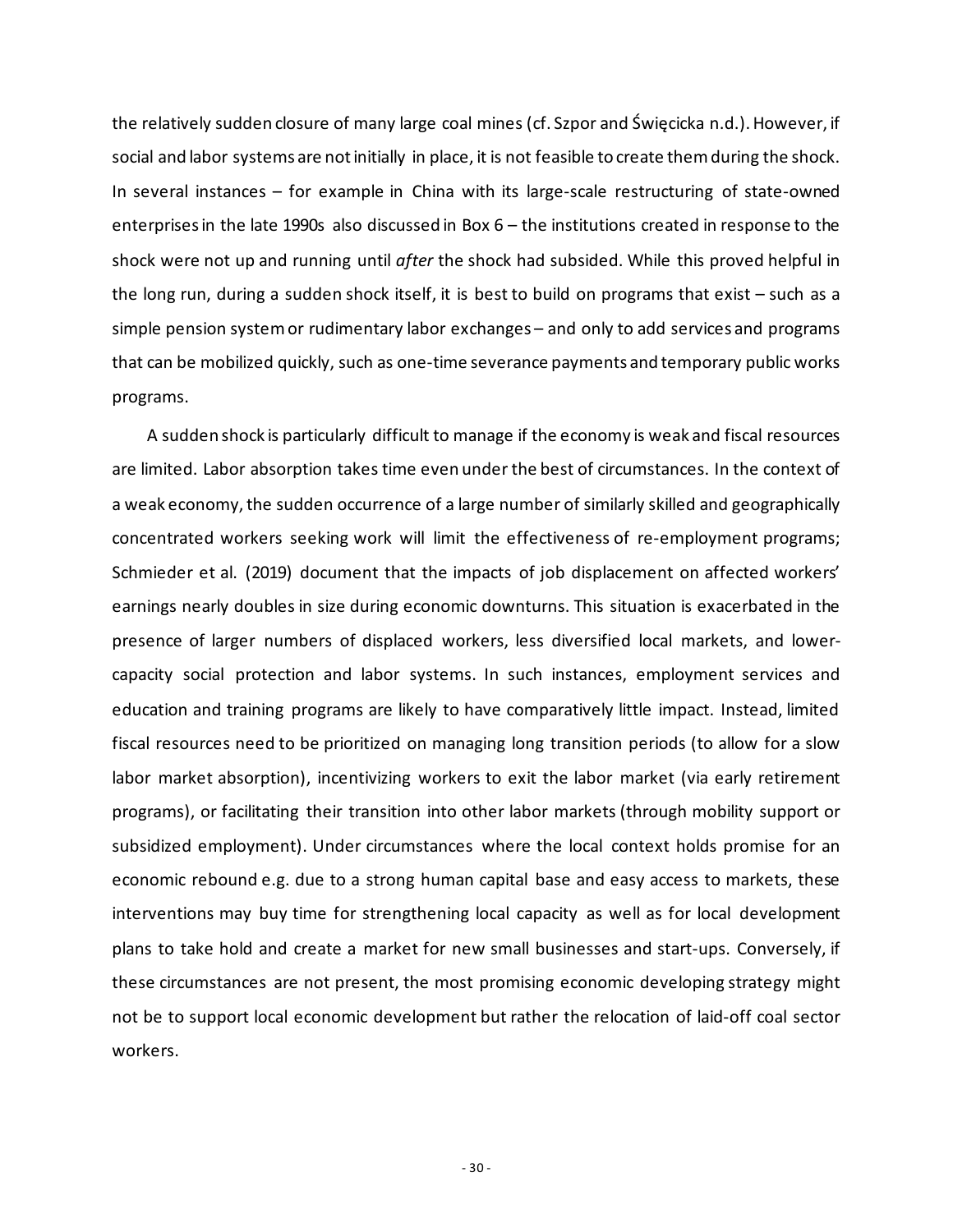A managed descent provides more time for capacity building and the development of more complex income support measures and active labor market policies. If a robust social protection system exists, the longer time span of the layoff process permits time for adjusting services to respond to the specific needs of coal workers and workers indirectly affected by coal mine closure. In addition, a gradually unfolding managed descent can provide time to develop new income support instruments or advanced active labor market policies.

#### <span id="page-32-0"></span>**4.3 Other implementation considerations**

The mitigation of social and labor impacts of the coal transition will incur both short-term and long-term costs that need to be budgeted up front. The short-term costs include covering wage arrears and severance payments (if the coal company does not have the resources to do so) and financing the expansion of temporary income support and active labor market policies. Longer term costs include pension payments, local redevelopment funds, and financing of any social services that had been funded by the coal companies. Funding may come from the local, regional or national budget and either from general revenues or earmarked funding sources. For instance, the Netherlands financed part of the costs of mitigating the transition from coal to gas as its primary source of electricity through a royalty on gas sales (cf. Caldecott et al. 2017). Funding can even be organized on the supra-national level. This is for instance the case with the European Union's Globalization Adjustment Fund (cf. Box 8). This Fund also offers an interesting funding model for large, decentralized countries with a geographically dispersed coal sector. In such circumstances, the central government could set up a coal sector adjustment fund which regional or local governments could then tap into.

#### *Box 8 – The EU's European Globalization Adjustment Fund*

The European Globalization Adjustment Fund (EGF) was established in December 2006. It is funded by the European Union while the responsibility for applying and implementing EGF funding lies with the relevant authorities of the concerned Member States, which also have to provide 50 percent co-financing. The EGF funds activities in the areas of information, advice, and guidance through individual case management; specific training measures; employment and recruitment incentives; support to self-employment; and a range of other financial allowances to support job search, mobility, and subsistence allowances in instances where a link between job losses and significant structural changes in world trade patterns can be clearly demonstrated.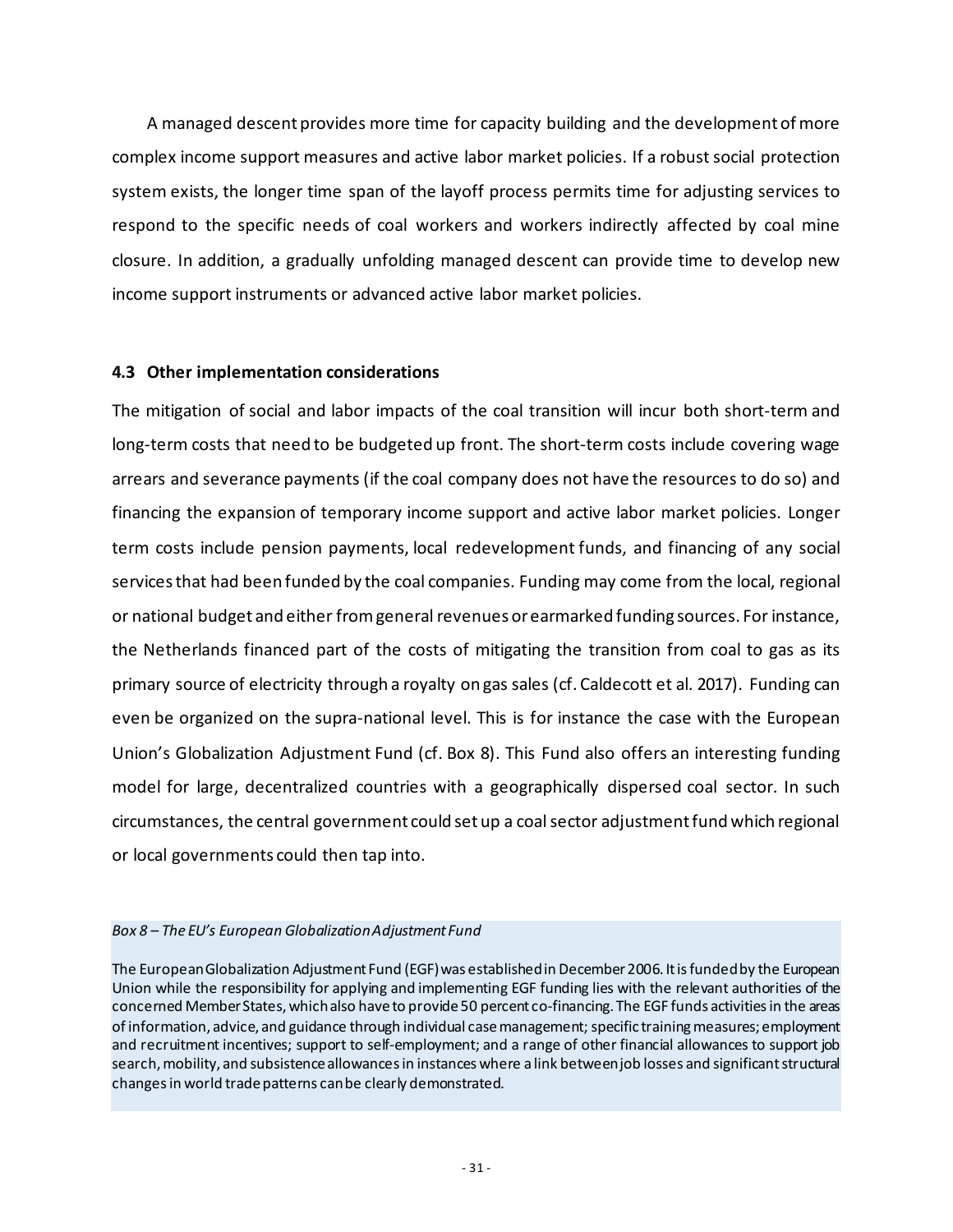An evaluation of the EGF documented 73 cases of EGF support which had reached 55,302 laid-offworkers. Seventynine percent of beneficiaries were of age 25 to 54. Beneficiaries had a lower than average educational attainment. The average share of female beneficiaries was 33 percent. The average re-employment rate was 49 percent which was seen as a relatively positive outcome considering generally unfavorable economic conditions and worker characteristics. Key good practices identified by the evaluation included the nurturing of strong delivery partnerships and collaboration with public employment services and with industry; the establishment of strong lines of communication with workers in order to determine their priorities and expectations; and the development of specific implementation plans early in the divestment process.

#### *Source: Weber et al. (2015)*

The costs of proactively managing the coal transition should not be underestimated. However, it is helpful to keep in mind that a reactive approach to the transition will not only have environmental and social costs but that delaying the inevitable by subsidizing obsolete jobs in the coal sector will also imply significant costs. For instance, Caldecott et al. (2017) contrast the case of the coal transitions in the Netherlands and Spain. In the Netherlands, the transition was proactively managed and resulted in little net loss of employment – but investment in new economic activities cost between €300,000 and €400,000 per new long-term job created. Spain followed a very different approach and subsidized unprofitable coal mines for decades – at a cumulative cost of about €250,000 per job temporarily saved. Caldecott et al. (2017, p. 11) argue that subsidizing unprofitable coal mines usually not only involves such direct transfers to coal workers but also indirect costs – for instance in the form of higher pensions to former coal miners and support to workers indirectly dependent on the mines – and that therefore "the aggregate social costs to the state of a failure to invest in the transition of workers and regions are often much higher that the costs of not investing."

Efficient administration of income support programs and active labor market policies is critical. Ideally, the same amount and type of income support would be offered to laid-off coal workers and displaced workers in other sectors. However, in many cases implementing agencies might be different and different programs may run in parallel, potentially with different criteria due to the clientele (i.e., the average training duration for coal workers may be longer if they need major reskilling). Further complications may arise if existing public employment services administer labor redeployment programs for displaced coal workers in parallel with other programs for the unemployed. In this case, staff may misinterpret eligibility criteria for the new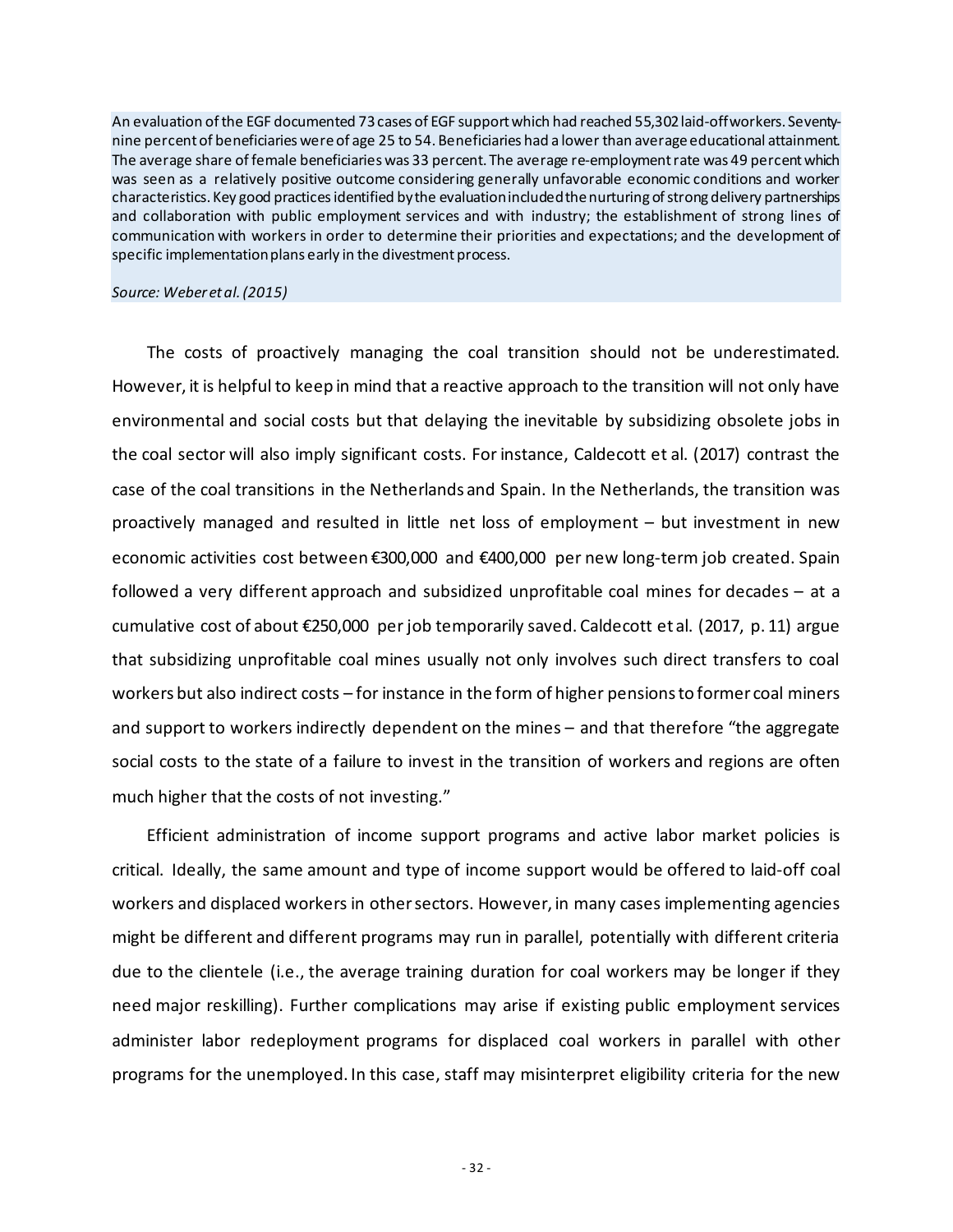program and force beneficiaries into an inappropriate mold based on criteria in existing programs. However, there may also be good reasons to provide differentiated services to former coal workers. First, regular programs may not be as responsive to serve the needs of displaced workers. Second, the government may want to differentiate the sector-specific programs from regular programs for political, social, or financial reasons.

The most successful efforts to mitigate the social labor impacts of the coal transition have included direct dialogue between key stakeholders. Sheldon et al. (2018) see the collaborative approach of federal and state governments in Germany's Ruhr region as one of the key factors underlying the region's (comparatively) successful transition from coal and contrast this approach with the more top-down management of the coal sector transition in Southern Wales. Key stakeholders to include in the dialogue are different levels of government, the private sector, trade unions, and NGOs (including those concerned about worker welfare and the environmental impacts of coal) and community service organizations (CSOs). The design, implementation, and evaluation of social and labor mitigation measures require the involvement of these stakeholders before, during, and after the closure of coal mines.

As visualized in Figure 4, national governments can work jointly with regional and local governments to assist communities affected by job displacements, and NGOs and CSOs can be valuable partners as well. Strong trade unions can be an ally or adversary, depending on their view of the legitimacy of the process and the design of the mitigation efforts. Trade unions may sometimes also be linked with the political opposition and therefore affect the political commitment of the government. The best approach is regular and upfront communication and involvement of different stakeholders in general and labor representatives in particular in the design of the response. For instance, OECD (2016) describes how the operator of the Diablo Canyon nuclear power plant in California informed the relevant trade union eight years before the proposed shut-down of the plant (planned for 2024), which allowed ample time for the negotiation of a package including severance and other payments as well retraining. The operator also negotiated with the local government and agreed to compensate it for its loss of property tax revenue. As documented by Suwala (2010), in the case of structural change in Poland's coalmining industry, local governments were heavily involved in managing layoffs and were expected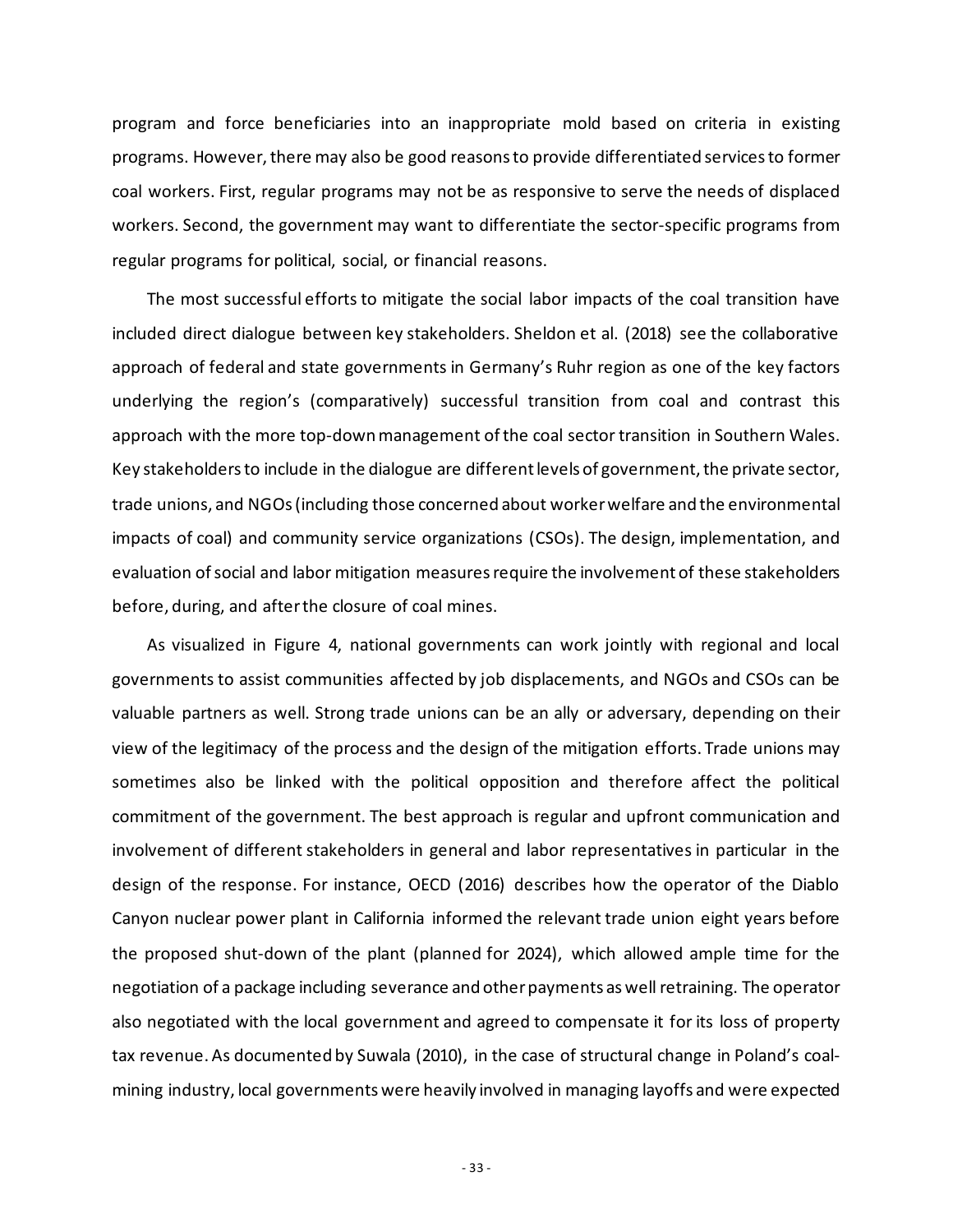to play a key role in facilitating new employment opportunities for former miners. It should be noted that due to limited local government capacity the success of this initiative on the ground was somewhat mixed.





It is also important to include appropriate appeal and grievance redress procedures to ensure a sense of fairness and that consultation reaches down to the individual level. Key elements of an effective appeal or grievance redress procedure include a fair and transparent process, the right for all laid-off workers to initiate appeal and grievance redress procedures, and the timely completion of the process (cf. IFC 2005). It is also important that the way in which the amount and terms of income support are calculated and active labor market policies made available are fully transparent to each affected worker. Full and frank disclosure of information helps to avoid rumors and misinformation, which again can fuel low morale and low productivity in the workplace. A transparent process that engages key stakeholders early on also decreases the likelihood of resistance to changes in the longer run.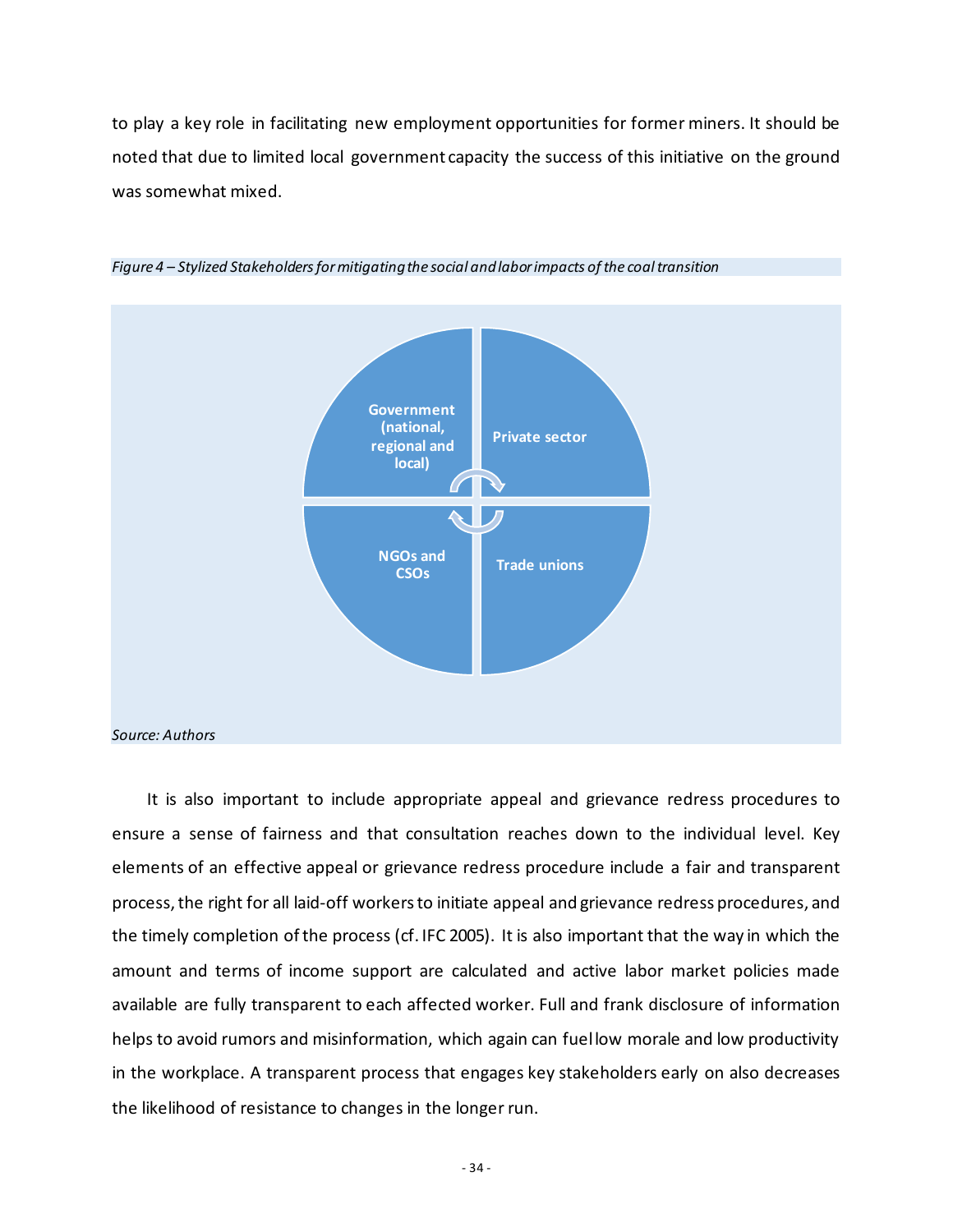Special attention should be given to rigorous monitoring and evaluation. Monitoring and evaluation of all activities need to be built in as an integral part of any social and labor mitigation response to the coal transition. Normal fiscal and administrative audits need to be completed for all programs to ensure payments are going to eligible persons. Audits should include matching of individual worker records between programs, and if possible, to identify individuals who may be receiving illegal duplicate payments (e.g., they receive both unemployment benefits and stipends froma public works program). Rigorous monitoring and evaluation will also include regular tracer studies of displaced workers and sporadic process and impact evaluations of active labor market policies. In undertaking evaluations, the social, political and economic objectives of the relevant programs need to be taken into account.

#### <span id="page-36-0"></span>**5 Conclusions**

The timely transition out of coal is necessary for achieving the objectives of the Paris Agreement on climate change but can lead to massive job losses. Large-scale restructuring in the coal sectors of Eastern and Western Europe, China, and the United States have resulted in hundreds of thousands of coal workers losing their jobs. These figures do not even include the spillover job losses in industries in the coal value chain or those job losses associated with the goods and services that support the coal workers' livelihoods, such as local food market or clothing vendors.

This paper summarized experiences and best practices for governments to support structural change and assist workers and communities affected by job displacements. For this purpose, it considered a wide range of past adjustment episodes caused by either the coal transition or a multitude of other shocks affecting various sectors that resulted in significant worker dislocation to develop a comprehensive policy approach to address the job displacements that are bound to arise from future industry-wide shocks or realignments, including future coal transitions. The paper grouped processes of divestiture of labor into three major phases: prelayoff planning, pre-layoff assistance, and post-layoff assistance. Pre-layoff planning is the process of (i) collecting information to identify the extent and nature of the social and labor challenge; (ii) reviewing relevant labor regulations and the social protection system; and (iii) setting up institutions and partnerships to support workers' transitions and beginning a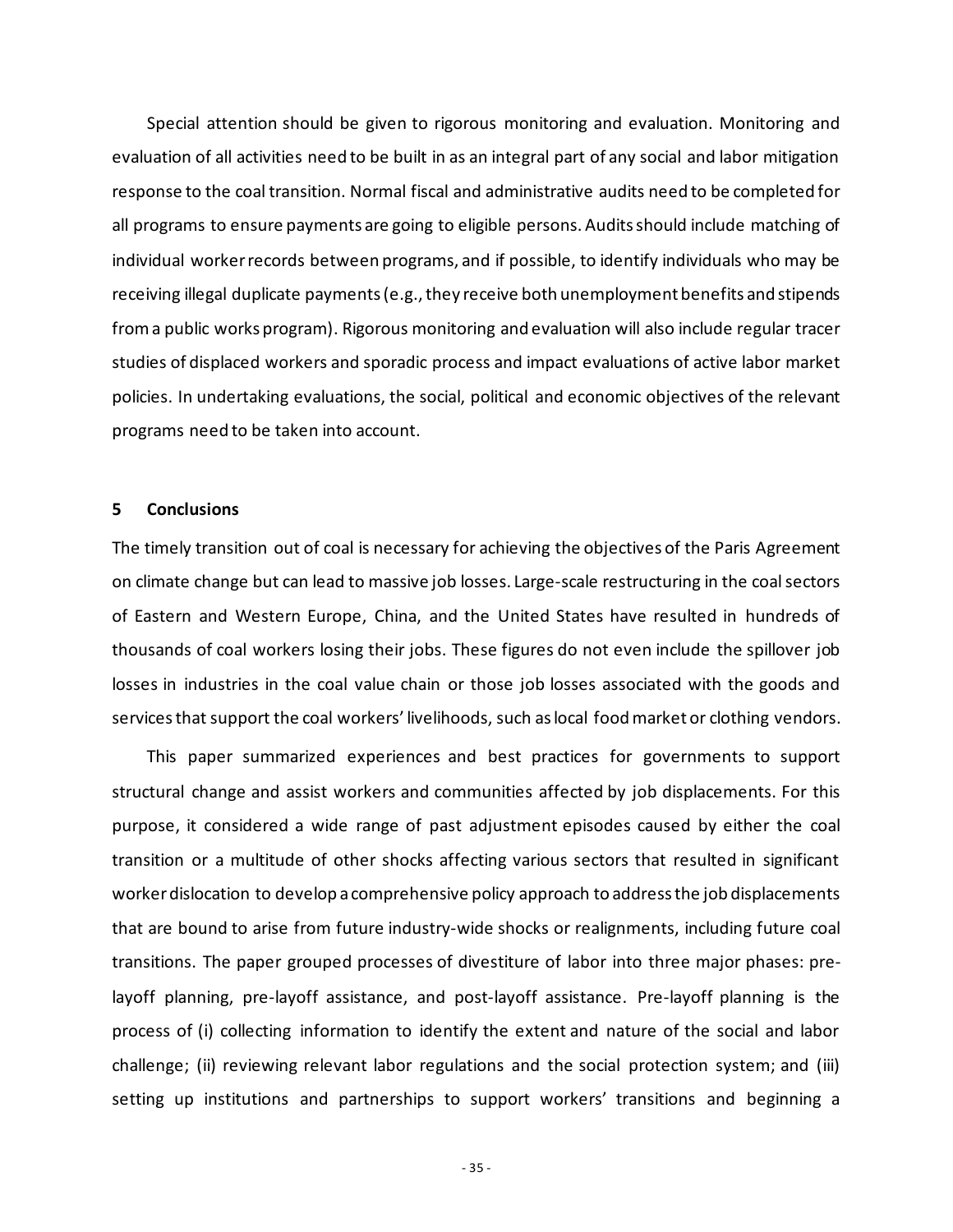communications campaign. Pre-layoff assistance is intended to prepare workers for impending layoffs and includes (i) giving notice of dismissal to affected workers; (ii) providing information regarding assistance options; and (iii) implementing services such as worker profiling and skill audits, job counseling, and placement services. Post-layoff assistance is the most active and costly phase in the divesture process and encompasses (i) the provision of temporary income support; (ii) the implementation of active labor market policies to individual displaced workers and potentially a wider group of beneficiaries; and (iii) if necessary, the deployment of social programs for continued access to health, education and similar services as well as pension benefits.

The challenges resulting from the coal transition should not be minimized. Research from the United States, China, Poland, and other countries shows that many displaced workers have long unemployment spells and that those who find work may suffer earnings reductions of more than 20 percent over at least 15 to 20 years (cf. von Wachter et al., 2009). Nevertheless, the careful and systematic management of job displacements resulting from the coal transition, as proposed in this paper, can contribute to mitigating social and labor consequences, strengthening morale and productivity, improving the efficiency of structural change, and ultimately contribute to realizing the objectives of the Paris Agreement on climate change.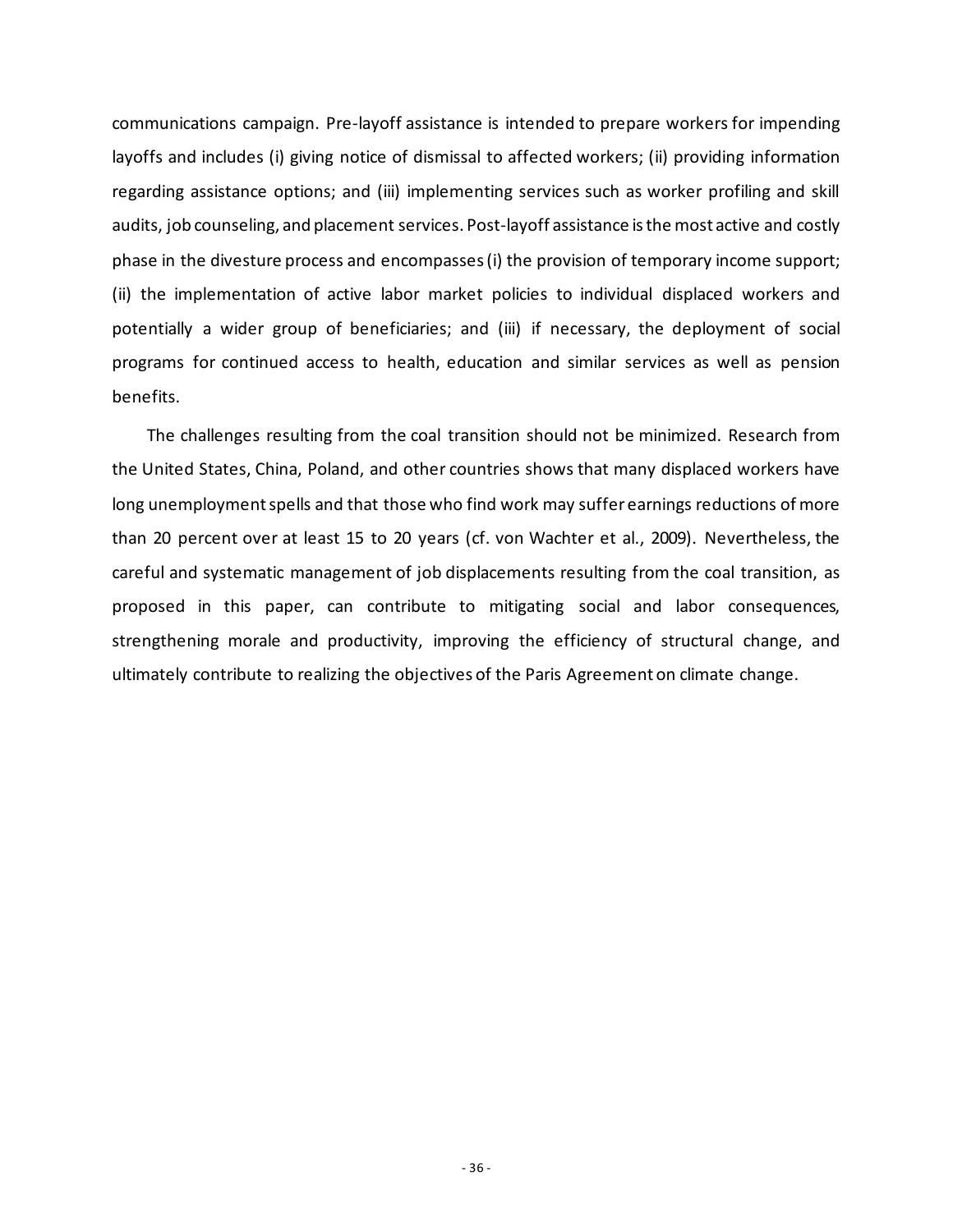#### <span id="page-38-0"></span>**References**

Appleton, Simon, John Knight, Lina Song, and Qingjie Xia. 2002. "Labor Retrenchment in China: Determinants and Consequences." China Economic Review 13: 252–275.

Attanasio, Orazio, Arlen Guarín, Carlos Medina, and Costas Meghir. 2015. "Long Term Impacts of Vouchers for Vocational Training: Experimental Evidence for Colombia." National Bureau of Economic Research Working Paper 21390: Cambridge, Massachusetts.

Azam, Mehtabul, Céline Ferré, and Mohamed Ihsan Ajwad. 2013. "Can Public Works Programs Mitigate the Impact of Crises in Europe? The Case of Latvia." IZA Journal of European Labor Studies 2: 1–21.

Becker, Sascha, Peter Egger, and Maximilian von Ehrlich. 2010. "Going NUTS: The effect of EU Structural Funds on regional performance." Journal of Public Economics 94: 578–590.

Becker, Sascha, Peter Egger, and Maximilian von Ehrlich. 2012. "Too Much of a good thing? On the Growth Effects of the EU's Regional Policy." European Economic Review 56: 648–668.

vom Berge, Philipp, and Achim Schmillen "Direct and Indirect Effects of Mass Layoffs – Evidence from Geo-Referenced Data." Institute for Employment Research Discussion Paper 11/2015: Nuremberg.

Betcherman, Gordon, and Niels-Hugo Blunch. 2008. "The Limited Job Prospects of Displaced Workers: Evidence from Two Cities in China." Economic Change and Restructuring 41:187–207.

Betcherman, Gordon, Martin Godfrey, Susana Puerto, Friederike Rother, and Antoneta Stavreska. 2007. "A Review of Interventions to Support Young Workers: Findings of the Youth Employment Inventory." World Bank Social Protection Discussion Paper 715: Washington, DC.

Caldecott, Ben, Geraldine Bouveret, Gerard Dericks, Lucas Kruitwagen, Daniel J. Tulloch and Xiawei Liao. 2017a. "Managing the Political Economy Frictions of Closing Coal in China." University of Oxford Sustainable Finance Programme Discussion Paper: Oxford.

Caldecott, Ben, Oliver Sartor and Thomas Spencer. 2017b. "Lessons from Previous 'Coal Transitions.'" Climate Strategies: Berlin.

Campa, Jose Manuel. 1997. "Public Sector Retrenchment: Spain in the 1980s." Unpublished manuscript. World Bank: Washington, DC.

Card, David, Jochen Kluve, and Andrea Weber. 2017. "What Works? A Meta Analysis of Recent Active Labor Market Program Evaluations." Journal of the European Economic Association, 16: 894–931.

Congressional Research Service. 2015. "The Workforce Innovation and Opportunity Act and the One-Stop Delivery System." Congressional Research Service: Washington, DC.

Dong, Xiaoyuan, and Lixin Colin Xu. 2008. "The Impact of China's Millennium Labour Restructuring Program on Firm Performance and Employee Earnings." The Economics of Transition 16: 223–245.

Farber, Henry. 1997. "The Changing Face of Job Loss in the United States, 1981-1995." Brookings Papers on Economic Activity. 1997: 55–142.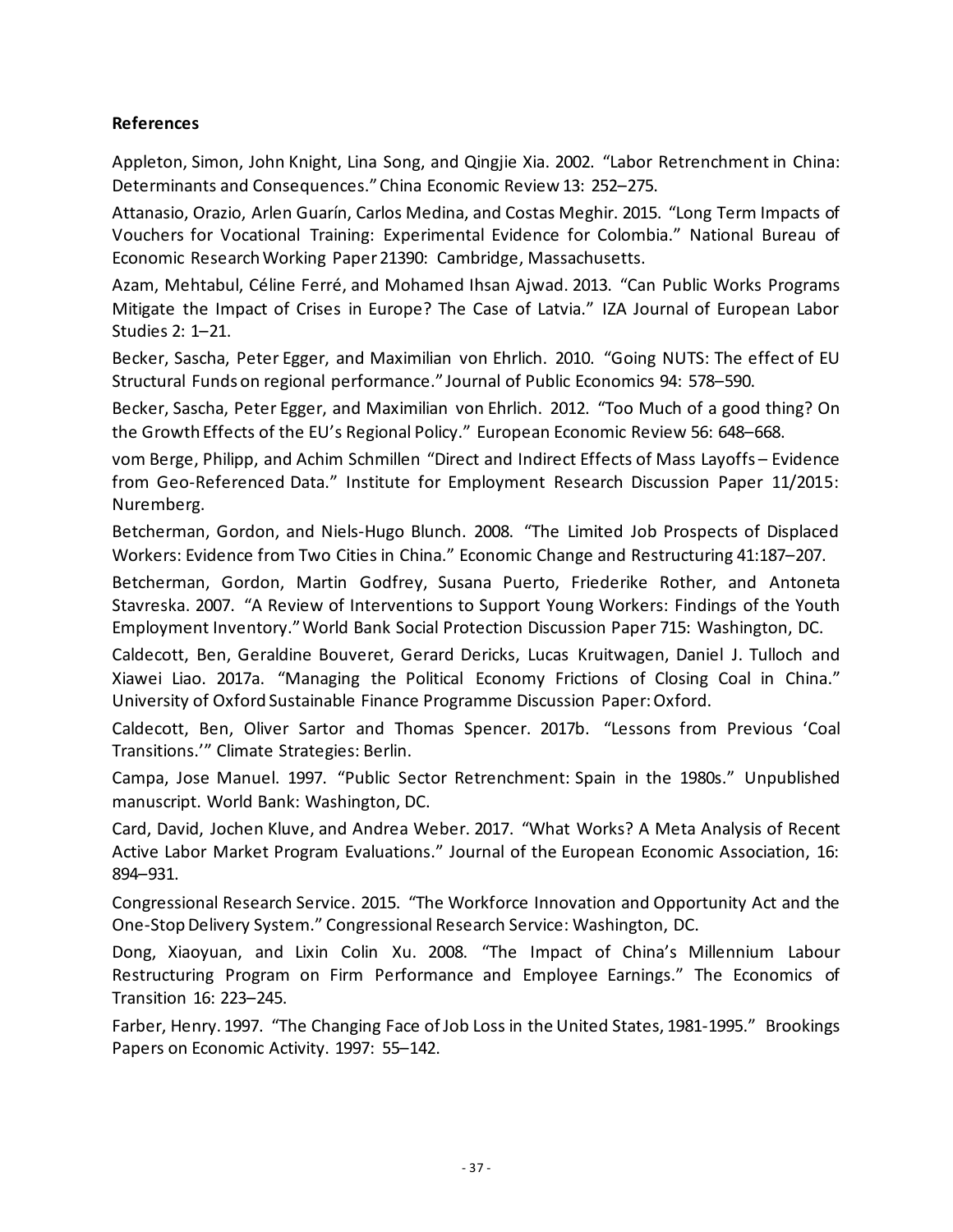Farber, Henry, and Robert Valletta. 2015. "Do Extended Unemployment Benefits Lengthen Unemployment Spells? Evidence from Recent Cycles in the U.S. Labor Market." Journal of Human Resources 50: 873–909.

Fretwell, David. 2017. "Mitigating the Social Impact of Economic Change, During Enterprise Restructuring and Privatization." Unpublished manuscript . World Bank: Washington, DC.

Galgoczi, Bela. 2014. "The Long and Winding Road from Black to Green – Decades of Structural Change in the Ruhr Region." International Journal of Labour Research 6: 217–240.

Geldstein, Rosa. 1999. "Labor and Non-labor Market Coping Strategies in Argentina." Unpublished manuscript. World Bank: Washington, DC.

Giles, John, Albert Park, and Fang Cai. 2006a. "How has Economic Restructuring Affected China's Urban Workers?" The China Quarterly 185: 61–95.

Government of New Brunswick. 2015. "Adjustment Services – Guidelines." Government of New Brunswick: Fredericton.

Gustafsson, Björn, Shi Li and Hiroshi Sato. 2014. "Data for Studying Earnings, the Distribution of Household Income and Poverty in China." China Economic Review 30: 419–431.

Haney, Michael, and Maria Shkaratan. 2003. "Mine Closure and its Impact on the Community: Five Years After Mine Closure in Romania, Russia and Ukraine." World Bank Policy Research Working Paper 3083: Washington, DC.

Holzmann, Robert and Milan Vodopivec (eds.). 2011. "Reforming Severance Pay: An International Perspective."Washington, DC: World Bank.

IFC. 2005. "Managing Retrenchment." IFC: Washington, DC.

ILO. 2017. "Guidelines for a Just Transition Towards Environmentally Sustainable Economics and Societies for All." ILO: Geneva.

Kok, Irem. 2017. "Coal Transition in the United States: A Historical Study for the Project 'Coal Transitions – Research and dialogue on the Future of Coal.'" Climate Strategies: Berlin.

Loxha, Artan, and Matteo Morgandi. 2014. "Profiling the Unemployed – A Review of OECD Experiences and Implications for Emerging Economies. World Bank Social Protection and Labor Discussion Paper 1424: Washington, DC.

OECD. "Investing in Climate, investing in Growth." OECD: Paris.

Pompa, Claudia. 2013. "Literature Review on the Impact of Business Incubation, Mentoring, Investment and Training on Start-up Companies." Overseas Development Institute: London.

Schmieder, Johannes, Till von Wachter and Joerg Heining. 2019. "The Costs of Job Displacement over the Business Cycle and Its Sources: Evidence from Germany." Unpublished working paper. UCLA: Los Angeles.

Schmillen, Achim. 2020. "Causes and Impacts of Job Displacements and Public Policy Responses." World Bank Research and Policy Brief 33: Washington, DC.

Sheldon, Peter, Raja Junankar and Anthony De Rosa Pontello. 2018. "The Ruhr or Appalachia? Deciding the Future of Australia's Coal Power Workers and Communities." University of New South Wales: Sydney.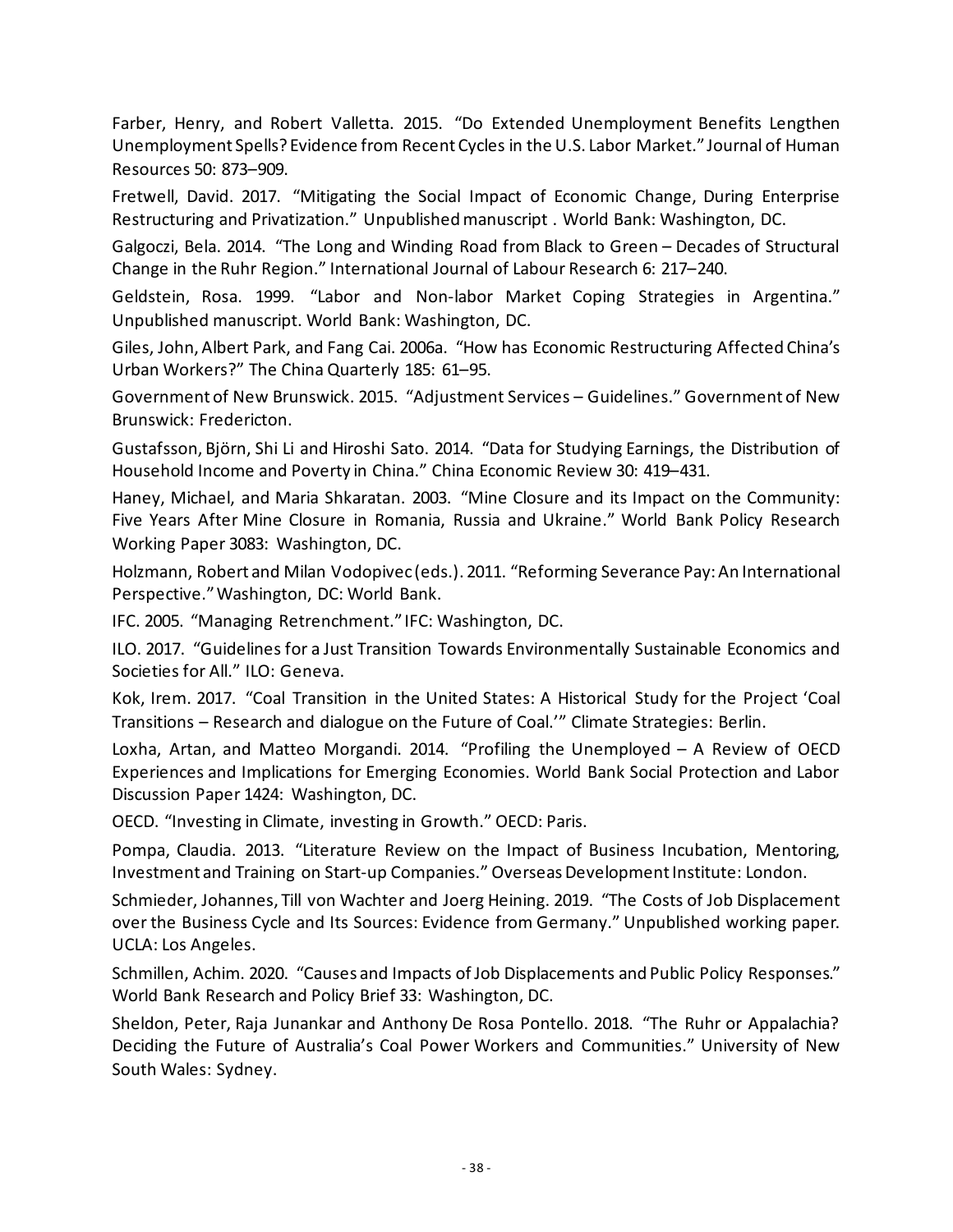Strongman, John. 2017. "A Just Transition from Coal: Managing Social and Labor Costs of Transitioning Away from Coal – Lessons from the Coal Mining Sector." Unpublished manuscript. World Bank: Washington, DC.

Suwala, Wojciech. 2010. "Lessons Learned from the Restructuring of Poland's Coal-mining Industry." International Institute for Sustainable Development: Geneva.

Szpor, Aleksander, and Konstancja Święcicka. No date. "Transformation of the Polish Coal Sector." Unpublished manuscript. Institute for Structural Research: Warsaw.

UNFCCC. 2016. Just Transition of the Workforce, and the Creation of Decent Work and Quality Jobs." UNFCCC: Bonn.

Weber, Tina, Inga Pavlovaite, Richard Smith, and Meagan Andrews. 2015. "Ex-post Evaluation of the European Globalisation Adjustment Fund (EGF): Final Report." European Union: Brussels.

World Bank. 2010. "Latvia Safety Net and Social Sector Reform Program – Program Document." World Bank: Washington, DC.

World Bank. 2012. "Resilience, Equity, and Opportunity – The World Bank Social Protection and Labor Strategy 2012–2020." World Bank: Washington, DC.

World Bank. 2013. "Public Works as a Safety Net – Design, Evidence, and Implementation." World Bank: Washington, DC.

World Bank. 2014. "Ethiopia Productive Safety Nets Project IV – Project Appraisal Document." World Bank: Washington, DC.

World Bank. 2016. "Bosnia and Herzegovina Employment Support Project – Project Appraisal Document." World Bank: Washington, DC.

World Bank. 2017. "Mongolia Employment Support Project – Project Appraisal Document." World Bank: Washington, DC.

World Bank. 2018. "Managing Coal Mine Closure – Achieving a Just Transition for All." World Bank: Washington, DC.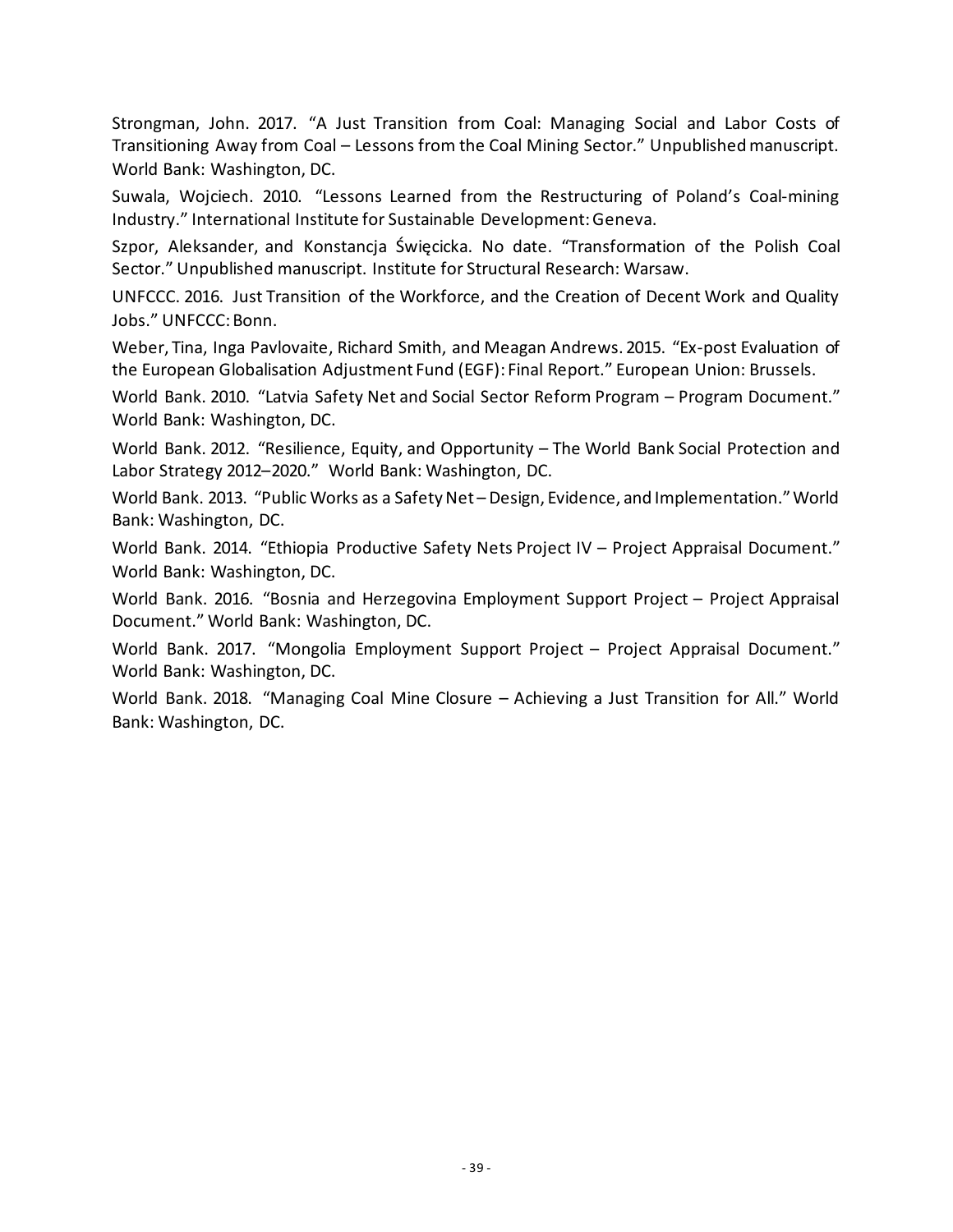#### **Annex A – Snapshot of Characteristics of Workers in China's Mining Sector**

This annex describes observable characteristics of workers in China's mining sector (including the coal mining sector) and discusses implications for policy and further research. While in terms of some observable characteristics, workers in China's mining sector are relatively similar to workers in the rest of the country's economy, some other observable characteristics reveal notable differences between the two groups of workers. Figure 5 summarizes selected observable characteristics of workers in China's mining sector as compared to all workers in the country based on data from the 2014 CHIP household survey.<sup>[11](#page-41-0)</sup> The figure shows that mining workers are relatively similar to other workers in terms of their average age, their average hours of work per week and their typical level of education. At the same time, three notable differences exist. First, average monthly earnings in the mining sector are almost ten percent higher than in the economy at large. Second, the proportion of men among all workers is almost 30 percentage points higher in the mining sector than in the overall economy. Third, the occupational structures of the mining sector and the economy as a whole exhibit some significant differences.

Some of the differences in observable characteristics between mining and other workers in China will make mitigating the social and labor consequences of the transition from coal particularly challenging. As workers in the mining sector tend to be comparatively well paid despite exhibiting productive characteristics like average age and education that are similar to the rest of the population, they can be expected to be reluctant to give up employment in the sector and take up a job in other industries – as this would likely lead to an earnings loss. The occupational structure of workers in the mining sector deserves more detailed study, but likewise it is likely that at least a certain proportion of workers in the sector are active in very specific occupations with no direct equivalent in other sectors. This again makes mobility difficult or at the very least necessitates education and training interventions. Of course, this still leaves open

<span id="page-41-0"></span><sup>&</sup>lt;sup>11</sup> Since 1988, the Chinese Household Income Project (CHIP) has conducted several waves of household surveys with the objective of tracking the distribution and dynamics of household income in China. The most recent wave of the survey used here was led by the China institute for Income Distribution at Beijing Normal University and was conducted in July and August 2014. It covered 14 provinces (Beijing, Shanxi, Liaoning, Jiangsu, Anhui, Shandong, Henan, Hubei, Hunan, Guangdong, Chongqing, Sichuan, Yunnan and Gansu) and 19,948 households classified as urban, rural or migrants. As the CHIP data do not result from purely random sampling, the evidence derived from them should not necessarily be interpreted as representative for China as a whole. Cf. Gustafsson, Li and Sato (2014) for a description of the CHIP data.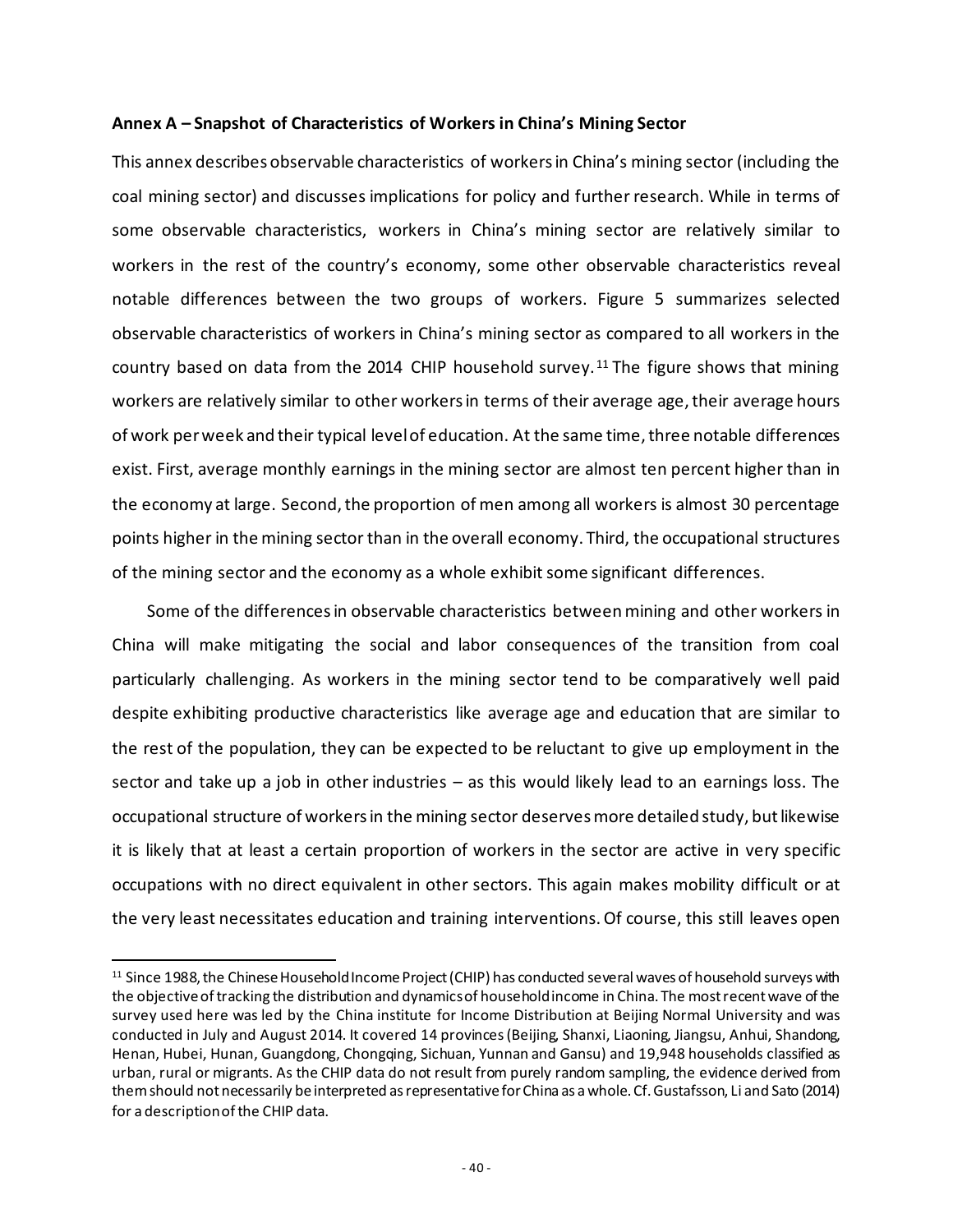some redeployments options outside of coal mines but within the mining sector at large. Finally, the very small percentage of female workers in China's mining sector paints a somewhat different picture than the one that was relevant for countries in Eastern Europe or Central Asia that went through a coal transition in the 1990s (cf. Strongman, 2017). Nevertheless, it underlines that it is important to assess the gender dimension in each particular case where a coal transition takes place and design an appropriate response strategy.

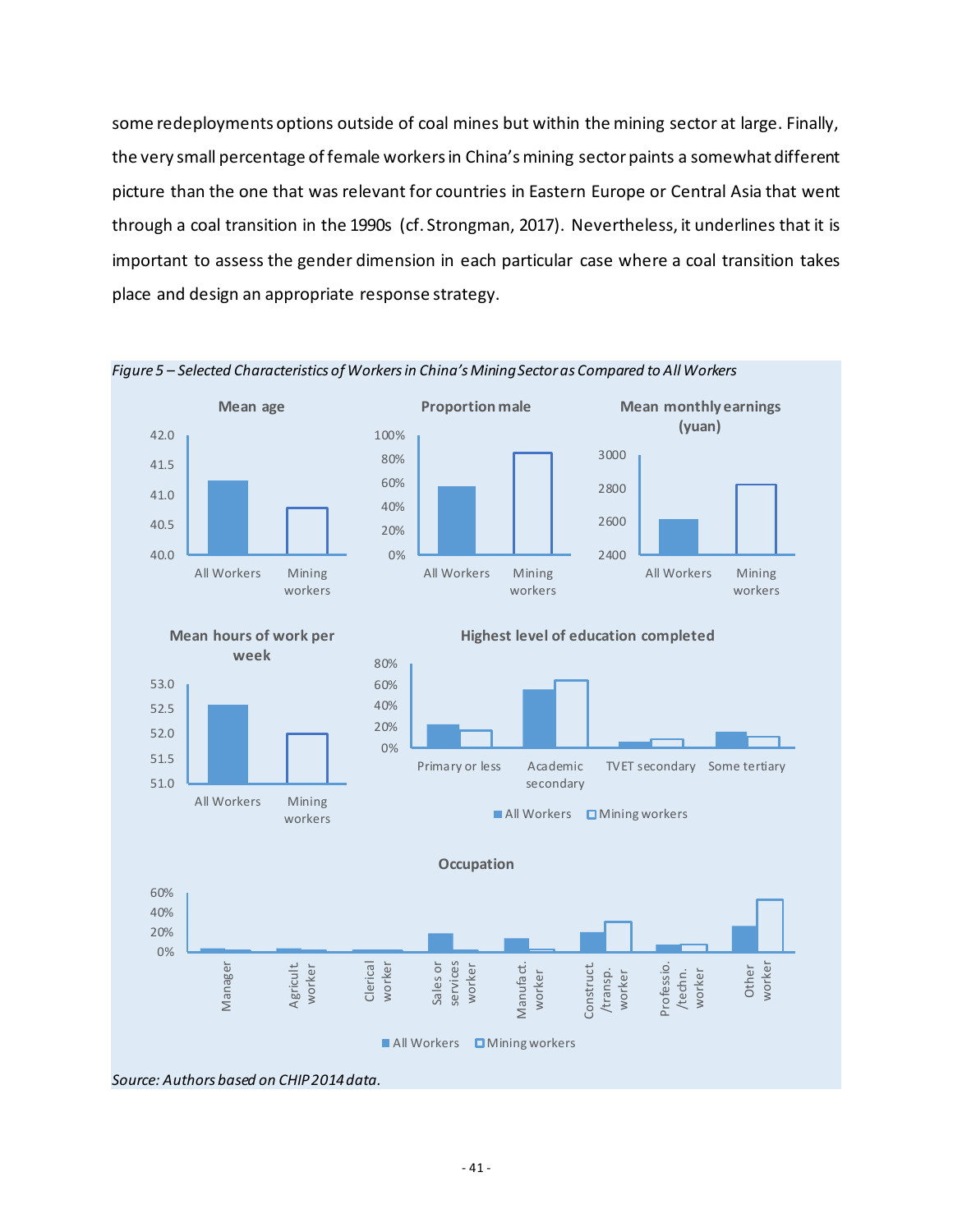In order to derive specific policy recommendations for China's transition from coal, more detailed analysis would need to be undertaken. The information presented in this annex provides only a snapshot of the differences in observable characteristics between mining sector workers in China and the country's general workforce. The existence of relatively high-quality survey data for the country would make it possible to analyze these differences in more detail. To derive specific policy recommendations the analysis of household survey data would ideally need to be complemented by a more holistic investigation based on a number of other sources including (i) firm-level data which would potentially allow a more detailed description of the coal mining sector itself including its spatial structure; (ii) institutional and administrative information on relevant policies and government initiatives specific to the mining sector and the transition from coal; and (iii) qualitative data from research on the ground on the conditions in the mining sector and industries that can at least potentially absorb displaced coal workers, the dynamics of change, and the expectations, and needs and perceptions of various stakeholders including the government, coal mining firms, and workers and their representatives.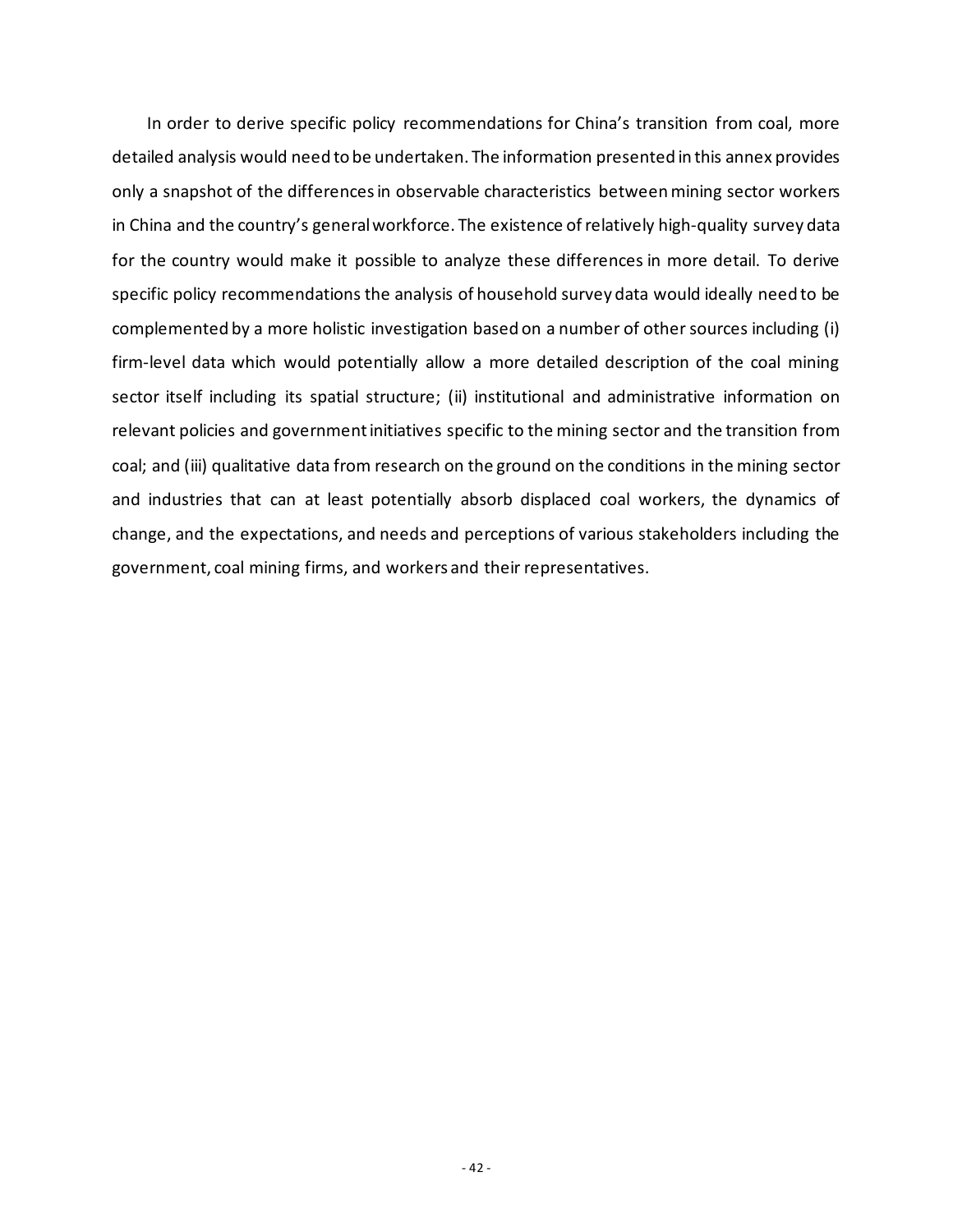### **Social Protection & Jobs Discussion Paper Series Titles 2019-2021**

| <u>No.</u> | <b>Title</b>                                                                                                                                                                                                                                               |
|------------|------------------------------------------------------------------------------------------------------------------------------------------------------------------------------------------------------------------------------------------------------------|
| 2105       | The Coal Transition: Mitigating Social and Labor Impacts<br>by Wendy Cunningham and Achim Schmillen<br>May 2021                                                                                                                                            |
| 2104       | Social Protection at the Humanitarian-Development Nexus: Insights from Yemen<br>by Yashodhan Ghorpade and Ali Ammar<br>April 2021                                                                                                                          |
| 2103       | Review of the Evidence on Short-Term Education and Skills Training Programs for Out-of-School Youth<br>with a Focus on the Use of Incentives<br>by Marguerite Clarke, Meghna Sharma, and Pradyumna Bhattacharjee<br>January 2021                           |
| 2102       | Welfare, Shocks, and Government Spending on Social Protection Programs in Lesotho<br>by Joachim Boko, Dhushyanth Raju, and Stephen D. Younger<br>January 2021                                                                                              |
| 2101       | Cash in the City: Emerging Lessons from Implementing Cash Transfers in Urban Africa<br>by Ugo Gentilini, Saksham Khosla, and Mohamed Almenfi<br>January 2021                                                                                               |
| 2011       | Building the Foundation for Accountability in Ethiopia<br>by Laura Campbell, Fitsum Zewdu Mulugeta, Asmelash Haile Tsegay, and Brian Wampler<br>January 2020                                                                                               |
| 2010       | Safety nets, health crises and natural disasters: Lessons from Sierra Leone<br>by Judith Sandford, Sumati Rajput, Sarah Coll-Black, and Abu Kargbo<br>December 2020                                                                                        |
| 2009       | A Reforma do Bolsa Família: Avaliação das propostas de reforma debatidas em 2019<br>by Matteo Morgandi, Liliana D. Sousa, Alison Farias, e Fabio Cereda<br>November 2020                                                                                   |
| 2008       | The Role of Social Protection in Building, Protecting, and Deploying Human Capital in the East Asia and<br>Pacific Region<br>by Harry Edmund Moroz<br>October 2020                                                                                         |
| 2007       | Boosting the Benefits of Cash Transfer Programs During the Early Years: A Case Study Review of<br><b>Accompanying Measures</b><br>by Laura Rawlings, Julieta Trias, and Emma Willenborg<br>October 2020                                                    |
| 2006       | Expansion of Djibouti's National Family Solidarity Program: Understanding Targeting Performance of<br>the Updated Proxy Means Test Formula<br>by Vibhuti Mendiratta, Amr Moubarak, Gabriel Lara Ibarra, John van Dyck, and Marco Santacroce<br>August 2020 |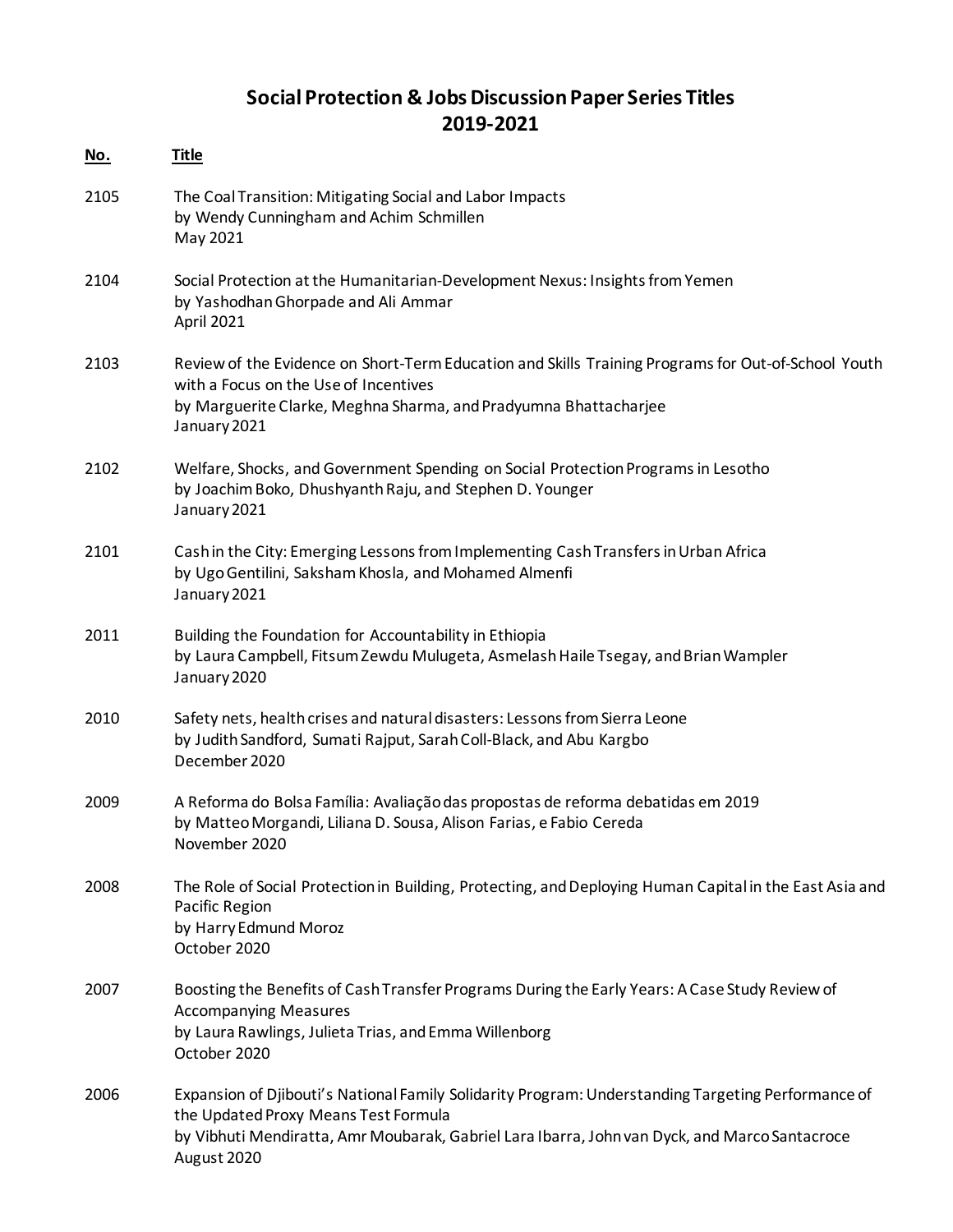| 2005 | Assessing the Targeting System in Georgia: Proposed Reform Options<br>by Maddalena Honorati, Roberto Claudio Sormani, and Ludovico Carraro<br><b>July 2020</b>                                               |
|------|--------------------------------------------------------------------------------------------------------------------------------------------------------------------------------------------------------------|
| 2004 | Jobs at risk in Turkey: Identifying the impact of COVID-19<br>by Sirma Demir Şeker, Efşan Nas Özen, and Ayşenur Acar Erdoğan<br><b>July 2020</b>                                                             |
| 2003 | Assessing the Vulnerability of Armenian Temporary Labor Migrants during the COVID-19 pandemic<br>by Maddalena Honorati, Soonhwa Yi, and Thelma Choi<br><b>July 2020</b>                                      |
| 2002 | Getting it Right: Strengthening Gender Outcomes in South Sudan<br>by Samantha de Silva, Abir Hasan, Aissatou Ouedraogo, and Eliana Rubiano-Matulevich<br><b>July 2020</b>                                    |
| 2001 | The Science of Adult Literacy<br>by Michael S. C. Thomas, Victoria C. P. Knowland, Cathy Rogers<br>January 2020                                                                                              |
| 1936 | Moving forward with ALMPs: Active labor policy and the changing nature of labor markets<br>by Jose Manuel Romero and Arvo Kuddo<br>November 2019                                                             |
| 1935 | Unbundled: A framework for connecting safety nets and humanitarian assistance in refugee settings<br>by Karin Seyfert, Valentina Barca, Ugo Gentilini, Manjula Luthria, and Shereen Abbady<br>September 2019 |
| 1934 | Decentralization's effects on education and health: Evidence from Ethiopia<br>by Jean-Paul Faguet, Qaiser Khan, and Devarakonda Priyanka Kanth<br>September 2019                                             |
| 1933 | Extending Pension Coverage to the Informal Sector in Africa<br>by Melis Guven<br><b>July 2019</b>                                                                                                            |
| 1932 | What Employers Actually Want - Skills in demand in online job vacancies in Ukraine<br>by Noël Muller and Abla Safir<br>May 2019                                                                              |
| 1931 | Can Local Participatory Programs Enhance Public Confidence: Insights from the Local Initiatives Support<br>Program in Russia<br>by Ivan Shulga, Lev Shilov, Anna Sukhova, and Peter Pojarski<br>May 2019     |
| 1930 | Social Protection in an Era of Increasing Uncertainty and Disruption: Social Risk Management 2.0<br>by Steen Lau Jorgensen and Paul B. Siegel<br>May 2019                                                    |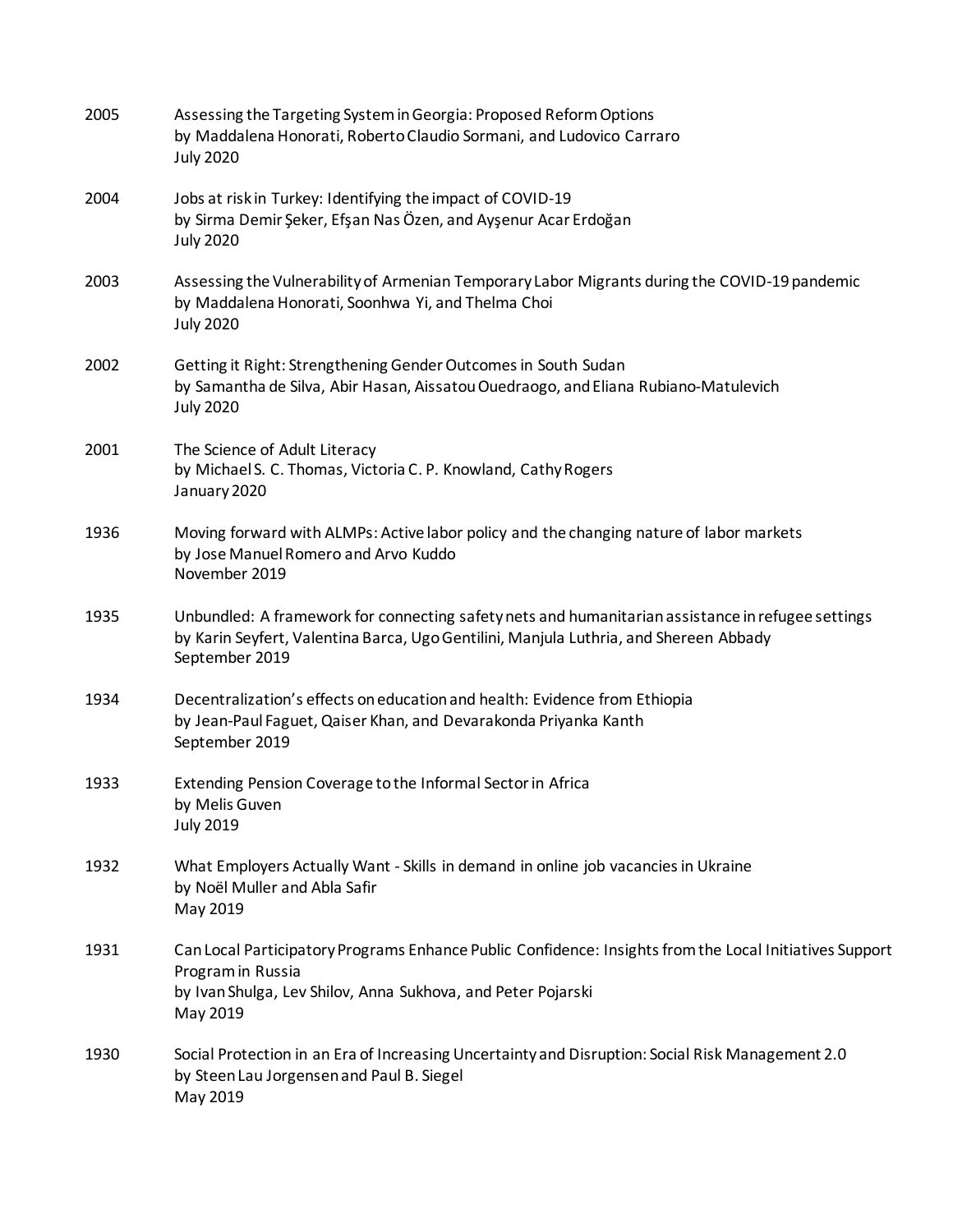| 1929 | Developing Coherent Pension Systems: Design Issues for Private Pension Supplements to NDC Schemes<br>by William Price<br>April 2019                                                                                                                             |
|------|-----------------------------------------------------------------------------------------------------------------------------------------------------------------------------------------------------------------------------------------------------------------|
| 1928 | Pensions in a Globalizing World: How Do (N)DC and (N)DB Schemes Fare and Compare on Portability<br>and Taxation?<br>by Bernd Genser and Robert Holzmann<br>April 2019                                                                                           |
| 1927 | The Politics of NDC Pension Scheme Diffusion: Constraints and Drivers<br>by Igor Guardiancich, R. Kent Weaver, Gustavo Demarco, and Mark C. Dorfman<br>April 2019                                                                                               |
| 1926 | Setting Up a Communication Package for the Italian NDC<br>by Tito Boeri, Maria Cozzolino, and Edoardo Di Porto<br>April 2019                                                                                                                                    |
| 1925 | Sweden's Fifteen Years of Communication Efforts<br>by María del Carmen Boado-Penas, Ole Settergren, Erland Ekheden, and Poontavika Naka<br>April 2019                                                                                                           |
| 1924 | Information and Financial Literacy for Socially Sustainable NDC Pension Schemes<br>by Elsa Fornero, Noemi Oggero, and Riccardo Puglisi<br>April 2019                                                                                                            |
| 1923 | Communicating NEST Pensions for "New" DC Savers in the United Kingdom<br>by Will Sandbrook and Ranila Ravi-Burslem<br>April 2019                                                                                                                                |
| 1922 | Harnessing a Young Nation's Demographic Dividends through a Universal NDC Pension Scheme: A Case<br>Study of Tanzania<br>by Bo Larsson, Vincent Leyaro, and Edward Palmer<br>April 2019                                                                         |
| 1921 | The Notional and the Real in China's Pension Reforms<br>by Bei Lu, John Piggott, and Bingwen Zheng<br>April 2019                                                                                                                                                |
| 1920 | Administrative Requirements and Prospects for Universal NDCs in Emerging Economies<br>by Robert Palacios<br>April 2019                                                                                                                                          |
| 1919 | Bridging Partner Lifecycle Earnings and Pension Gaps by Sharing NDC Accounts<br>by Anna Klerby, Bo Larsson, and Edward Palmer<br>April 2019                                                                                                                     |
| 1918 | The Impact of Lifetime Events on Pensions: NDC Schemes in Poland, Italy, and Sweden and the Point<br>Scheme in Germany<br>by Agnieszka Chłoń-Domińczak, Marek Góra, Irena E. Kotowska, Iga Magda, Anna Ruzik-Sierdzińska, and<br>Paweł Strzelecki<br>April 2019 |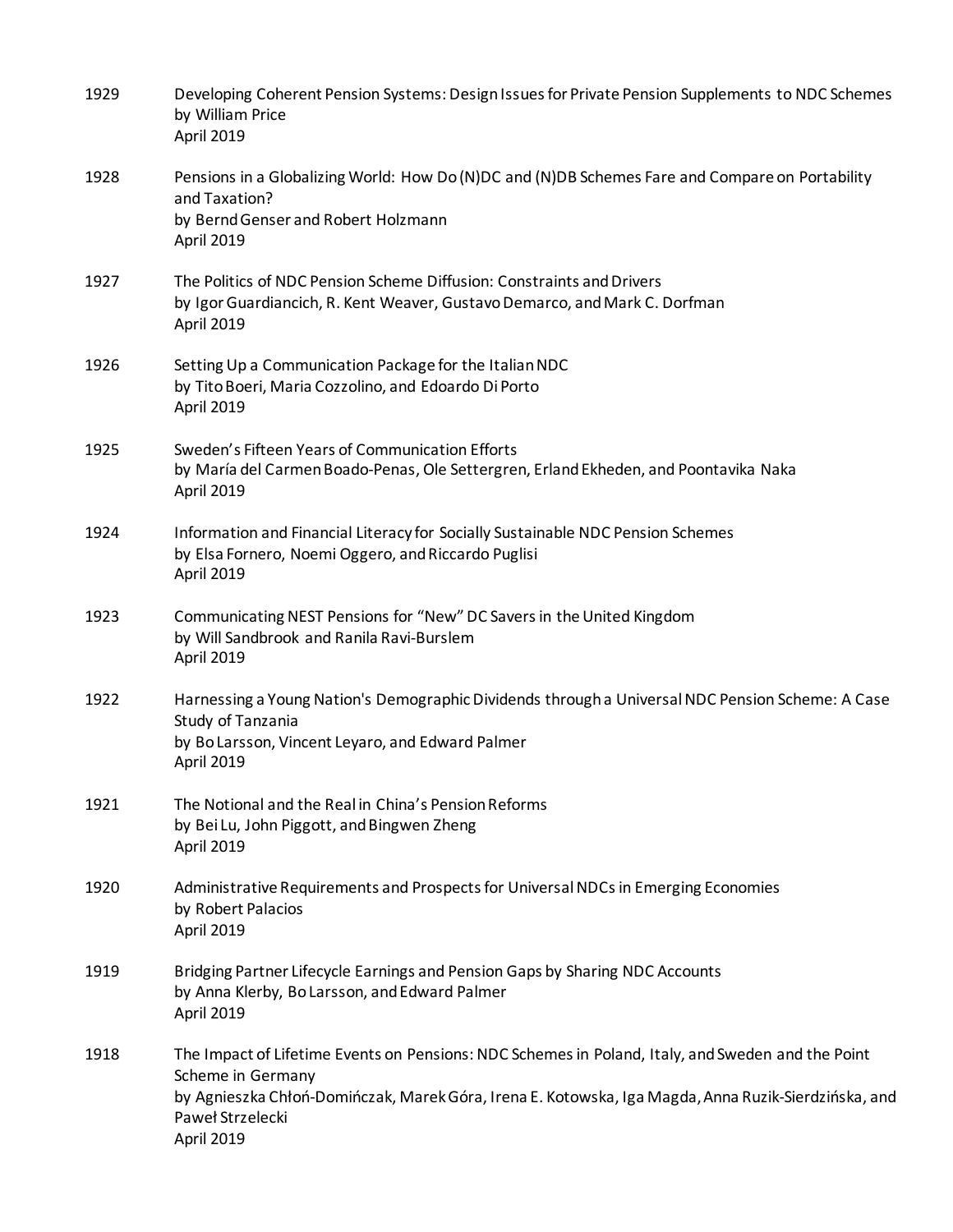| 1917 | Drivers of the Gender Gap in Pensions: Evidence from EU-SILC and the OECD Pension Model<br>by Maciej Lis and Boele Bonthuis<br>April 2019                                   |
|------|-----------------------------------------------------------------------------------------------------------------------------------------------------------------------------|
| 1916 | Gender and Family: Conceptual Overview<br>by Nicholas Barr<br>April 2019                                                                                                    |
| 1915 | Labor Market Participation and Postponed Retirement in Central and Eastern Europe<br>by Robert I. Gal and Márta Radó<br>April 2019                                          |
| 1914 | NDC Schemes and the Labor Market: Issues and Options<br>by Robert Holzmann, David Robalino, and Hernan Winkler<br>April 2019                                                |
| 1913 | NDC Schemes and Heterogeneity in Longevity: Proposals for Redesign<br>by Robert Holzmann, Jennifer Alonso-García, Heloise Labit-Hardy, and Andrés M. Villegas<br>April 2019 |
| 1912 | Annuities in (N)DC Pension Schemes: Design, Heterogeneity, and Estimation Issues<br>by Edward Palmer and Yuwei Zhao de Gosson de Varennes<br>April 2019                     |
| 1911 | Overview on Heterogeneity in Longevity and Pension Schemes<br>by Ron Lee and Miguel Sanchez-Romero<br>April 2019                                                            |
| 1910 | Chile's Solidarity Pillar: A Benchmark for Adjoining Zero Pillar with DC Schemes<br>by Eduardo Fajnzylber<br>April 2019                                                     |
| 1909 | Sweden: Adjoining the Guarantee Pension with NDC<br>by Kenneth Nelson, Rense Nieuwenhuis, and Susanne Alm<br>April 2019                                                     |
| 1908 | The ABCs of NDCs<br>by Robert Holzmann<br>April 2019                                                                                                                        |
| 1907 | NDC: The Generic Old-Age Pension Scheme<br>by Marek Góra and Edward Palmer<br>April 2019                                                                                    |
| 1906 | The Greek Pension Reforms: Crises and NDC Attempts Awaiting Completion<br>by Milton Nektarios and Platon Tinios<br>April 2019                                               |
| 1905 | The Norwegian NDC Scheme: Balancing Risk Sharing and Redistribution<br>by Nils Martin Stølen, Dennis Fredriksen, Erik Hernæs, and Erling Holmøy<br>April 2019               |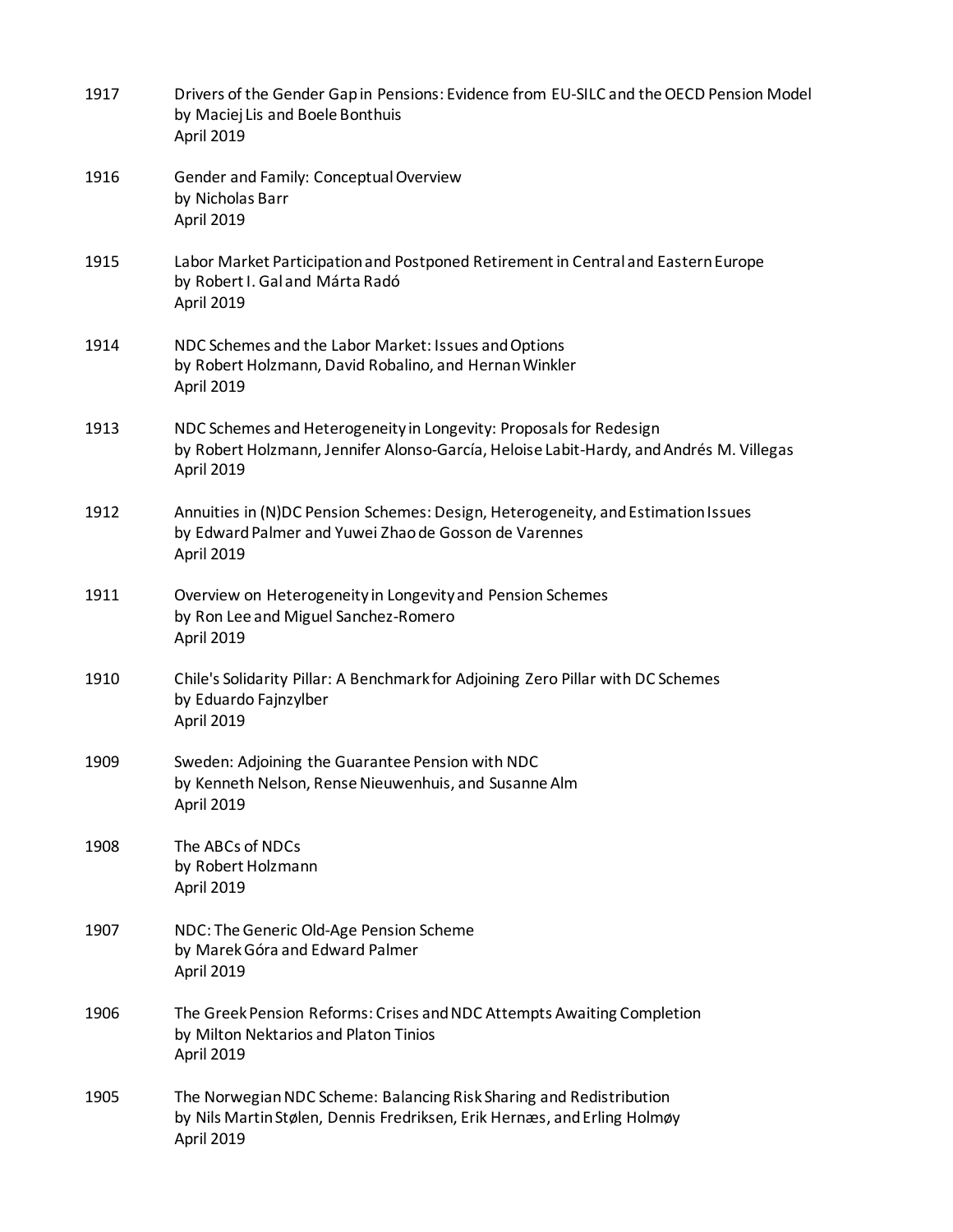| 1904 | The Polish NDC Scheme: Success in the Face of Adversity<br>by Sonia Buchholtz, Agnieszka Chłoń-Domińczak, and Marek Góra<br>April 2019 |
|------|----------------------------------------------------------------------------------------------------------------------------------------|
| 1903 | The Italian NDC Scheme: Evolution and Remaining Potholes<br>by Sandro Gronchi, Sergio Nisticò, and Mirko Bevilacqua<br>April 2019      |
| 1902 | The Latvian NDC Scheme: Success Under a Decreasing Labor Force<br>by Edward Palmer and Sandra Stabina<br><b>April 2019</b>             |
| 1901 | The Swedish NDC Scheme: Success on Track with Room for Reflection<br>by Edward Palmer and Bo Könberg<br><b>April 2019</b>              |

**To view Social Protection & Jobs Discussion Papers published prior to 2019, please visit www.worldbank.org/sp**.